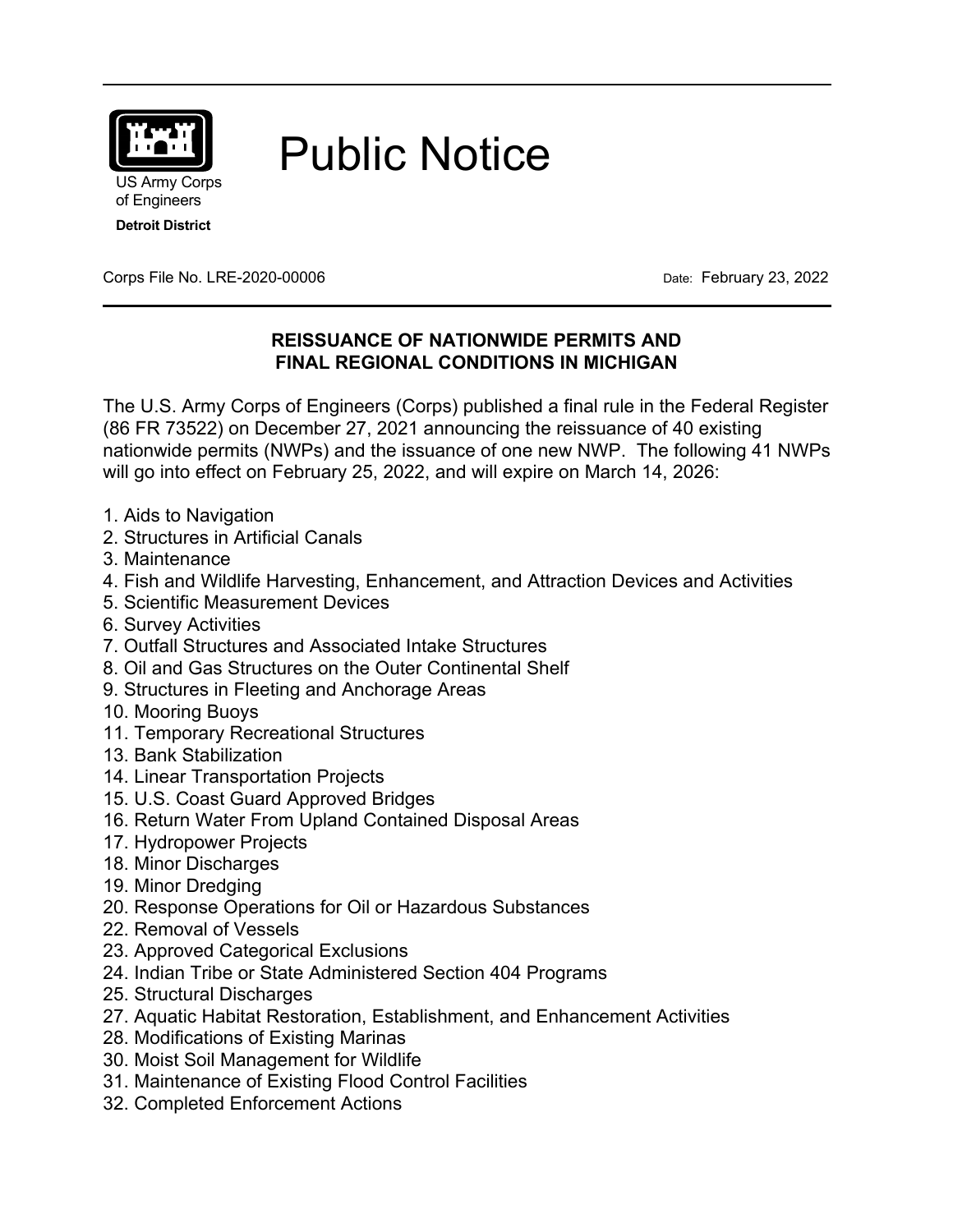- 33. Temporary Construction, Access, and Dewatering
- 34. Cranberry Production Activities
- 35. Maintenance Dredging of Existing Basins
- 36. Boat Ramps
- 37. Emergency Watershed Protection and Rehabilitation
- 38. Cleanup of Hazardous and Toxic Waste
- 41. Reshaping Existing Drainage Ditches
- 45. Repair of Uplands Damaged by Discrete Events
- 46. Discharges in Ditches
- 49. Coal Remining Activities
- 53. Removal of Low-Head Dams
- 54. Living Shorelines
- 59. Water Reclamation and Reuse Facilities

The 2017 versions of the NWPs listed above expire on February 24, 2022. The 41 NWPs listed above, along with the 16 NWPs previously issued on March 15, 2021, all expire on March 14, 2026. The NWP general conditions and definitions that were issued in the final rule published in the January 13, 2021 issue of the *Federal Register* (86 FR 2744) apply to these 40 reissued NWPs and to the new NWP 59 that were published in the *Federal Register* on December 27, 2021. The general conditions are included in this public notice for your convenience. The December 27, 2021 Federal Register notice is available for viewing at https://www.govinfo.gov/content/pkg/FR-2021-12-27/pdf/2021-27441.pdf. As an alternative, interested parties can access the December 27, 2021 final rule and related documents at: https://www.usace.army.mil/Missions/Civil-Works/Regulatory-Program-and-Permits/Nationwide-Permits/

In addition, regional conditions for the State of Michigan were developed which will provide additional protection for the aquatic environment by ensuring that the NWPs authorize only those activities with minimal adverse effects on the aquatic environment. Regional conditions will help ensure protection of high value waters within Michigan. NWP 8 is not applicable in Michigan as it only authorizes work located on the outer continental shelf. NWPs 2 and 49 were revoked in Michigan because the District was unable to determine the work allowed under these two permits would result in no more than minimal individual and cumulative adverse impacts to the aquatic environment. NWPs 1, 3, 4, 6, 9, 11, 13, 15, 16, 17, 19, 20, 22, 23, 24, 25, 27, 28, 30, 31, 32, 33, 34, 35, 36, 37, 38, 45, 46, 54 and 59 were issued without additional regional conditions. NWPs 5, 7, 10, 14, 18, 41 and 53 were issued with additional District regional conditions.

Three different agencies are responsible for Clean Water Act Section 401 Water Quality Certification (WQC) in their respective parts of Michigan. The State of Michigan's Department of Environment, Great Lakes and Energy (EGLE) administers WQC on nontribal lands in Michigan. EGLE is also responsible for administering the State of Michigan's Coastal Zone Management Act (CZMA). EGLE developed WQC and CZMA General Conditions (see Section C) that apply to all of the NWPs. In addition, EGLE applied specific conditions to some of the individual NWPs (see Section B).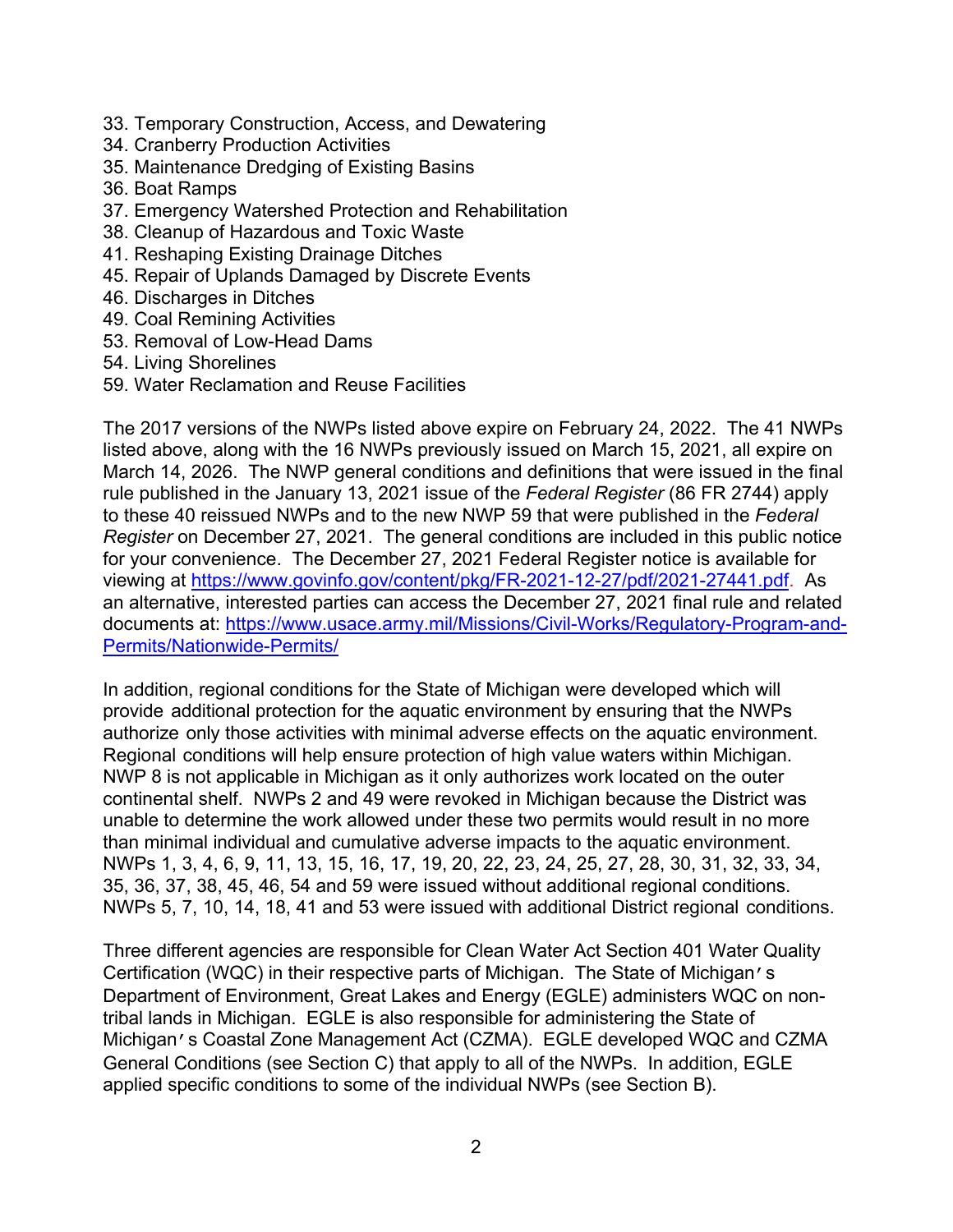On tribal lands in Michigan, the U.S. Environmental Protection Agency (EPA) administers WQC on all Federally recognized tribal lands except for the Keweenaw Bay Indian Community (KBIC) tribal lands. The KBIC administers WQC on their tribal lands. In response to the September 15, 2020 Federal Register Notice and the Detroit District's subsequent September 29, 2020 Public Notice, the three agencies made determinations regarding WQC and CZMA consistency as shown in the table included in Section A.

The Detroit District prepared supplemental documents for the Michigan regional conditions for the reissued and new NWPs. These documents are available at the Detroit District office and on the Internet at https://www.lre.usace.army.mil/Missions/Regulatory-Program-and-Permits/. The Division Engineer for the Great Lakes & Ohio River Division approved the Detroit District supplemental documents for the Michigan regional conditions.

Attached is an index of the NWPs with a summary of the WQC/CZMA status in Michigan (Section A), the text of the NWPs and regional conditions applicable to specific NWPs in Michigan (Section B), the Detroit District regional conditions applicable to all NWPs in Michigan (Section C), the EGLE regional conditions applicable to all NWPs for WQC /CZMA consistency (Section D), the General Conditions (Section E), and Further Information (Section F).

If you have questions on the regional conditions or Nationwide permits in the Detroit District contact Robert Morningstar, at 313-226-2015, or by email at Robert.L.Morningstar@usace.army.mil.

> Charles M. Simon Chief, Regulatory Branch Operations Division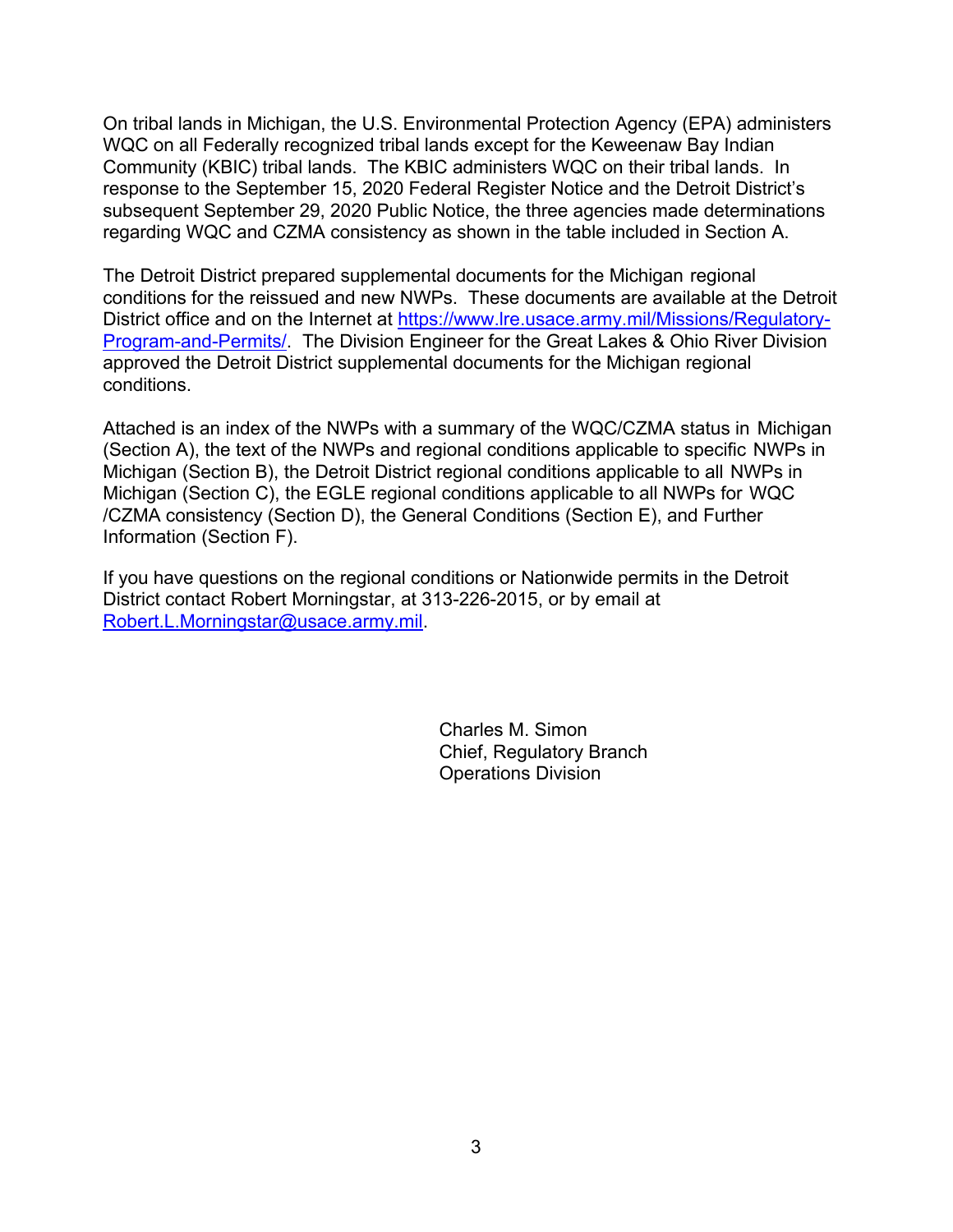A. Index of the Nationwide Permits and WQC/CZMA status in Michigan:

|                   |                                                                                     |                     | EPA WQC on Tribal Lands WQC on KBIC |                     |
|-------------------|-------------------------------------------------------------------------------------|---------------------|-------------------------------------|---------------------|
|                   |                                                                                     | EGLE WQC/CZMA in MI | (Excluding KBIC Lands)              | <b>Tribal Lands</b> |
| Nationwide Permit |                                                                                     |                     |                                     |                     |
| $\mathbf{1}$ .    | Aids to Navigation                                                                  | G                   | W                                   | D                   |
| 2.                | Structures in Artificial Canals#                                                    | $\#$                | #                                   | #                   |
| 3.                | Maintenance                                                                         | $\mathsf{C}$        |                                     | D                   |
| 4.                | Fish and Wildlife Harvesting, Enhancement, and Attraction<br>Devises and Activities | G                   |                                     | D                   |
| 5.                | <b>Scientific Measurement Devices</b>                                               | G                   |                                     | D                   |
| 6.                | <b>Survey Activities</b>                                                            | С                   |                                     | D                   |
| 7.                | <b>Outfall Structures and Associated Intake Structures</b>                          | C                   | C                                   | D                   |
| 8.                | Oil and Gas Structures on the Outer Continental Shelf *                             | ¥.                  |                                     |                     |
| 9.                | Structures in Fleeting and Anchorage Areas                                          | G                   | W                                   | D                   |
| 10.               | <b>Mooring Buoys</b>                                                                | G                   | W                                   | D                   |
| 11.               | <b>Temporary Recreational Structures</b>                                            | C                   | W                                   | D                   |
| 13.               | <b>Bank Stabilization</b>                                                           | C                   | С                                   | D                   |
| 14.               | <b>Lineal Transportation Projects</b>                                               | C                   | D                                   | D                   |
| 15.               | U.S. Coast Guard Approved Bridges                                                   | D                   |                                     | D                   |
| 16.               | Return Water From Upland Contained Disposal Areas                                   | G                   |                                     | D                   |
| 17.               | <b>Hydropower Projects</b>                                                          | D                   | D                                   | D                   |
| 18.               | <b>Minor Discharges</b>                                                             | С                   |                                     | D                   |
| 19                | <b>Minor Dredging</b>                                                               | C                   |                                     | D                   |
| 20                | Response Operations for Oil or Hazardous Substances                                 | C                   |                                     | D                   |
| 22                | <b>Removal of Vessels</b>                                                           | G                   |                                     | D                   |
| 23                | <b>Approved Categorical Exclusions</b>                                              | D                   | D                                   | D                   |
| 24                | Indian Tribe or State Administered Section 404 Programs                             | G                   | W                                   | D                   |
| 25                | <b>Structural Discharges</b>                                                        | D                   | D                                   | D                   |
| 27                | Aquatic Habitat Restoration, Establishment, and Enhancement                         | $\mathsf{C}$        | C                                   | D                   |
| 28                | Modifications of Existing Marinas                                                   | C                   | W                                   | D                   |
| 30                | Moist Soil Management for Wildlife                                                  | G                   |                                     | D                   |
| 31                | Maintenance of Existing Flood Control Facilities                                    | G                   |                                     | D                   |
| 32                | <b>Completed Enforcement Actions</b>                                                | D                   | D                                   | D                   |
| 33                | Temporary Construction, Access, and Dewatering                                      | С                   | L                                   | D                   |
| 34                | <b>Cranberry Production Activities</b>                                              | C                   | D                                   | D                   |
| 35                | Maintenance Dredging of Existing Basins                                             | C                   | W                                   | D                   |
| 36                | <b>Boat Ramps</b>                                                                   | C                   |                                     | D                   |
| 37                | Emergency Watershed Protection and Rehabilitation                                   | D                   |                                     | D                   |
| 38                | Cleanup of Hazardous and Toxic Waste                                                | C                   |                                     | D                   |
| 41                | Reshaping Existing Drainage Ditches                                                 | C                   |                                     | D                   |
| 45                | Repair of Uplands Damaged by Discrete Events                                        | С                   |                                     | D                   |
| 46                | Discharges in Ditches                                                               | D                   | D                                   | D                   |
| 49                | <b>Coal Remining Activities</b>                                                     | #                   | #                                   | #                   |
| 53                | Removal of Low-Head Dams                                                            | С                   | D                                   | D                   |
| 54                | <b>Living Shorelines</b>                                                            | $\mathsf{C}$        | D                                   | D                   |
| 59                | Water Reclamation and Reuse Facilities                                              | D                   | ı                                   | D                   |
|                   |                                                                                     |                     |                                     |                     |

\* Not applicable in Michigan, as NWP authorizes work in the outer continental shelf.

# Revoked by Detroit District

**I** – Issued

- **G**  Approved with General Conditions;
- **C** –Approved with General & Specific Conditions;
- **D** WQC Denied;
- **W** Waived.

.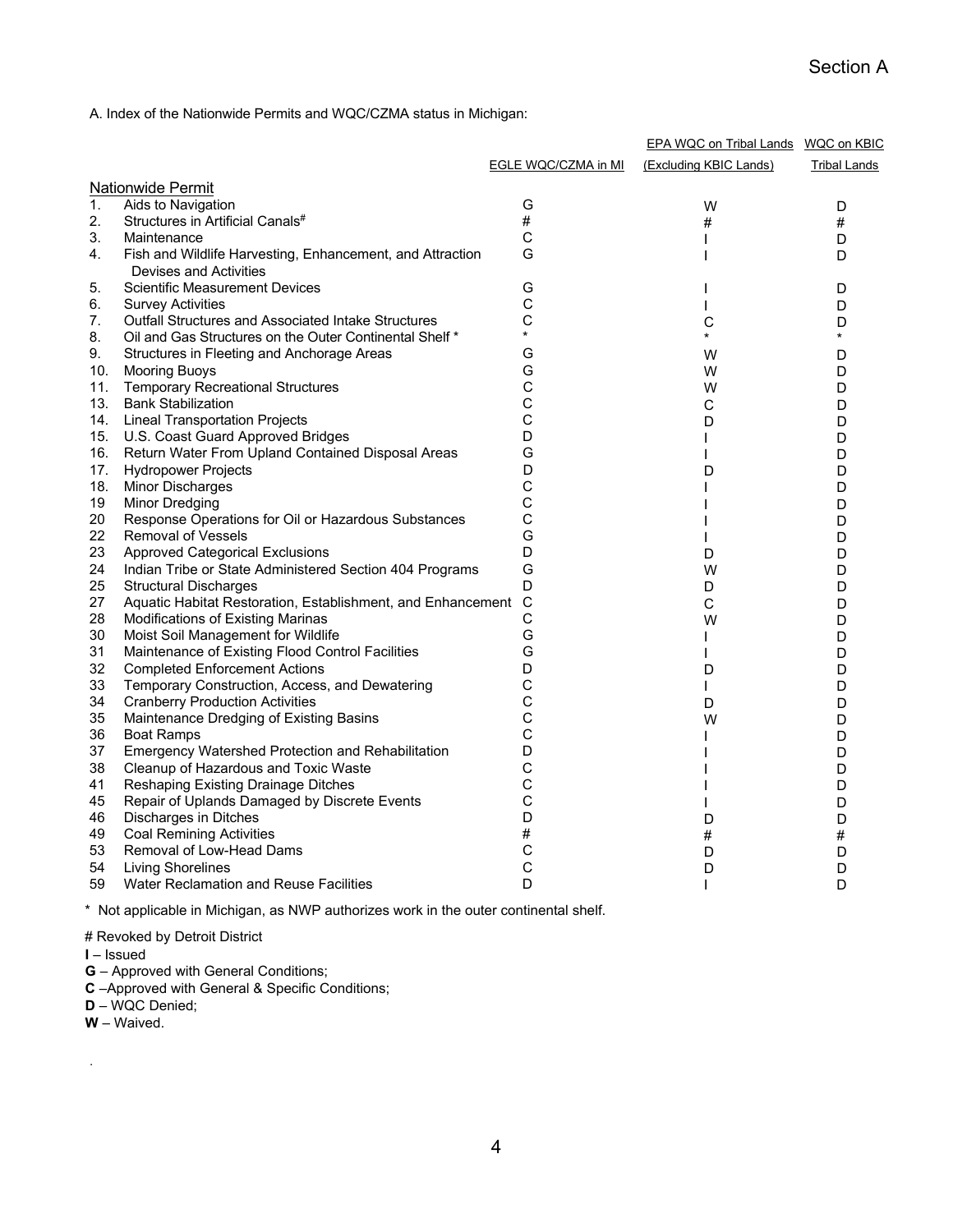# B. **Nationwide Permits and regional conditions applicable to specific NWPs:**

**1. Aids to Navigation.** (Authority: Section 10 of the Rivers and Harbors Act of 1899 (Section 10)) The placement of aids to navigation and regulatory markers that are approved by and installed in accordance with the requirements of the U.S. Coast Guard (see 33 CFR, chapter I, subchapter C, part 66).

*Detroit District NWP 1 Regional Conditions: The Detroit District has not added any regional conditions specific to NWP 1.* 

*EGLE Water Quality Certification/CZMA consistency for NWP 1: EGLE granted certification/consistency subject to General Conditions.* 

*EPA Water Quality Certification on All Tribal Lands Except for KBIC tribal lands for NWP 1: EPA indicated it was not making a determination on WQC for NWP 1 because the Corps was not requesting certification. Thus, WQC is considered waived.* 

*Water Quality Certification on KBIC tribal lands for NWP 1: KBIC denied certification.* 

#### **2. Structures in Artificial Canals.** (Authority: Section 10)

*.* 

Structures constructed in artificial canals within principally residential developments where the connection of the canal to a navigable water of the United States has been previously authorized (see 33 CFR 322.5(g)).

*Detroit District NWP 2 Regional Conditions: The Detroit District has revoked NWP 2.* 

**3. Maintenance.** (Authorities: Section 10 of the Rivers and Harbors Act of 1899 and Section 404 of the Clean Water Act (Sections 10 and 404))

(a) The repair, rehabilitation, or replacement of any previously authorized, currently serviceable structure or fill, or of any currently serviceable structure or fill authorized by 33 CFR 330.3, provided that the structure or fill is not to be put to uses differing from those uses specified or contemplated for it in the original permit or the most recently authorized modification. Minor deviations in the structure's configuration or filled area, including those due to changes in materials, construction techniques, requirements of other regulatory agencies, or current construction codes or safety standards that are necessary to make the repair, rehabilitation, or replacement are authorized. This NWP also authorizes the removal of previously authorized structures or fills. Any stream channel modification is limited to the minimum necessary for the repair, rehabilitation, or replacement of the structure or fill; such modifications, including the removal of material from the stream channel, must be immediately adjacent to the project. This NWP also authorizes the removal of accumulated sediment and debris within, and in the immediate vicinity of, the structure or fill. This NWP also authorizes the repair, rehabilitation, or replacement of those structures or fills destroyed or damaged by storms, floods, fire or other discrete events, provided the repair, rehabilitation, or replacement is commenced, or is under contract to commence, within two years of the date of their destruction or damage. In cases of catastrophic events, such as hurricanes or tornadoes, this two-year limit may be waived by the district engineer, provided the permittee can demonstrate funding, contract, or other similar delays.

(b) This NWP also authorizes the removal of accumulated sediments and debris outside the immediate vicinity of existing structures (e.g., bridges, culverted road crossings, water intake structures, etc.). The removal of sediment is limited to the minimum necessary to restore the waterway in the vicinity of the structure to the approximate dimensions that existed when the structure was built, but cannot extend farther than 200 feet in any direction from the structure. This 200 foot limit does not apply to maintenance dredging to remove accumulated sediments blocking or restricting outfall and intake structures or to maintenance dredging to remove accumulated sediments from canals associated with outfall and intake structures. All dredged or excavated materials must be deposited and retained in an area that has no waters of the United States unless otherwise specifically approved by the district engineer under separate authorization.

(c) This NWP also authorizes temporary structures, fills, and work, including the use of temporary mats, necessary to conduct the maintenance activity. Appropriate measures must be taken to maintain normal downstream flows and minimize flooding to the maximum extent practicable, when temporary structures, work, and discharges of dredged or fill material, including cofferdams, are necessary for construction activities, access fills, or dewatering of construction sites. Temporary fills must consist of materials, and be placed in a manner, that will not be eroded by expected high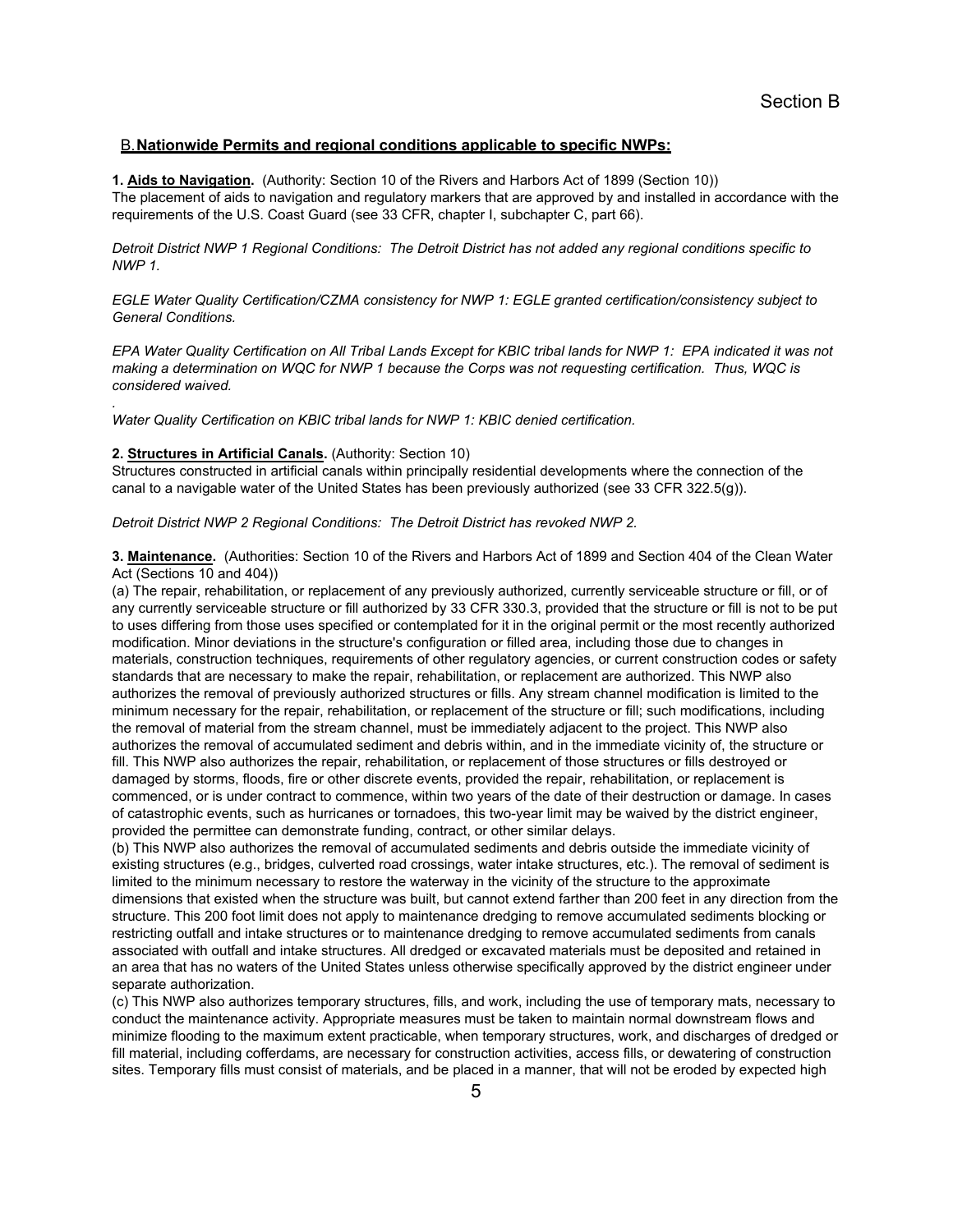flows. After conducting the maintenance activity, temporary fills must be removed in their entirety and the affected areas returned to pre-construction elevations. The areas affected by temporary fills must be revegetated, as appropriate.

(d) This NWP does not authorize maintenance dredging for the primary purpose of navigation. This NWP does not authorize beach restoration. This NWP does not authorize new stream channelization or stream relocation projects. Notification: For activities authorized by paragraph (b) of this NWP, the permittee must submit a pre-construction notification to the district engineer prior to commencing the activity (see general condition 32). The pre-construction notification must include information regarding the original design capacities and configurations of the outfalls, intakes, small impoundments, and canals.

Note: This NWP authorizes the repair, rehabilitation, or replacement of any previously authorized structure or fill that does not qualify for the Clean Water Act Section 404(f) exemption for maintenance.

*Detroit District NWP 3 Regional Conditions: The Detroit District has not added any regional conditions specific to NWP 3.* 

*EGLE Water Quality Certification/CZMA consistency for NWP 3: EGLE granted certification/consistency subject to General Conditions and the following specific conditions:* 

- *a. All stream crossings shall span the bankfull width and, where the structure has a bottom, the structure bottom must match the slope of the streambed.*
- *b. An individual CZMA Concurrence and an individual CWA Section 401 Certification are required for projects in waters regulated under Part 305, Natural Rivers, of the NREPA.*
- *c. The request for repair, rehabilitation, or replacement of structures destroyed by discrete events must be submitted to the USACE within 12 months of the date of damage.*

*EPA Water Quality Certification on All Tribal Lands Except for KBIC tribal lands for NWP 3: EPA granted certification without conditions.* 

*Water Quality Certification on KBIC tribal lands for NWP 3: KBIC denied certification.* 

#### **4. Fish and Wildlife Harvesting.** (Authorities: Sections 10 and 404)

Fish and wildlife harvesting devices and activities such as pound nets, crab traps, crab dredging, eel pots, lobster traps, duck blinds, and clam and oyster digging, fish aggregating devices, and small fish attraction devices such as open water fish concentrators (sea kites, etc.). This NWP does not authorize artificial reefs or impoundments and semi-impoundments of waters of the United States for the culture or holding of motile species such as lobster, or the use of covered oyster trays or clam racks.

*Detroit District NWP 4 Regional Conditions: The Detroit District has not added any regional conditions specific to NWP 4.* 

*EGLE Water Quality Certification/CZMA consistency for NWP 4: EGLE granted certification/consistency subject to General Conditions.* 

*EPA Water Quality Certification on All Tribal Lands Except for KBIC tribal lands for NWP 4: EPA granted certification without conditions.* 

*Water Quality Certification on KBIC tribal lands for NWP 4: KBIC denied certification.* 

#### **5. Scientific Measurement Devices.** (Authorities: Sections 10 and 404)

Devices, whose purpose is to measure and record scientific data, such as staff gages, tide and current gages, meteorological stations, water recording and biological observation devices, water quality testing and improvement devices, and similar structures. Small weirs and flumes constructed primarily to record water quantity and velocity are also authorized provided the discharge of dredged or fill material is limited to 25 cubic yards. Upon completion of the use of the device to measure and record scientific data, the measuring device and any other structures or fills associated with that device (e.g., foundations, anchors, buoys, lines, etc.) must be removed to the maximum extent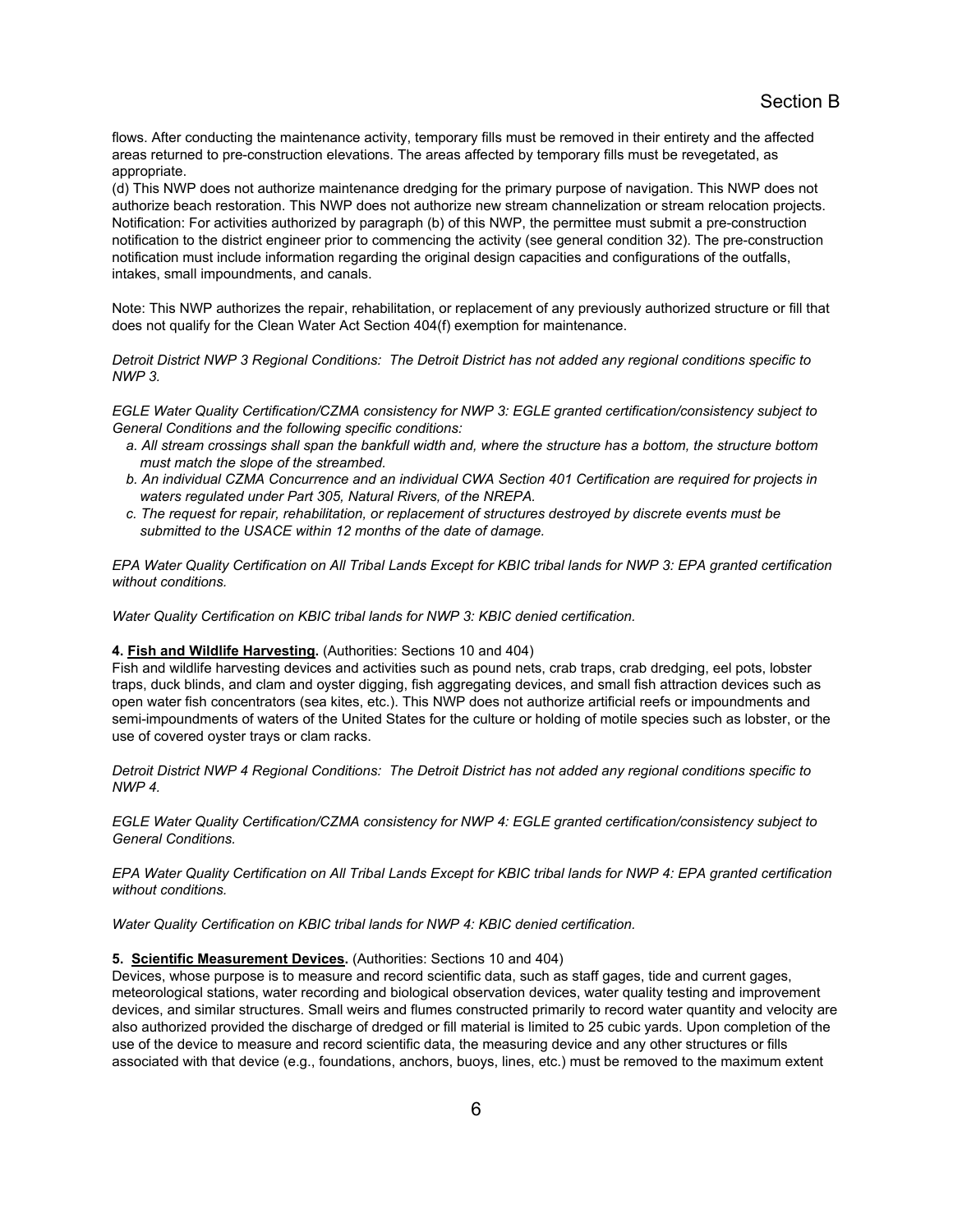practicable and the site restored to pre-construction elevations.

## *Detroit District NWP 5 Regional Conditions:*

- *a. The application must provide the latitude and longitude (or UTM coordinates) of each device.*
- *b. Each device must be marked in accordance with all relevant U.S. Coast Guard requirements.*

*EGLE Water Quality Certification/CZMA consistency for NWP 5: EGLE granted certification/consistency subject to General Conditions.* 

*EPA Water Quality Certification on All Tribal Lands Except for KBIC tribal lands for NWP 5: EPA granted certification without conditions.* 

*Water Quality Certification on KBIC tribal lands for NWP 5: KBIC denied certification.* 

#### **6. Survey Activities.** (Authorities: Sections 10 and 404)

Survey activities, such as core sampling, seismic exploratory operations, plugging of seismic shot holes and other exploratory-type bore holes, exploratory trenching, soil surveys, sampling, sample plots or transects for wetland delineations, and historic resources surveys. For the purposes of this NWP, the term "exploratory trenching" means mechanical land clearing of the upper soil profile to expose bedrock or substrate, for the purpose of mapping or sampling the exposed material. The area in which the exploratory trench is dug must be restored to its preconstruction elevation upon completion of the work and must not drain a water of the United States. In wetlands, the top 6 to 12 inches of the trench should normally be backfilled with topsoil from the trench. This NWP authorizes the construction of temporary pads, provided the discharge of dredged or fill material does not exceed 1/10-acre in waters of the U.S. Discharges of dredged or fill material and structures associated with the recovery of historic resources are not authorized by this NWP. Drilling and the discharge of excavated material from test wells for oil and gas exploration are not authorized by this NWP; the plugging of such wells is authorized. Fill placed for roads and other similar activities is not authorized by this NWP. The NWP does not authorize any permanent structures. The discharge of drilling mud and cuttings may require a permit under Section 402 of the Clean Water Act.

*Detroit District NWP 6 Regional Conditions: The Detroit District has not added any regional conditions specific to NWP 6.* 

*EGLE Water Quality Certification/CZMA consistency for NWP 6: EGLE granted certification/consistency subject to General Conditions and the following specific conditions:* 

- *a. Temporary fill pads shall be limited to a maximum area of 1,000 square feet.*
- *b. Exploratory trenching shall not be authorized below the OHWM of the Great Lakes.*

*EPA Water Quality Certification on All Tribal Lands Except for KBIC tribal lands for NWP 6: EPA granted certification without conditions.* 

*Water Quality Certification on KBIC tribal lands for NWP 6: KBIC denied certification.* 

## **7. Outfall Structures and Associated Intake Structures.** (Authorities: Sections 10 and 404)

Activities related to the construction or modification of outfall structures and associated intake structures, where the effluent from the outfall is authorized, conditionally authorized, or specifically exempted by, or otherwise in compliance with regulations issued under the National Pollutant Discharge Elimination System Program (Section 402 of the Clean Water Act). The construction of intake structures is not authorized by this NWP unless they are directly associated with an authorized outfall structure.

Notification: The permittee must submit a pre-construction notification to the district engineer prior to commencing the activity. (See general condition 32.)

*Detroit District NWP 7 Regional Conditions:* 

- *a. On boatable waters, the face of the outfall shall not extend into the receiving water to impair navigation.*
- *b. The face of the outfall shall not create shoreline pockets capable of trapping debris.*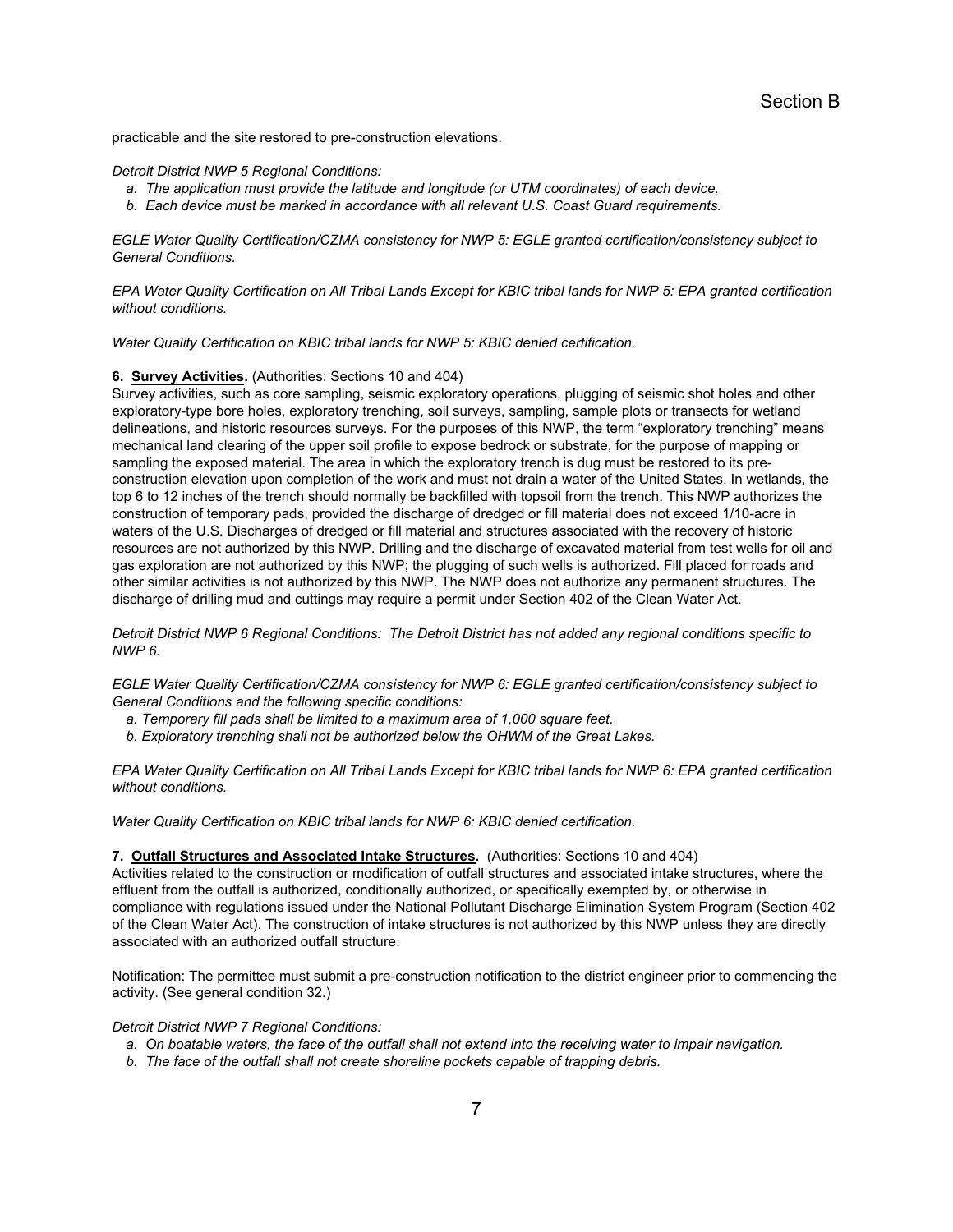*EGLE Water Quality Certification/CZMA consistency for NWP 7: EGLE granted certification/consistency subject to General Conditions and the following specific conditions:* 

- *a. The face of the outfall structure shall not extend into the receiving water in a way that impairs navigation or creates shoreline pockets capable of trapping debris.*
- *b. The outfall must be stabilized to prevent soil erosion. Excavation and riprap placement is limited to the minimum necessary to ensure stabilization.*
- *c. Intake structures shall not be placed in wetlands and loss of any acreage of wetland habitat is prohibited.*

*EPA Water Quality Certification on All Tribal Lands Except for KBIC tribal lands for NWP 7: EPA granted certification with the following conditions:* 

*1. Notification to EPA: All project proponents for coverage under the specified NWP must provide notice to EPA Region 5 via R5Wetlands@epa.gov prior to commencing construction to provide EPA Region 5 with the opportunity to inspect the activity for the purposes of determining whether any discharge from the proposed project will violate this water quality certification. Where the Corps requires a Pre-construction Notification (PCN) for the*  applicable NWP, the project proponent shall also provide the PCN to Region 5. EPA Region 5 will provide written *notification to the project proponent if the proposed project will violate the water quality certification of the NWP. Project proponents shall send a copy to the Tribal government of the proposed project location on the notification to the EPA.* 

*2. Special Aquatic Sites: Any activities resulting in a point source discharge to jurisdictional wetlands that are of*  ecological types considered rare or imperiled as defined by the Michigan Natural Features Inventory shall require *project-specific 401 WQC review. Project-specific CWA 401 WQC review will also be required for impacts to rifflepool complexes of streams.* 

*3. Sediment and Soil Erosion Control Measures: The project proponent shall implement and maintain erosion and siltation control measures prior to, during and after project construction. Prior to beginning work, the project proponent shall develop a sediment and erosion control plan. The plan, at a minimum, shall include:* 

- *a. The types and locations of sediment and erosion control features that shall be used onsite. Examples of erosion control measures include sediment barriers such as straw bales, silt screens, temporary vegetation*  and/or mulching. Temporary erosion control measures shall be left in place until permanent native vegetative *cover has been established. The project proponent shall actively maintain these features during construction.*
- *b. Processes for separation and storage of topsoil. Stockpiles shall be at least 100 feet away from a jurisdictional wetland or waterbody. If it is not possible to site the stockpile 100 feet away, project proponent shall explain*  additional measures in their sediment and erosion control plan. The project proponent shall demonstrate that *there is no sediment migration into a jurisdictional wetland or waterbody. All clean, topsoil (free from invasive*  species) shall be reused in restoration. Stockpiles shall not be placed or stored within a jurisdictional wetland. *Spoil piles shall be placed on landscaping fabric or some other material to separate the spoil material and allow retrieval of the spoil material with minimal impact. Wetland topsoil and vegetation shall be stored separately from other spoils.*
- *c. Monitoring and maintenance schedules, and adaptive management processes. The sediment and erosion control measures shall be evaluated prior to construction and within 24 hours of rain events until the site is restored; if any measures are determined to be ineffective at preventing sediment migration or erosion, additional measures shall be taken to ensure there is no further sediment migration or erosion that may cause excess turbidity in the waters of the United States.*

4. Pollution Release Prevention: Except as specified in the permit application, the project proponent shall not *allow debris, silt, sand, cement, concrete, oil or petroleum, organic material, or other construction related materials or wastes to enter into or be stored within 100 feet of where it may enter into waters of the United States. The project proponent shall take measures to prevent pollutants from entering jurisdictional wetlands and waterways. These measures shall include:* 

- *a. All equipment shall be cleaned prior to arriving on the project site. All equipment shall be inspected daily and prior to entering any streams or wetlands, for oil, gas, diesel, anti-freeze, hydraulic fluid and other petroleum*  leaks. All equipment detected with leaks shall be repaired promptly or moved offsite within 24 hours.
- *b. Containment booms and/or absorbent material shall be available onsite. In the case of spills, containment booms and/or absorbent materials shall be employed immediately to prevent discharges from reaching waters of the United States.*
- *c. All contaminated areas shall be cleaned immediately, and contaminated soil removed from the site or*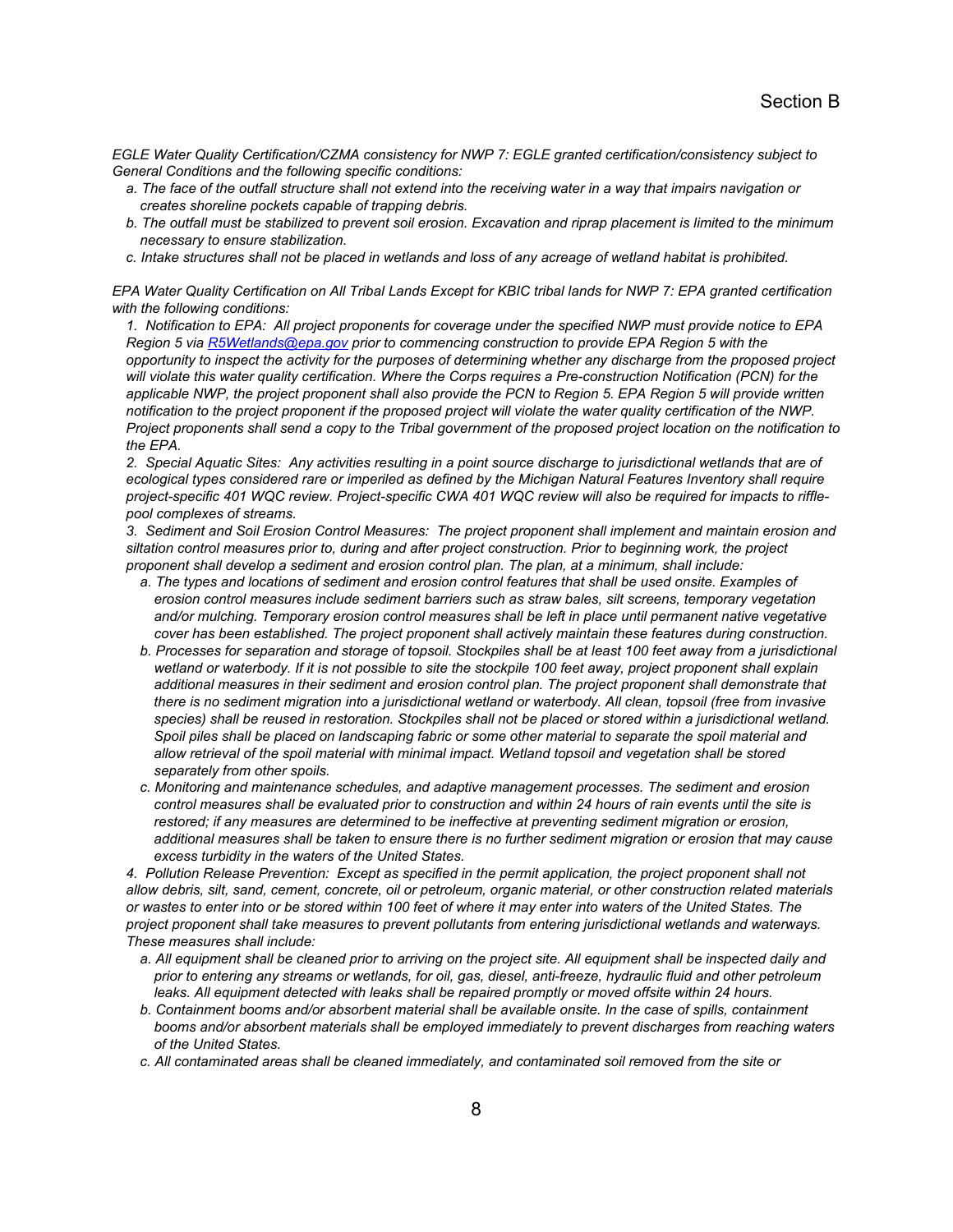*contained in enclosed containers. Containers shall be located no closer than 100 feet to a jurisdictional*  wetland or waterbody. If it is not possible to site the storage area 100 feet away, the project proponent shall *explain additional measures in their sediment and erosion control plan (see Condition 3).* 

*d. Project proponents shall notify the appropriate Tribal government and EPA Region 5 within 24 hours if spills or unauthorized discharges occur during the project. As part of the notice, the project proponent shall provide plans for remedying the spill or unauthorized discharge.* 

*5 Projects or Activities Discharging to Impaired Waters: Projects or activities are not authorized under the NWPs if the project will involve point source discharges into an active channel (e.g., flowing or open waters) of a water of the United States listed as impaired under CWA Section 303(d) and/or if the waterbody has an approved Total Maximum Daily Load (TMDL) and the discharge may result in further exceedance of a specific parameter (e.g., total suspended solids, dissolved oxygen, temperature) for which the waterbody is listed or has an approved TMDL. The current lists of impaired waters of the U.S. under CWA Section 303(d) and waters of the U.S. for which a TMDL has been approved are available on EPA Region 5's website at: https://www.epa.gov/tmdl/impairedwaters-and-tmdls-region-5* 

*6. Revegetation of Disturbed Areas: The project proponent shall revegetate disturbed jurisdictional areas with perennial, native vegetation and return affected areas to pre-disturbance conditions. Non-native and invasive*  species shall not be used for restoration activities. Therefore, prior to commencing work, the project proponent *shall develop a restoration plan that includes photo-documenting the entire site, and ensuring that pre-disturbance site conditions, such as riparian/wetland vegetation percent cover and native species diversity, are recorded for future proof of revegetation success. The pre- and post-construction photographs and information on the predisturbance site conditions shall be submitted to EPA, the correlating Tribal government, and the correlating Corps District within 2 weeks after construction. Revegetation monitoring is required at least once during the growing season, or annually until revegetation success criteria are achieved.* 

*7. Bank Stabilization Activities: For any activities that include bank stabilization efforts, the project proponent shall use bioengineering techniques for bank stabilization activities instead of or in combination with hard armoring; this may be either the sole use of native vegetation or other bioengineered design techniques (e.g., willow plantings,*  root wads, large woody debris, etc.), or a combination of hard-armoring (e.g., rock) and native vegetation or *bioengineered design techniques. If it is not possible to solely rely on bioengineering techniques, the project proponent shall submit project plans to EPA Region 5, the correlating Tribal government, and the correlating Corps District. Projects consisting entirely of riprap or similar rock techniques are limited to 300 linear feet under this conditional certification; project proponents with riprap or similar rock activities over 300 linear feet shall request a project-specific 401 WQC. For both partially bioengineered projects, and those composed of riprap, the project plans shall describe the design techniques and stabilization methods assessed to determine the final project design. The use of soil cement, concrete, and grouted rip-rap hard armoring methods are not authorized under this certification and project proponents shall submit a request for a project-specific 401 WQC.* 

*Water Quality Certification on KBIC tribal lands for NWP 7: KBIC denied certification.* 

**8. Oil and Gas Structures on the Outer Continental Shelf.** (Authority: Section 10)

*NWP 8 does not apply in Michigan.* 

## **9. Structures in Fleeting and Anchorage Areas.** (Authority: Section 10)

Structures, buoys, floats, and other devices placed within anchorage or fleeting areas to facilitate moorage of vessels where such areas have been established for that purpose.

*Detroit District NWP 9 Regional Conditions: The Detroit District has not added any regional conditions specific to NWP 9.* 

*EGLE Water Quality Certification/CZMA consistency for NWP 9: EGLE granted certification/consistency subject to General Conditions.* 

*EPA Water Quality Certification on All Tribal Lands Except for KBIC tribal lands for NWP 9: EPA indicated it was not making a determination on WQC for NWP 9 because the Corps was not requesting certification. Thus, WQC for NWP 9 is considered waived.*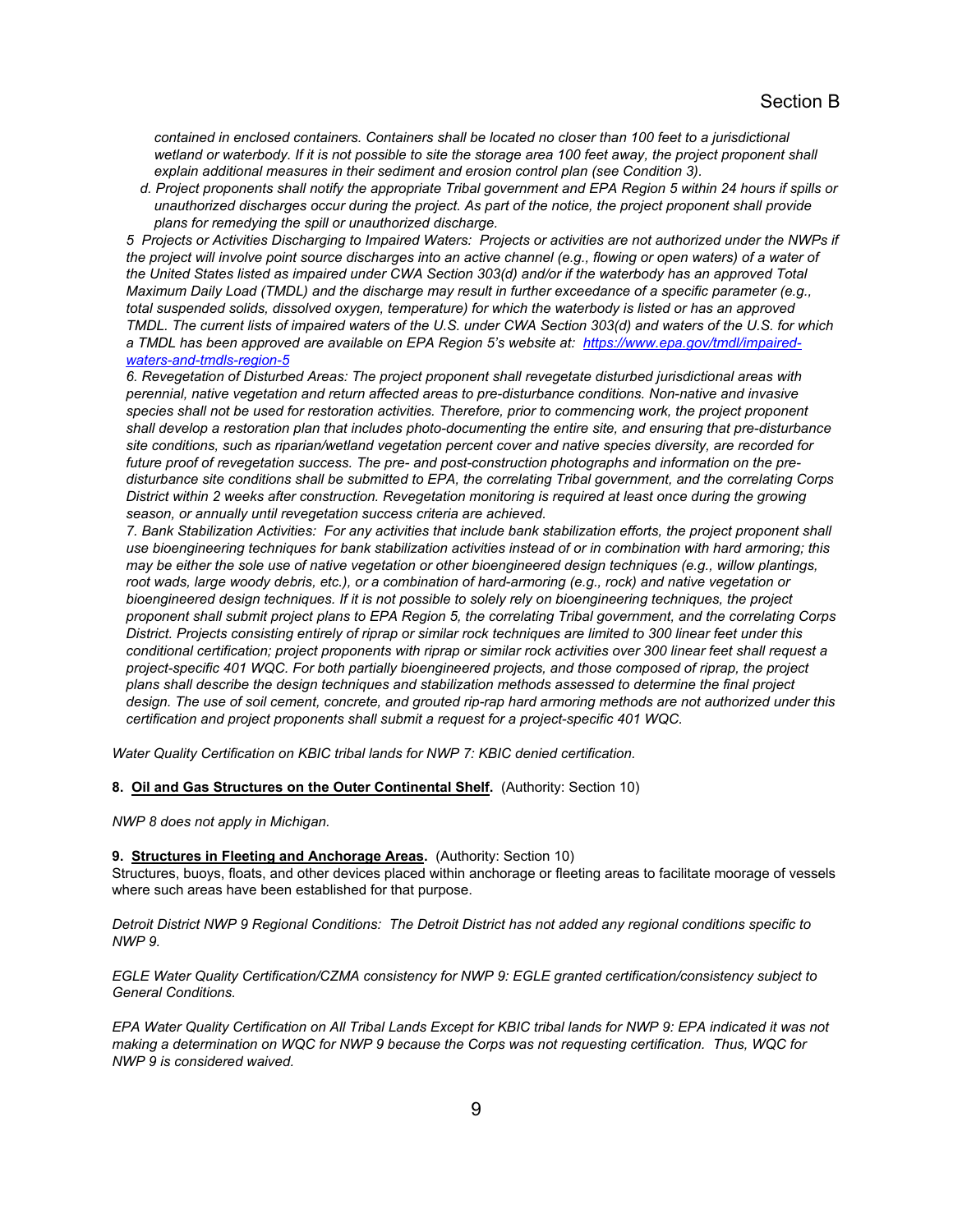*Water Quality Certification on KBIC tribal lands for NWP 9: KBIC denied certification.* 

**10. Mooring Buoys. Non-commercial, single-boat, mooring buoys.** (Authority: Section 10) Non-commercial, single-boat, mooring buoys.

*Detroit District NWP 10 Regional Conditions:* 

- *a. The application must provide the latitude and longitude (or UTM coordinates) of the buoy and the distance of the buoy offshore.*
- *b. The buoy must be clearly marked with the Corps of Engineers File Numbers in letters and numbers at least 3 inches high and of contrasting color to the background color of the buoy.*
- *c. The mooring buoy must be marked in accordance with all relevant U.S. Coast Guard requirements.*

*EGLE Water Quality Certification/CZMA consistency for NWP 10: EGLE granted certification/consistency subject to General Conditions.* 

*EPA Water Quality Certification on All Tribal Lands Except for KBIC tribal lands for NWP 10: EPA indicated it was not making a determination on WQC for NWP 10 because the Corps was not requesting certification. Thus, WQC for NWP 10 is considered waived.* 

*Water Quality Certification on KBIC tribal lands for NWP 10: KBIC denied certification.* 

# **11. Temporary Recreational Structures.** (Authority: Section 10)

Temporary buoys, markers, small floating docks, and similar structures placed for recreational use during specific events such as water skiing competitions and boat races or seasonal use, provided that such structures are removed within 30 days after use has been discontinued. At Corps of Engineers reservoirs, the reservoir managers must approve each buoy or marker individually.

*Detroit District NWP 11 Regional Conditions: The Detroit District has not added any regional conditions specific to NWP 11.* 

- *EGLE Water Quality Certification/CZMA consistency for NWP 11: EGLE granted certification/consistency subject to General Conditions and the following specific conditions:*
- *. The structure must be removed immediately after the use has been discontinued or 30 days after placement, whichever is shorter.*
- *b. The purpose of the structure must support activities that are dependent upon being located on or in a lake, river, stream, or wetland.*
- *c. Structures located at a public road end are prohibited pursuant to MCL 324.30111b(1) and (2).*

*EPA Water Quality Certification on All Tribal Lands Except for KBIC tribal lands for NWP 11: EPA indicated it was not making a determination on WQC for NWP 11 because the Corps was not requesting certification. Thus, WQC for NWP 11 is considered waived.* 

*Water Quality Certification on KBIC tribal lands for NWP 11: KBIC denied certification.* 

## **13. Bank Stabilization.** (Authorities: Sections 10 and 404)

Bank stabilization activities necessary for erosion control or prevention, such as vegetative stabilization, bioengineering, sills, rip rap, revetment, gabion baskets, stream barbs, and bulkheads, or combinations of bank stabilization techniques, provided the activity meets all of the following criteria:

(a) No material is placed in excess of the minimum needed for erosion protection;

(b) The activity is no more than 500 feet in length along the bank, unless the district engineer waives this criterion by making a written determination concluding that the discharge of dredged or fill material will result in no more than minimal adverse environmental effects (an exception is for bulkheads – the district engineer cannot issue a waiver for a bulkhead that is greater than 1,000 feet in length along the bank);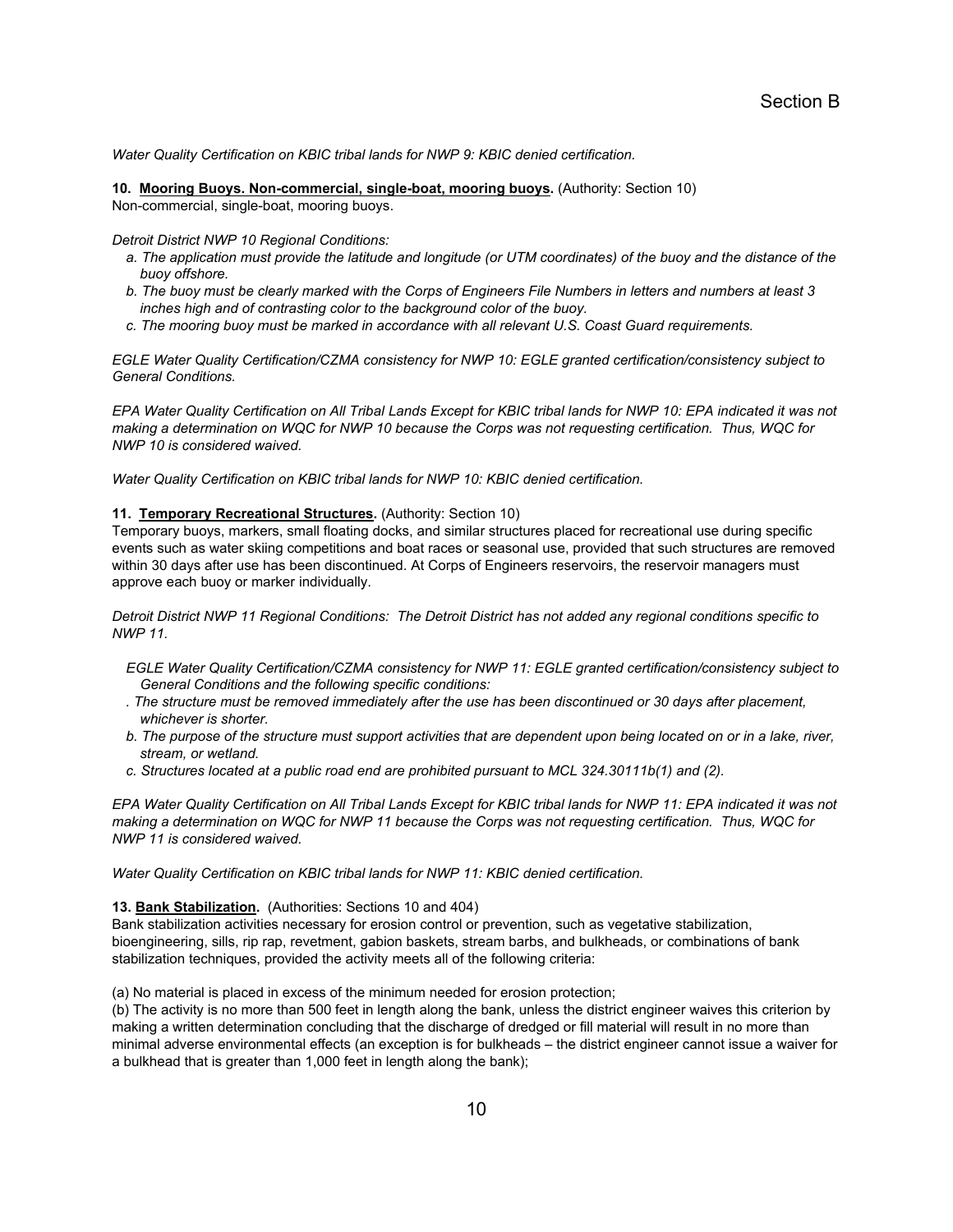(c) The activity will not exceed an average of one cubic yard per running foot, as measured along the length of the treated bank, below the plane of the ordinary high water mark or the high tide line, unless the district engineer waives this criterion by making a written determination concluding that the discharge of dredged or fill material will result in no more than minimal adverse environmental effects;

(d) The activity does not involve discharges of dredged or fill material into special aquatic sites, unless the district engineer waives this criterion by making a written determination concluding that the discharge of dredged or fill material will result in no more than minimal adverse environmental effects;

(e) No material is of a type, or is placed in any location, or in any manner, that will impair surface water flow into or out of any waters of the United States;

(f) No material is placed in a manner that will be eroded by normal or expected high flows (properly anchored native trees and treetops may be used in low energy areas);

(g) Native plants appropriate for current site conditions, including salinity, must be used for bioengineering or vegetative bank stabilization;

(h) The activity is not a stream channelization activity; and

*.* 

(i) The activity must be properly maintained, which may require repairing it after severe storms or erosion events. This NWP authorizes those maintenance and repair activities if they require authorization.

This NWP also authorizes temporary structures, fills, and work, including the use of temporary mats, necessary to construct the bank stabilization activity.

Appropriate measures must be taken to maintain normal downstream flows and minimize flooding to the maximum extent practicable, when temporary structures, work, and discharges of dredged or fill material, including cofferdams, are necessary for construction activities, access fills, or dewatering of construction sites. Temporary fills must consist of materials, and be placed in a manner, that will not be eroded by expected high flows. After construction, temporary fills must be removed in their entirety and the affected areas returned to pre-construction elevations. The areas affected by temporary fills must be revegetated, as appropriate.

Notification: The permittee must submit a pre-construction notification to the district engineer prior to commencing the activity if the bank stabilization activity: (1) involves discharges of dredged or fill material into special aquatic sites; or (2) is in excess of 500 feet in length; or (3) will involve the discharge of dredged or fill material of greater than an average of one cubic yard per running foot as measured along the length of the treated bank, below the plane of the ordinary high water mark or the high tide line. (See general condition 32.) (Authorities: Sections 10 and 404) Note: In coastal waters and the Great Lakes, living shorelines may be an appropriate option for bank stabilization, and may be authorized by NWP 54.

*Detroit District NWP 13 Regional Conditions: The Detroit District has not added any regional conditions specific to NWP 13.* 

*EGLE Water Quality Certification/CZMA consistency for NWP 13: EGLE granted certification/consistency subject to General Conditions and the following specific conditions:* 

*a. No material shall be placed in wetlands and loss of any acreage of wetland habitat is prohibited.* 

- *b. The installation of a new vertical bulkhead or seawall, where one does not currently exist, is not authorized.*
- *c. Replacement of a vertical bulkhead or seawall is limited to 200 linear feet of shoreline. The replacement seawall shall have toe stone (i.e., riprap) placed waterward along 100 percent of the length to prevent undercutting by*  wave action, to mitigate for the loss of habitat, and to provide a use for fish and other aquatic life. The toe stone shall be placed at a 1-on-2 slope (e.g., 1-foot vertical to 2 feet horizontal) or gentler. The toe stone shall extend from the lake or stream bottom to at least 6 inches above the OHWM but cannot extend more than 6 feet into the water. This toe stone shall be placed unless it is determined by EGLE that less toe stone is required based on *site conditions, navigation, or mooring.*
- *d. Installation of riprap shore protection is limited to 300 linear feet of shoreline. The riprap shall be placed at a 1 on-3 slope (e.g., 1-foot vertical to 3 feet horizontal) or gentler. For inland lakes, the riprap shall be a maximum of 18- inch diameter rock and must not extend more than six feet waterward of the OHWM. For the Great Lakes, the riprap shall be a maximum of 48- inch diameter rock and must not extend more than 15 feet lakeward of the OHWM. For streams, riprap shall be properly sized based on velocity and must not extend waterward of the existing banks upstream or downstream.*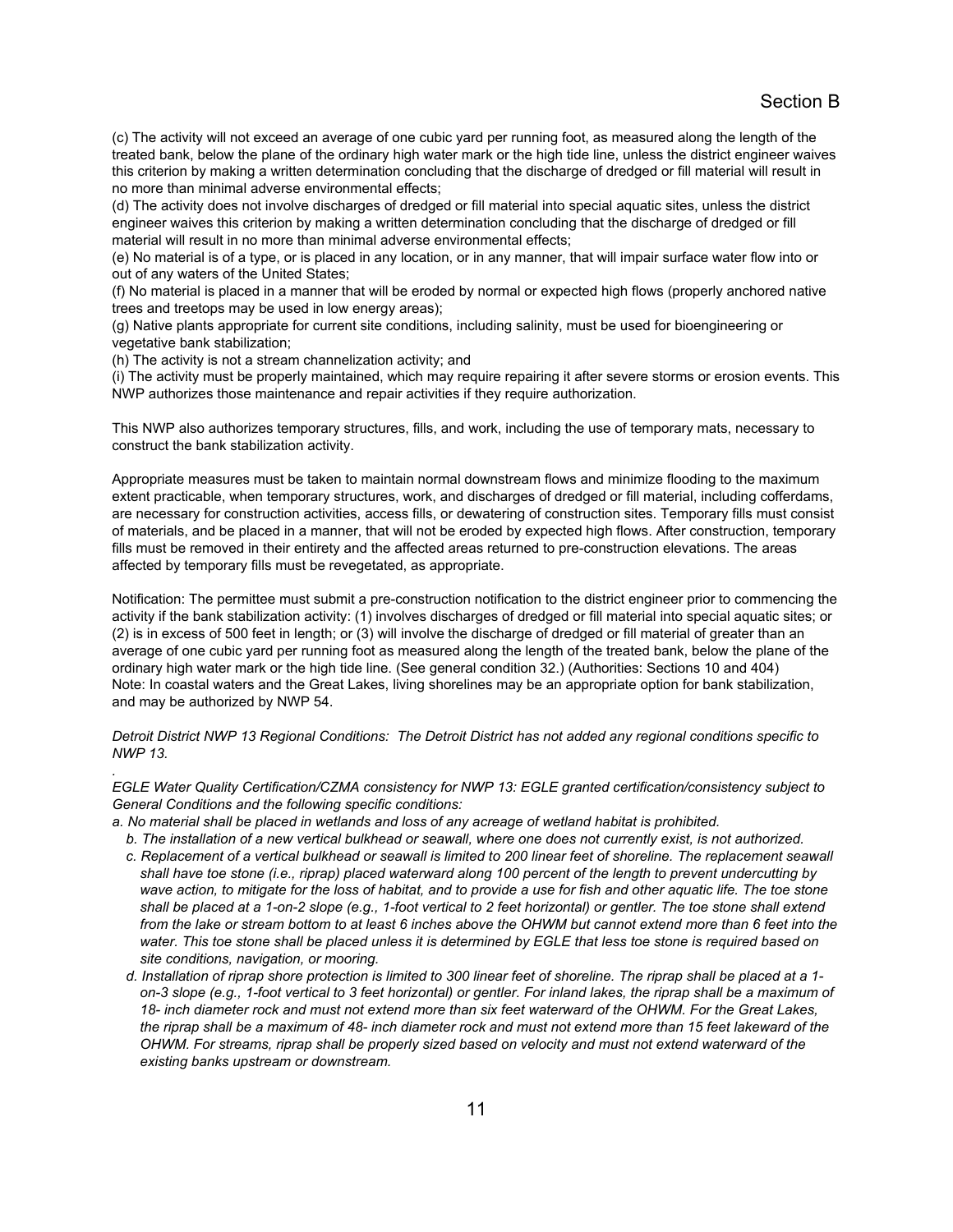- *e. All riprap discharged in the project shall consist only of clean natural field stone, rock, or gravel, free of fines and other materials, and shall be placed or contained in such a manner as not to erode into any waters. Woven wire gabion baskets are prohibited. Broken concrete and grouted or manufactured interlocking materials are not allowed.*
- *f. The amount of backfill shall be limited to the minimum volumes necessary for bank stabilization.*
- *g. An individual CZMA Concurrence and an individual CWA Section 401 Certification are required for projects in areas designated under Part 305, Natural Rivers; or Part 323, Shorelands Protection and Management, of the NREPA.*

*EPA Water Quality Certification on All Tribal Lands Except for KBIC tribal lands for NWP 13: EPA granted certification with the following conditions:* 

*1. Notification to EPA: All project proponents for coverage under the specified NWP must provide notice to EPA Region 5 via R5Wetlands@epa.gov prior to commencing construction to provide EPA Region 5 with the opportunity to inspect the activity for the purposes of determining whether any discharge from the proposed project will violate this water quality certification. Where the Corps requires a Pre-construction Notification (PCN) for the*  applicable NWP, the project proponent shall also provide the PCN to Region 5. EPA Region 5 will provide written *notification to the project proponent if the proposed project will violate the water quality certification of the NWP. Project proponents shall send a copy to the Tribal government of the proposed project location on the notification to the EPA.* 

*2. Special Aquatic Sites: Any activities resulting in a point source discharge to jurisdictional wetlands that are of ecological types considered rare or imperiled as defined by the Michigan Natural Features Inventory shall require project-specific 401 WQC review. Project-specific CWA 401 WQC review will also be required for impacts to rifflepool complexes of streams.* 

*3. Sediment and Soil Erosion Control Measures: The project proponent shall implement and maintain erosion and siltation control measures prior to, during and after project construction. Prior to beginning work, the project proponent shall develop a sediment and erosion control plan. The plan, at a minimum, shall include:* 

- *a. The types and locations of sediment and erosion control features that shall be used onsite. Examples of erosion control measures include sediment barriers such as straw bales, silt screens, temporary vegetation*  and/or mulching. Temporary erosion control measures shall be left in place until permanent native vegetative *cover has been established. The project proponent shall actively maintain these features during construction.*
- *b. Processes for separation and storage of topsoil. Stockpiles shall be at least 100 feet away from a jurisdictional wetland or waterbody. If it is not possible to site the stockpile 100 feet away, project proponent shall explain*  additional measures in their sediment and erosion control plan. The project proponent shall demonstrate that *there is no sediment migration into a jurisdictional wetland or waterbody. All clean, topsoil (free from invasive*  species) shall be reused in restoration. Stockpiles shall not be placed or stored within a jurisdictional wetland. *Spoil piles shall be placed on landscaping fabric or some other material to separate the spoil material and allow retrieval of the spoil material with minimal impact. Wetland topsoil and vegetation shall be stored separately from other spoils.*
- *c. Monitoring and maintenance schedules, and adaptive management processes. The sediment and erosion control measures shall be evaluated prior to construction and within 24 hours of rain events until the site is restored; if any measures are determined to be ineffective at preventing sediment migration or erosion, additional measures shall be taken to ensure there is no further sediment migration or erosion that may cause excess turbidity in the waters of the United States.*

4. Pollution Release Prevention: Except as specified in the permit application, the project proponent shall not *allow debris, silt, sand, cement, concrete, oil or petroleum, organic material, or other construction related materials or wastes to enter into or be stored within 100 feet of where it may enter into waters of the United States. The project proponent shall take measures to prevent pollutants from entering jurisdictional wetlands and waterways. These measures shall include:* 

- *a. All equipment shall be cleaned prior to arriving on the project site. All equipment shall be inspected daily and prior to entering any streams or wetlands, for oil, gas, diesel, anti-freeze, hydraulic fluid and other petroleum*  leaks. All equipment detected with leaks shall be repaired promptly or moved offsite within 24 hours.
- *b. Containment booms and/or absorbent material shall be available onsite. In the case of spills, containment booms and/or absorbent materials shall be employed immediately to prevent discharges from reaching waters of the United States.*
- *c. All contaminated areas shall be cleaned immediately, and contaminated soil removed from the site or*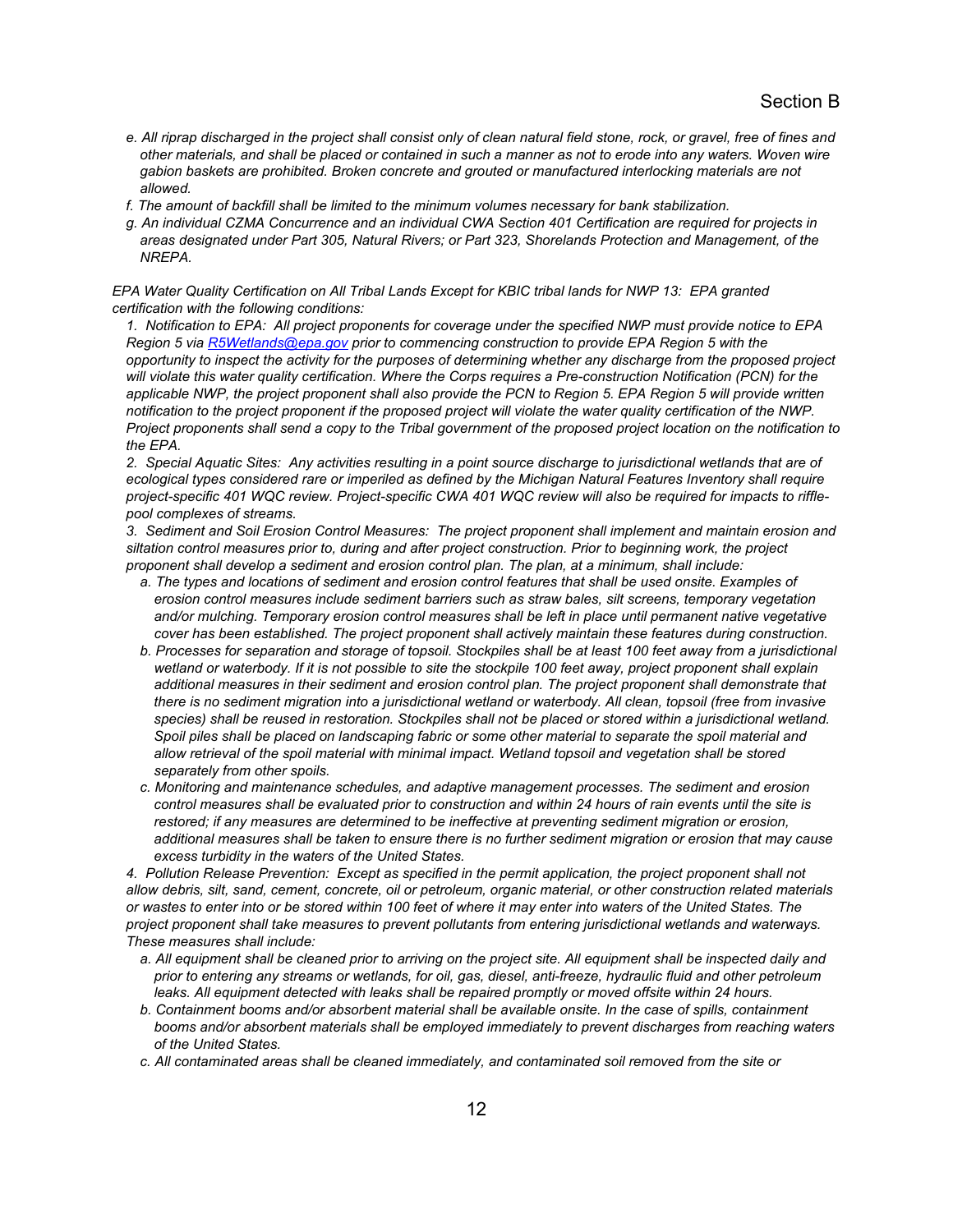*contained in enclosed containers. Containers shall be located no closer than 100 feet to a jurisdictional*  wetland or waterbody. If it is not possible to site the storage area 100 feet away, the project proponent shall *explain additional measures in their sediment and erosion control plan (see Condition 3).* 

*d. Project proponents shall notify the appropriate Tribal government and EPA Region 5 within 24 hours if spills or unauthorized discharges occur during the project. As part of the notice, the project proponent shall provide plans for remedying the spill or unauthorized discharge.* 

*5 Projects or Activities Discharging to Impaired Waters: Projects or activities are not authorized under the NWPs if the project will involve point source discharges into an active channel (e.g., flowing or open waters) of a water of the United States listed as impaired under CWA Section 303(d) and/or if the waterbody has an approved Total Maximum Daily Load (TMDL) and the discharge may result in further exceedance of a specific parameter (e.g., total suspended solids, dissolved oxygen, temperature) for which the waterbody is listed or has an approved TMDL. The current lists of impaired waters of the U.S. under CWA Section 303(d) and waters of the U.S. for which a TMDL has been approved are available on EPA Region 5's website at: https://www.epa.gov/tmdl/impairedwaters-and-tmdls-region-5* 

*6. Revegetation of Disturbed Areas: The project proponent shall revegetate disturbed jurisdictional areas with perennial, native vegetation and return affected areas to pre-disturbance conditions. Non-native and invasive species shall not be used for restoration activities. Therefore, prior to commencing work, the project proponent shall develop a restoration plan that includes photo-documenting the entire site, and ensuring that pre-disturbance site conditions, such as riparian/wetland vegetation percent cover and native species diversity, are recorded for future proof of revegetation success. The pre- and post-construction photographs and information on the predisturbance site conditions shall be submitted to EPA, the correlating Tribal government, and the correlating Corps District within 2 weeks after construction. Revegetation monitoring is required at least once during the growing season, or annually until revegetation success criteria are achieved.* 

*7. Bank Stabilization Activities: For any activities that include bank stabilization efforts, the project proponent shall use bioengineering techniques for bank stabilization activities instead of or in combination with hard armoring; this may be either the sole use of native vegetation or other bioengineered design techniques (e.g., willow plantings,*  root wads, large woody debris, etc.), or a combination of hard-armoring (e.g., rock) and native vegetation or *bioengineered design techniques. If it is not possible to solely rely on bioengineering techniques, the project proponent shall submit project plans to EPA Region 5, the correlating Tribal government, and the correlating Corps District. Projects consisting entirely of riprap or similar rock techniques are limited to 300 linear feet under this conditional certification; project proponents with riprap or similar rock activities over 300 linear feet shall request a project-specific 401 WQC. For both partially bioengineered projects, and those composed of riprap, the project plans shall describe the design techniques and stabilization methods assessed to determine the final project design. The use of soil cement, concrete, and grouted rip-rap hard armoring methods are not authorized under this certification and project proponents shall submit a request for a project-specific 401 WQC.* 

*Water Quality Certification on KBIC tribal lands for NWP 13: KBIC denied certification.* 

### **14. Linear Transportation Projects.** (Authorities: Sections 10 and 404)

Activities required for crossings of waters of the United States associated with the construction, expansion, modification, or improvement of linear transportation projects (e.g., roads, highways, railways, trails, driveways, airport runways, and taxiways) in waters of the United States. For linear transportation projects in non-tidal waters, the discharge of dredged or fill material cannot cause the loss of greater than 1/2-acre of waters of the United States. For linear transportation projects in tidal waters, the discharge of dredged or fill material cannot cause the loss of greater than 1/3-acre of waters of the United States. Any stream channel modification, including bank stabilization, is limited to the minimum necessary to construct or protect the linear transportation project; such modifications must be in the immediate vicinity of the project.

This NWP also authorizes temporary structures, fills, and work, including the use of temporary mats, necessary to construct the linear transportation project. Appropriate measures must be taken to maintain normal downstream flows and minimize flooding to the maximum extent practicable, when temporary structures, work, and discharges of dredged or fill material, including cofferdams, are necessary for construction activities, access fills, or dewatering of construction sites. Temporary fills must consist of materials, and be placed in a manner, that will not be eroded by expected high flows. Temporary fills must be removed in their entirety and the affected areas returned to preconstruction elevations. The areas affected by temporary fills must be revegetated, as appropriate.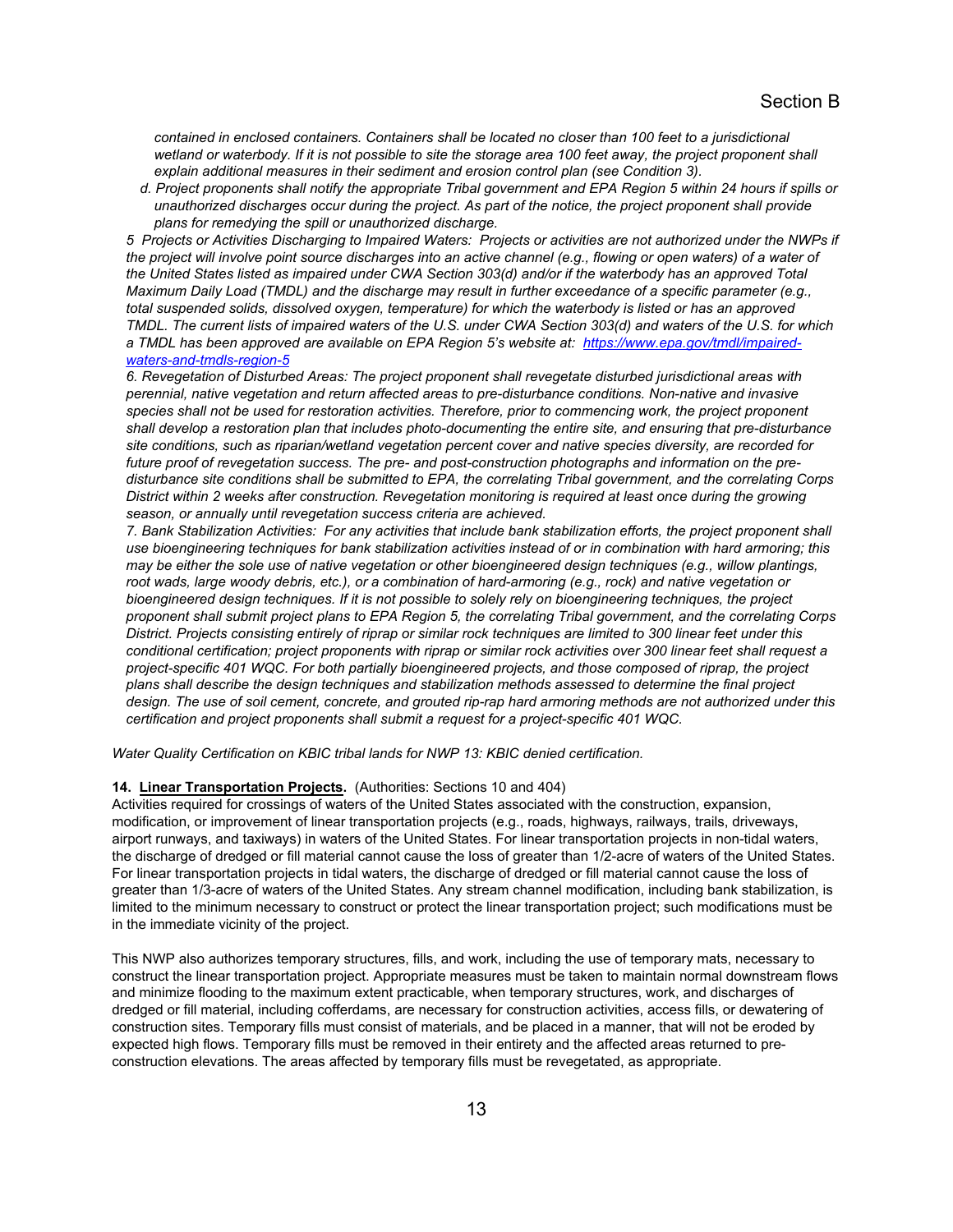This NWP cannot be used to authorize non-linear features commonly associated with transportation projects, such as vehicle maintenance or storage buildings, parking lots, train stations, or aircraft hangars.

Notification: The permittee must submit a pre-construction notification to the district engineer prior to commencing the activity if: (1) the loss of waters of the United States exceeds 1/10-acre; or (2) there is a discharge of dredged or fill material in a special aquatic site, including wetlands. (See general condition 32.) (Authorities: Sections 10 and 404)

Note 1: For linear transportation projects crossing a single waterbody more than one time at separate and distant locations, or multiple waterbodies at separate and distant locations, each crossing is considered a single and complete project for purposes of NWP authorization. Linear transportation projects must comply with 33 CFR 330.6(d).

Note 2: Some discharges of dredged or fill material for the construction of farm roads or forest roads, or temporary roads for moving mining equipment, may qualify for an exemption under Section 404(f) of the Clean Water Act (see 33 CFR 323.4).

Note 3: For NWP 14 activities that require pre-construction notification, the PCN must include any other NWP(s), regional general permit(s), or individual permit(s) used or intended to be used to authorize any part of the proposed project or any related activity, including other separate and distant crossings that require Department of the Army authorization but do not require pre-construction notification (see paragraph (b)(4) of general condition 32). The district engineer will evaluate the PCN in accordance with Section D, "District Engineer's Decision." The district engineer may require mitigation to ensure that the authorized activity results in no more than minimal individual and cumulative adverse environmental effects (see general condition 23).

#### *Detroit District NWP 14 Regional Conditions:*

- *a. For private road projects, the base width of the fill is limited to 16 feet. For private paths, the base width of the fill*  is limited to 6 feet. These limits apply unless the applicant provides a written statement supporting a variation, *and the Corps accepts the justification. Culverts or other appropriate measures are required to maintain existing drainage patterns.*
- *b. For private road projects, impacts are limited to 1/10 acre.*
- *c. The selected route must be the least damaging practicable alternative.*
- *d. For public projects, the total impacts are limited to 3 acres for all crossings associated with the same project.*

*EGLE Water Quality Certification/CZMA consistency for NWP 14: EGLE granted certification/consistency subject to General Conditions and the following specific conditions:* 

- *a. All stream crossings shall span the bankfull width and where the structure has a bottom, the structure bottom must match the slope of the streambed.*
- *b. The length of a wetland crossing for private road projects is limited to 200 feet. For public projects, the total impacts are limited to two acres of wetlands for all crossings associated with the same project.*

*EPA Water Quality Certification on All Tribal Lands Except for KBIC tribal lands for NWP 14: EPA denied certification.* 

*Water Quality Certification on KBIC tribal lands for NWP 14: KBIC denied certification.* 

## **15. U.S. Coast Guard Approved Bridges.** (Authority: Section 404)

Discharges of dredged or fill material incidental to the construction of a bridge across navigable waters of the United States, including cofferdams, abutments, foundation seals, piers, and temporary construction and access fills, provided the construction of the bridge structure has been authorized by the U.S. Coast Guard under Section 9 of the Rivers and Harbors Act of 1899 or other applicable laws. Causeways and approach fills are not included in this NWP and will require a separate Clean Water Act Section 404 permit.

*Detroit District NWP 15 Regional Conditions: The Detroit District has not added any regional conditions specific to NWP 15.*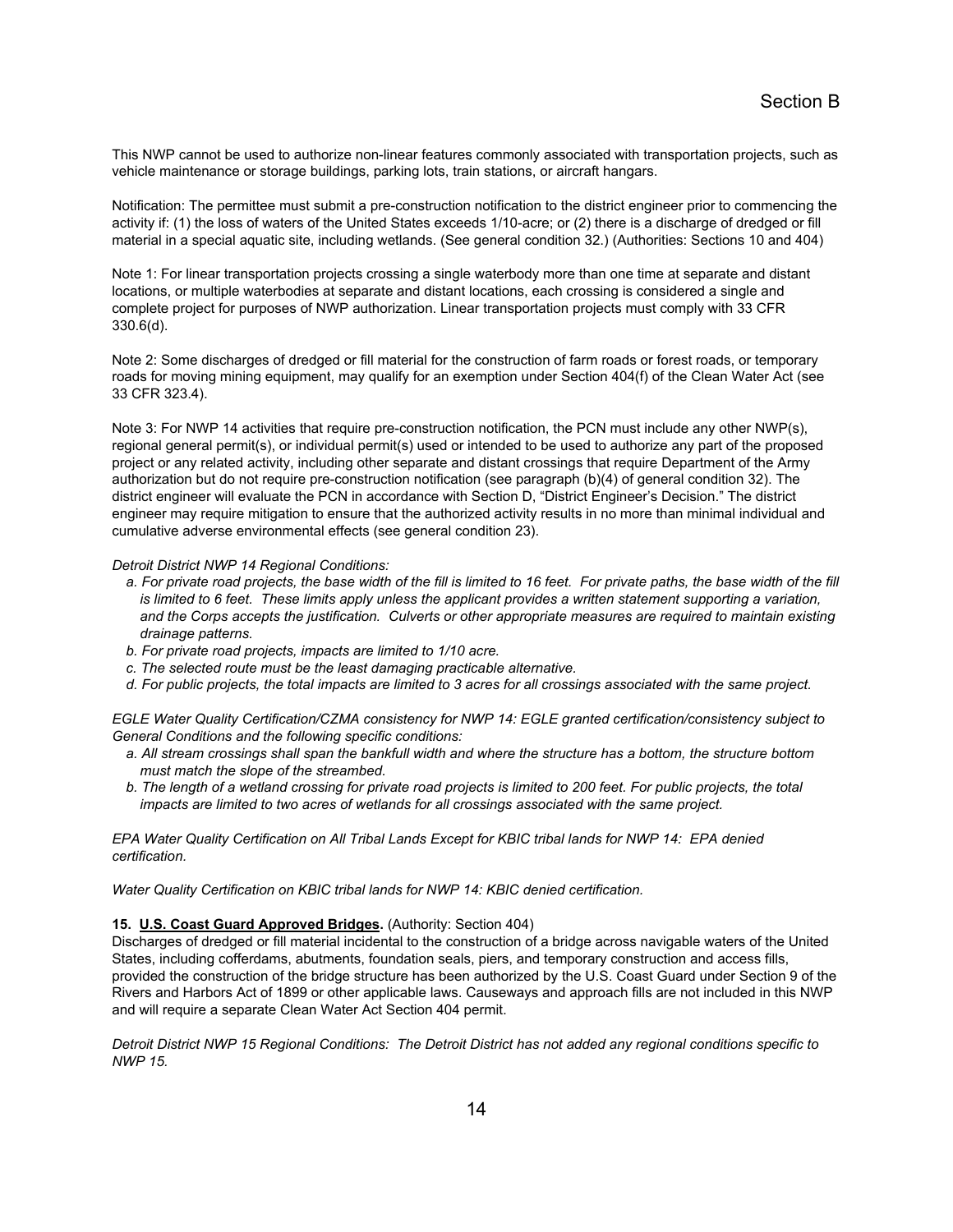*EGLE Water Quality Certification/CZMA consistency for NWP 15: EGLE denied certification/consistency.* 

*EPA Water Quality Certification on All Tribal Lands Except for KBIC tribal lands for NWP 15: EPA granted certification without conditions.* 

*Water Quality Certification on KBIC tribal lands for NWP 15: KBIC denied certification.* 

#### **16. Return Water From Upland Contained Disposal Areas.** (Authority: Section 404)

Return water from an upland contained dredged material disposal area. The return water from a contained disposal area is administratively defined as a discharge of dredged material by 33 CFR 323.2(d), even though the disposal itself occurs in an area that has no waters of the United States and does not require a section 404 permit. This NWP satisfies the technical requirement for a section 404 permit for the return water where the quality of the return water is controlled by the state through the Clean Water Act Section 401 certification procedures. The dredging activity may require a section 404 permit (33 CFR 323.2(d)), and will require a section 10 permit if located in navigable waters of the United States.

*Detroit District NWP 16 Regional Conditions: The Detroit District has not added any regional conditions specific to NWP 16.* 

*EGLE Water Quality Certification/CZMA consistency for NWP 16: EGLE granted certification/consistency subject to General Conditions.* 

*EPA Water Quality Certification on All Tribal Lands Except for KBIC tribal lands for NWP 15: EPA granted certification without conditions.* 

*Water Quality Certification on KBIC tribal lands for NWP 16: KBIC denied certification.* 

#### **17. Hydropower Projects.** (Authority: Section 404)

Discharges of dredged or fill material associated with hydropower projects having: (a) Less than 10,000 kW of total generating capacity at existing reservoirs, where the project, including the fill, is licensed by the Federal Energy Regulatory Commission (FERC) under the Federal Power Act of 1920, as amended; or (b) a licensing exemption granted by the FERC pursuant to Section 408 of the Energy Security Act of 1980 (16 U.S.C. 2705 and 2708) and Section 30 of the Federal Power Act, as amended.

Notification: The permittee must submit a pre-construction notification to the district engineer prior to commencing the activity. (See general condition 32.)

*Detroit District NWP 17 Regional Conditions: The Detroit District has not added any regional conditions specific to NWP 17.* 

*EGLE Water Quality Certification/CZMA consistency for NWP 17: EGLE denied certification/consistency.* 

*EPA Water Quality Certification on All Tribal Lands Except for KBIC tribal lands for NWP 17: EPA denied certification.* 

*Water Quality Certification on KBIC tribal lands for NWP 17: KBIC denied certification.* 

## **18. Minor Discharges.** (Authorities: Sections 10 and 404)

Minor discharges of dredged or fill material into all waters of the United States, provided the activity meets all of the following criteria:

(a) The quantity of discharged dredged or fill material and the volume of area excavated do not exceed 25 cubic yards below the plane of the ordinary high water mark or the high tide line;

(b) The discharge of dredged or fill material will not cause the loss of more than 1/10-acre of waters of the United States; and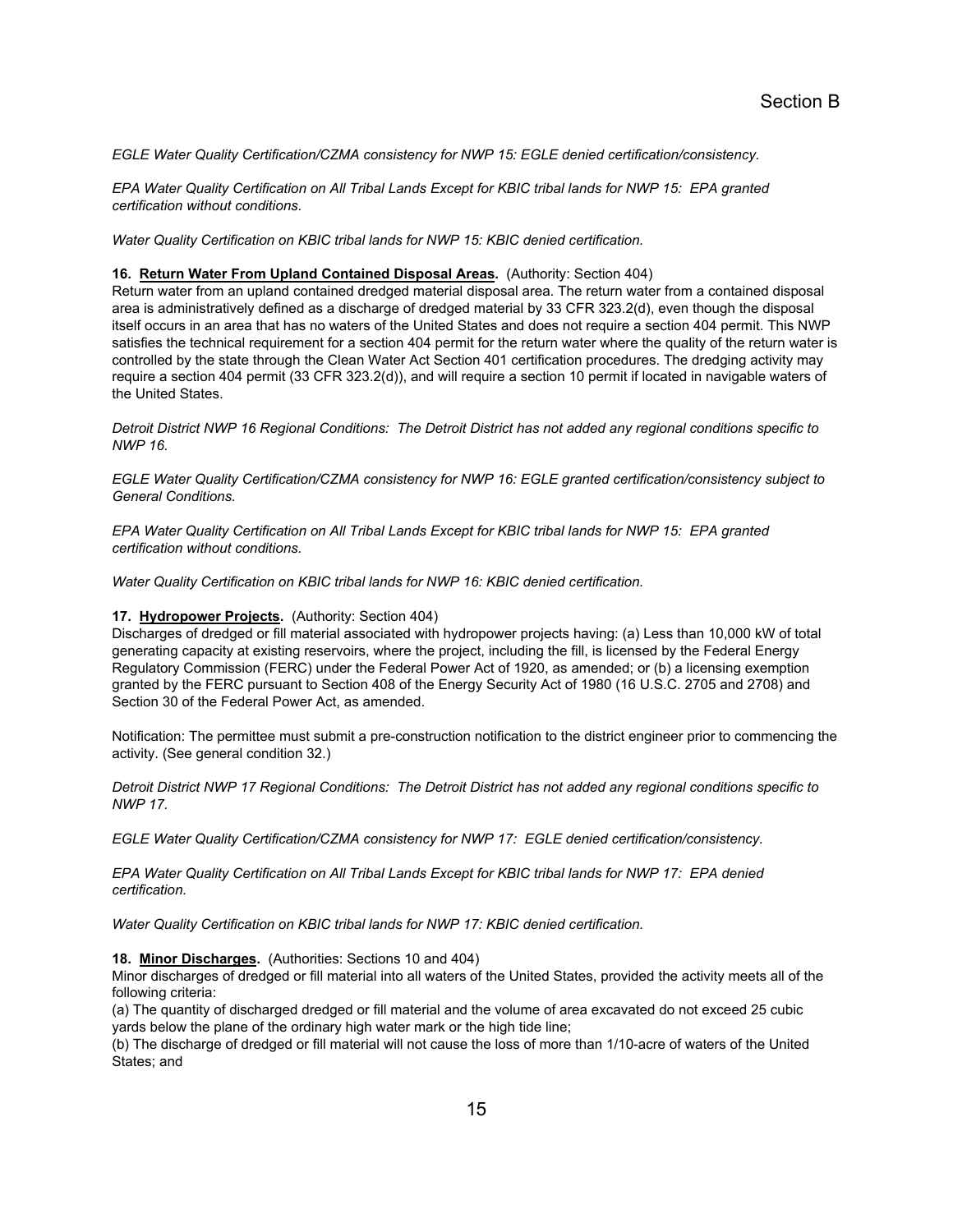(c) The discharge of dredged or fill material is not placed for the purpose of a stream diversion.

Notification: The permittee must submit a pre-construction notification to the district engineer prior to commencing the activity if: (1) the discharge of dredged or fill material or the volume of area excavated exceeds 10 cubic yards below the plane of the ordinary high water mark or the high tide line, or (2) the discharge of dredged or fill material is in a special aquatic site, including wetlands. (See general condition 32.)

#### *Detroit District NWP 18 Regional Conditions:*

- *a. Discharges of sand and/or pea gravel for creation or maintenance of shoreline recreation areas, swim areas, and the like, the location and waterward extent of the discharge must be the least environmentally damaging practicable alternative.*
- *b. The discharge material consists of clean, uncontaminated sand or crushed rock or stone.*

*EGLE Water Quality Certification/CZMA consistency for NWP 18: EGLE granted certification/consistency subject to General Conditions and the following specific conditions:* 

- *a. The discharge shall not result in the loss of more than 1,000 square feet of waters of the state, and loss of any acreage of wetland habitat is prohibited.*
- *b. All fill must be placed outside the floodway.*
- *c. For discharges of sand and/or pea gravel for creation or maintenance of shoreline recreation areas, swim areas, and the like, the location and waterward extent of the discharge must be the least environmentally damaging practicable alternative.*

*EPA Water Quality Certification on All Tribal Lands Except for KBIC tribal lands for NWP 18: EPA granted certification without conditions.* 

*Water Quality Certification on KBIC tribal lands for NWP 18: KBIC denied certification.* 

#### **19. Minor Dredging.** (Authorities: Sections 10 and 404)

Dredging of no more than 25 cubic yards below the plane of the ordinary high water mark or the mean high water mark from navigable waters of the United States (i.e., section 10 waters). This NWP does not authorize the dredging or degradation through siltation of coral reefs, sites that support submerged aquatic vegetation (including sites where submerged aquatic vegetation is documented to exist but may not be present in a given year), anadromous fish spawning areas, or wetlands, or the connection of canals or other artificial waterways to navigable waters of the United States (see 33 CFR 322.5(g)). All dredged material must be deposited and retained in an area that has no waters of the United States unless otherwise specifically approved by the district engineer under separate authorization.

*Detroit District NWP 19 Regional Conditions: The Detroit District has not added any regional conditions specific to NWP 19.* 

*EGLE Water Quality Certification/CZMA consistency for NWP 19: EGLE granted certification/consistency subject to General Conditions and the following specific conditions:* 

- *a. Any discharge that may result from the activities authorized under this NWP shall not disturb sediments in an area known or suspected to contain contamination (unless testing in accordance with the EGLE procedures provided by the applicant shows that the material does not contain contamination).*
- *b. Dredging shall be limited to a maximum of 25 cubic yards and 1,000 square feet within the waters of the state.*
- *c. NWP 19 shall not apply in wetlands.*
- *d. All dredged or excavated materials shall be properly disposed of in upland (i.e., outside of wetlands, floodplains, or inland lakes and streams).*

*EPA Water Quality Certification on All Tribal Lands Except for KBIC tribal lands for NWP 19: EPA granted certification without conditions.* 

*Water Quality Certification on KBIC tribal lands for NWP 19: KBIC denied certification.*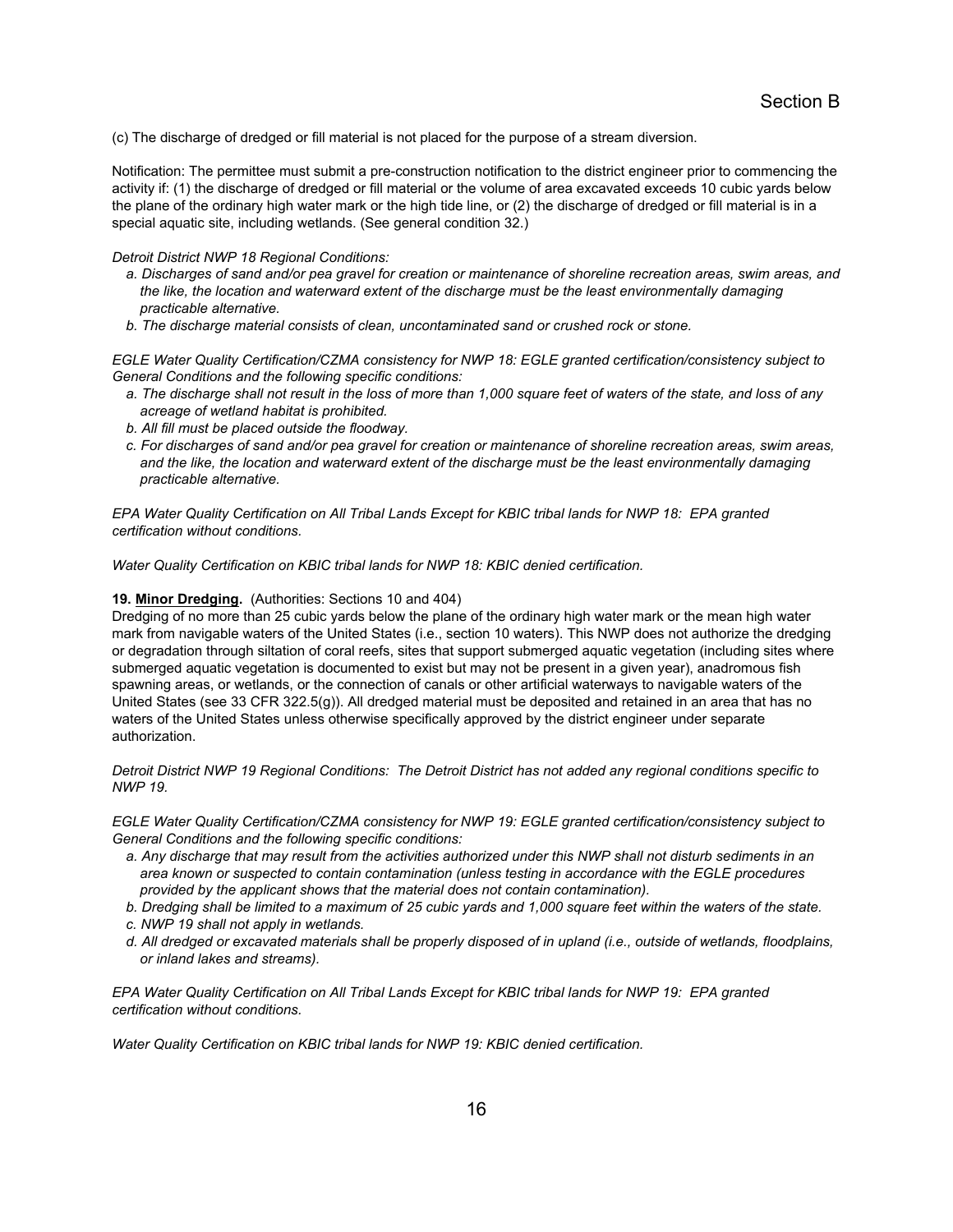# **20. Response Operations for Oil or Hazardous Substances.** (Authorities: Sections 10 and 404)

Activities conducted in response to a discharge or release of oil or hazardous substances that are subject to the National Oil and Hazardous Substances Pollution Contingency Plan (40 CFR part 300) including containment, cleanup, and mitigation efforts, provided that the activities are done under either: (1) the Spill Control and Countermeasure Plan required by 40 CFR 112.3; (2) the direction or oversight of the federal on-scene coordinator designated by 40 CFR part 300; or (3) any approved existing state, regional or local contingency plan provided that the Regional Response Team (if one exists in the area) concurs with the proposed response efforts. This NWP also authorizes activities required for the cleanup of oil releases in waters of the United States from electrical equipment that are governed by EPA's polychlorinated biphenyl spill response regulations at 40 CFR part 761. This NWP also authorizes the use of temporary structures and fills in waters of the U.S. for spill response training exercises.

*Detroit District NWP 20 Regional Conditions: The Detroit District has not added any regional conditions specific to NWP 20.* 

*EGLE Water Quality Certification/CZMA consistency for NWP 20: EGLE granted certification/consistency subject to General Conditions and the following specific conditions:* 

- *a. NWP 20 shall be limited to substance containment, stabilization, and removal activities. Waste disposal and site restoration activities are not authorized under this NWP.*
- *b. All waters of the state, including wetlands, must be restored to the most practicable extent possible.*

*EPA Water Quality Certification on All Tribal Lands Except for KBIC tribal lands for NWP 20: EPA granted certification without conditions.* 

*Water Quality Certification on KBIC tribal lands for NWP 20: KBIC denied certification.* 

#### **22. Removal of Vessels.** (Authorities: Sections 10 and 404)

Temporary structures or minor discharges of dredged or fill material required for the removal of wrecked, abandoned, or disabled vessels, or the removal of man-made obstructions to navigation. This NWP does not authorize maintenance dredging, shoal removal, or riverbank snagging.

Notification: The permittee must submit a pre-construction notification to the district engineer prior to commencing the activity if: (1) the vessel is listed or eligible for listing in the National Register of Historic Places; or (2) the activity is conducted in a special aquatic site, including coral reefs and wetlands. (See general condition 32.) If the vessel is listed or eligible for listing in the National Register of Historic Places, the permittee cannot commence the activity until informed by the district engineer that compliance with the "Historic Properties" general condition is completed.

Note 1: Intentional ocean disposal of vessels at sea requires a permit from the U.S. EPA under the Marine Protection, Research and Sanctuaries Act, which specifies that ocean disposal should only be pursued when land-based alternatives are not available. If a Department of the Army permit is required for vessel disposal in waters of the United States, separate authorization will be required.

Note 2: Compliance with general condition 18, Endangered Species, and general condition 20, Historic Properties, is required for all NWPs. The concern with historic properties is emphasized in the notification requirements for this NWP because of the possibility that shipwrecks may be historic properties.

*Detroit District NWP 22 Regional Conditions: The Detroit District has not added any regional conditions specific to NWP 22.* 

*EGLE Water Quality Certification/CZMA consistency for NWP 22: EGLE granted certification/consistency subject to General Conditions.* 

*EPA Water Quality Certification on All Tribal Lands Except for KBIC tribal lands for NWP 22: EPA granted certification without conditions.* 

*Water Quality Certification on KBIC tribal lands for NWP 22: KBIC denied certification.*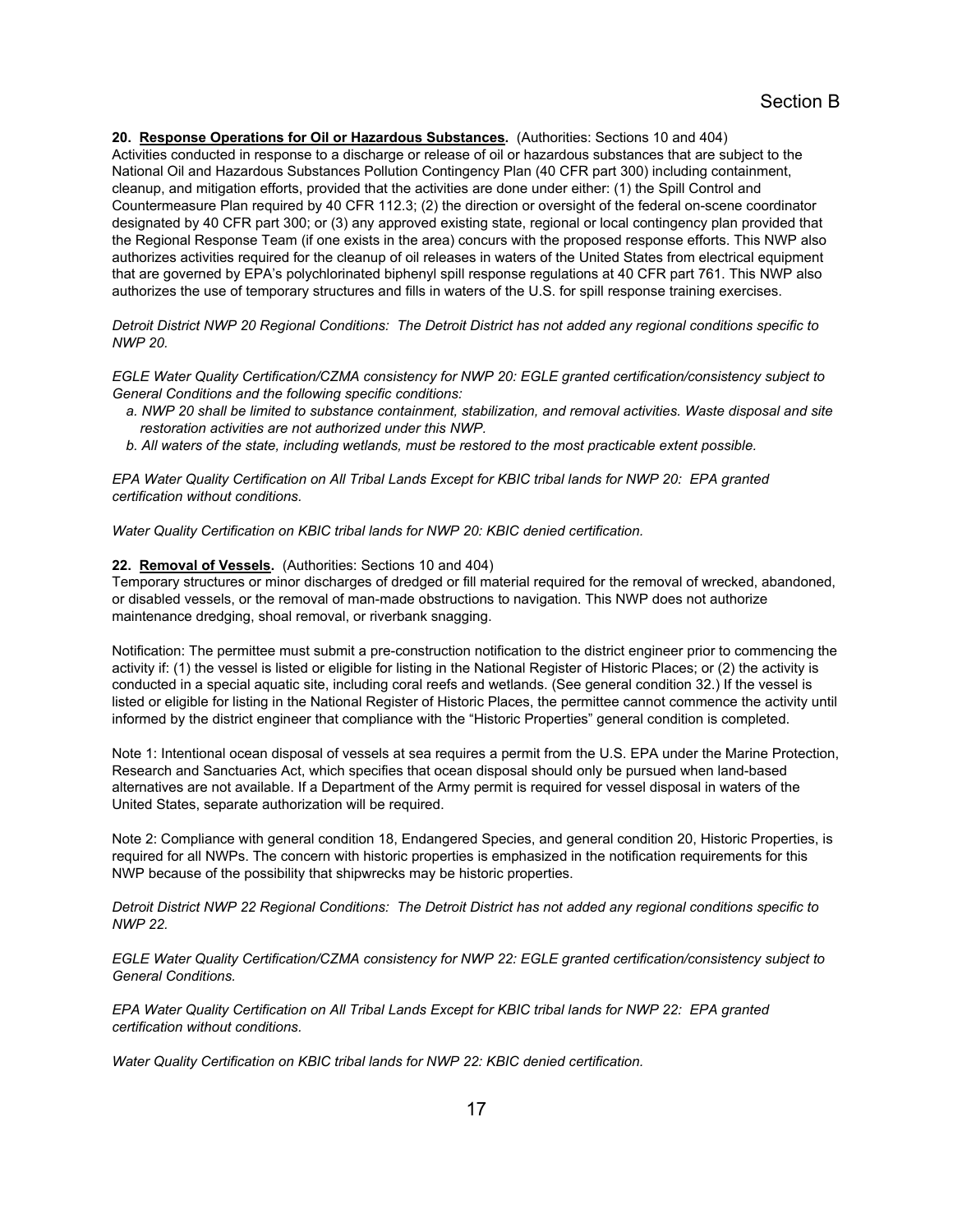**23. Approved Categorical Exclusions.** (Authorities: Sections 10 and 404)

Activities undertaken, assisted, authorized, regulated, funded, or financed, in whole or in part, by another Federal agency or department where:

(a) That agency or department has determined, pursuant to the Council on Environmental Quality's implementing regulations for the National Environmental Policy Act (40 CFR part 1500 et seq.), that the activity is categorically excluded from the requirement to prepare an environmental impact statement or environmental assessment analysis, because it is included within a category of actions which neither individually nor cumulatively have a significant effect on the human environment; and

(b) The Office of the Chief of Engineers (Attn: CECW-CO) has concurred with that agency's or department's determination that the activity is categorically excluded and approved the activity for authorization under NWP 23. The Office of the Chief of Engineers may require additional conditions, including pre-construction notification, for authorization of an agency's categorical exclusions under this NWP.

Notification: Certain categorical exclusions approved for authorization under this NWP require the permittee to submit a pre-construction notification to the district engineer prior to commencing the activity (see general condition 32). The activities that require pre-construction notification are listed in the appropriate Regulatory Guidance Letter(s).

Note: The agency or department may submit an application for an activity believed to be categorically excluded to the Office of the Chief of Engineers (Attn: CECW-CO). Prior to approval for authorization under this NWP of any agency's activity, the Office of the Chief of Engineers will solicit public comment. As of the date of issuance of this NWP, agencies with approved categorical exclusions are: the Bureau of Reclamation, Federal Highway Administration, and U.S. Coast Guard. Activities approved for authorization under this NWP as of the date of this notice are found in Corps Regulatory Guidance Letter 05-07. Any future approved categorical exclusions will be announced in Regulatory Guidance Letters and posted on this same web site.

*Detroit District NWP 23 Regional Conditions: The Detroit District has not added any regional conditions specific to NWP 23.* 

*EGLE Water Quality Certification/CZMA consistency for NWP 23: EGLE denied certification/consistency.* 

*EPA Water Quality Certification on All Tribal Lands Except for KBIC tribal lands for NWP 23: EPA denied certification.* 

*Water Quality Certification on KBIC tribal lands for NWP 23: KBIC denied certification.* 

**24. Indian Tribe or State Administered Section 404 Programs.** (Authority: Section 10)

Any activity permitted by a state or Indian Tribe administering its own section 404 permit program pursuant to 33 U.S.C. 1344(g)-(l) is permitted pursuant to Section 10 of the Rivers and Harbors Act of 1899.

Note 1: As of the date of the promulgation of this NWP, only Florida, New Jersey and Michigan administer their own Clean Water Act Section 404 permit programs.

Note 2: Those activities that do not involve an Indian Tribe or State Clean Water Act Section 404 permit are not included in this NWP, but certain structures will be exempted by Section 154 of Pub. L. 94-587, 90 Stat. 2917 (33 U.S.C. 591) (see 33 CFR 322.4(b)).

*Detroit District NWP 24 Regional Conditions: The Detroit District has not added any regional conditions specific to NWP 24.* 

*EGLE Water Quality Certification/CZMA consistency for NWP 24: EGLE granted certification/consistency subject to General Conditions.*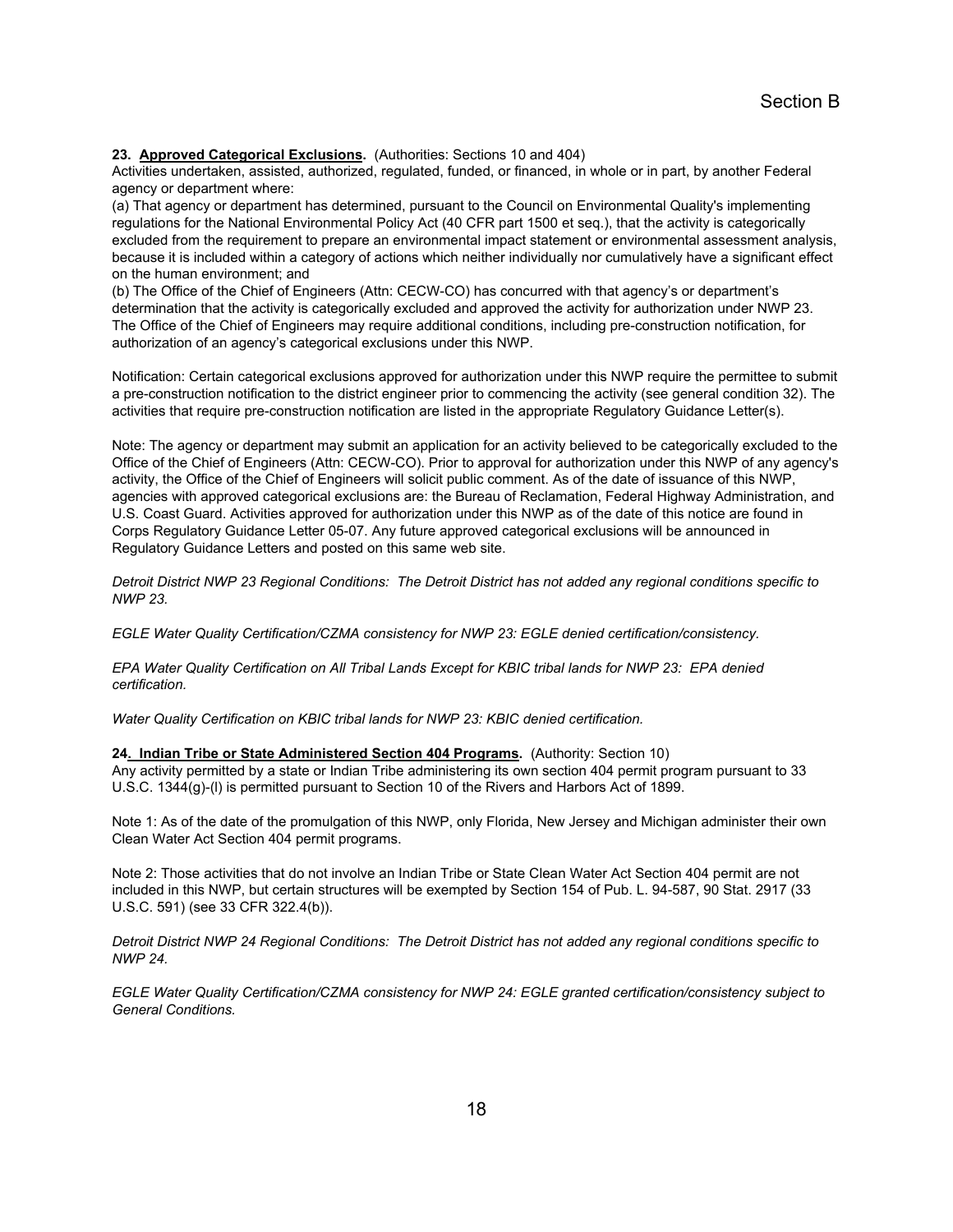*EPA Water Quality Certification on All Tribal Lands Except for KBIC tribal lands for NWP 24: EPA indicated it was not making a determination on WQC for NWP 24 because the Corps was not requesting certification. Thus, WQC for NWP 24 is considered waived.* 

*Water Quality Certification on KBIC tribal lands for NWP 24: KBIC denied certification.* 

#### **25. Structural Discharges**. (Authority: Section 404)

Discharges of dredged or fill material such as concrete, sand, rock, etc., into tightly sealed forms or cells where the material will be used as a structural member for standard pile supported structures, such as bridges, transmission line footings, and walkways, or for general navigation, such as mooring cells, including the excavation of bottom material from within the form prior to the discharge of concrete, sand, rock, etc. This NWP does not authorize filled structural members that would support buildings, building pads, homes, house pads, parking areas, storage areas and other such structures. The structure itself may require a separate section 10 permit if located in navigable waters of the United States.

*Detroit District NWP 25 Regional Conditions: The Detroit District has not added any regional conditions specific to NWP 25.* 

*EGLE Water Quality Certification/CZMA consistency for NWP 25: EGLE denied certification/consistency.* 

*EPA Water Quality Certification on All Tribal Lands Except for KBIC tribal lands for NWP 25: EPA denied certification.* 

*Water Quality Certification on KBIC tribal lands for NWP 25: KBIC denied certification.* 

## **26. [Reserved]**

## **27. Aquatic Habitat Restoration, Enhancement, and Establishment Activities.** (Authorities: Sections 10 & 404)

Activities in waters of the United States associated with the restoration, enhancement, and establishment of tidal and non-tidal wetlands and riparian areas, the restoration and enhancement of non-tidal streams and other non-tidal open waters, and the rehabilitation or enhancement of tidal streams, tidal wetlands, and tidal open waters, provided those activities result in net increases in aquatic resource functions and services.

To be authorized by this NWP, the aquatic habitat restoration, enhancement, or establishment activity must be planned, designed, and implemented so that it results in aquatic habitat that resembles an ecological reference. An ecological reference may be based on the characteristics of one or more intact aquatic habitats or riparian areas of the same type that exist in the region. An ecological reference may be based on a conceptual model developed from regional ecological knowledge of the target aquatic habitat type or riparian area.

To the extent that a Corps permit is required, activities authorized by this NWP include, but are not limited to the removal of accumulated sediments; releases of sediment from reservoirs to maintain sediment transport continuity to restore downstream habitats; the installation, removal, and maintenance of small water control structures, dikes, and berms, as well as discharges of dredged or fill material to restore appropriate stream channel configurations after small water control structures, dikes, and berms are removed; the installation of current deflectors; the enhancement, rehabilitation, or re-establishment of riffle and pool stream structure; the placement of in-stream habitat structures; modifications of the stream bed and/or banks to enhance, rehabilitate, or re-establish stream meanders; the removal of stream barriers, such as undersized culverts, fords, and grade control structures; the backfilling of artificial channels; the removal of existing drainage structures, such as drain tiles, and the filling, blocking, or reshaping of drainage ditches to restore wetland hydrology; the installation of structures or fills necessary to restore or enhance wetland or stream hydrology; the construction of small nesting islands; the construction of open water areas; the construction of oyster habitat over unvegetated bottom in tidal waters; coral restoration or relocation activities; shellfish seeding; activities needed to reestablish vegetation, including plowing or discing for seed bed preparation and the planting of appropriate wetland species; re-establishment of submerged aquatic vegetation in areas where those plant communities previously existed; re-establishment of tidal wetlands in tidal waters where those wetlands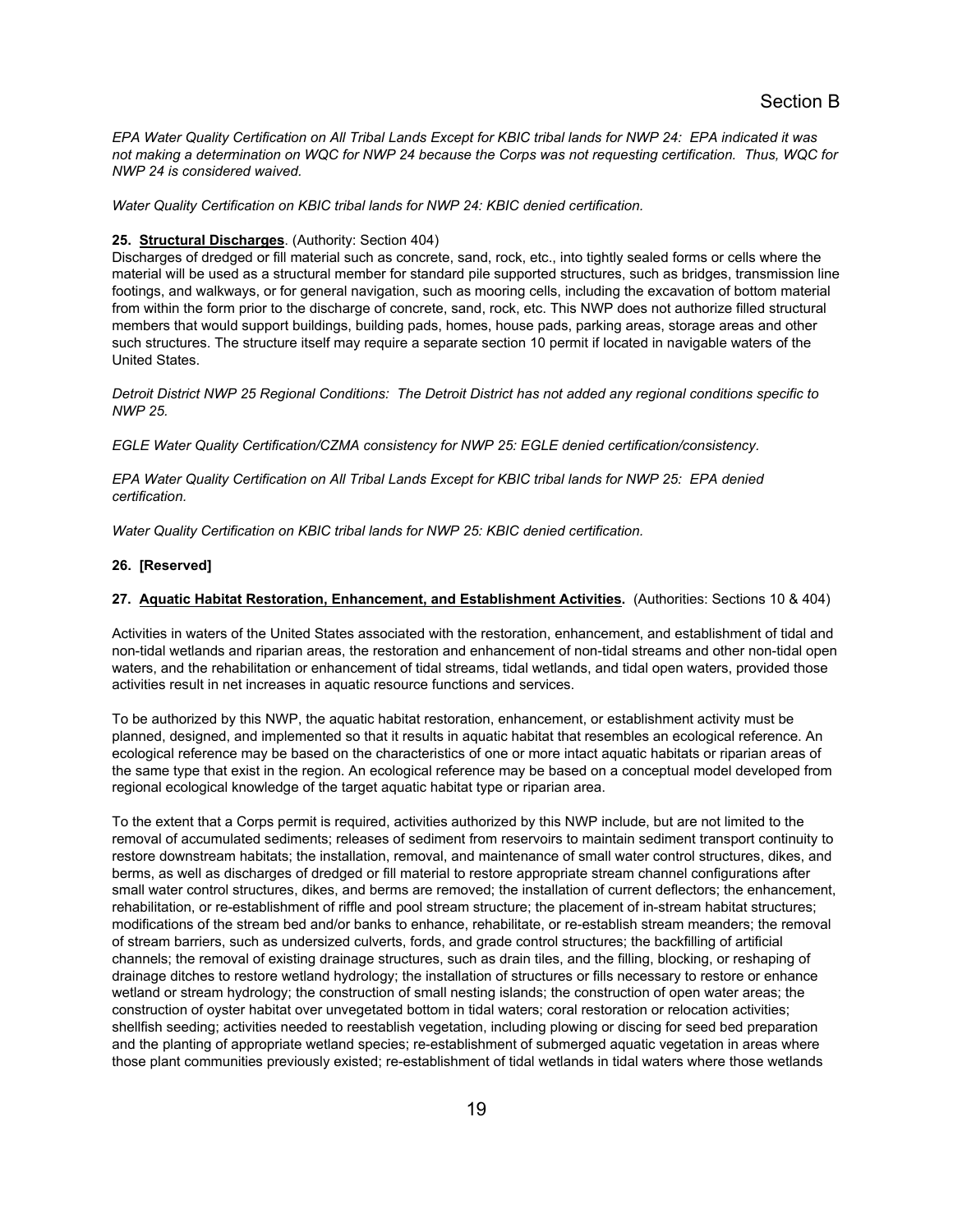previously existed; mechanized land clearing to remove non-native invasive, exotic, or nuisance vegetation; and other related activities. Only native plant species should be planted at the site.

This NWP authorizes the relocation of non-tidal waters, including non-tidal wetlands and streams, on the project site provided there are net increases in aquatic resource functions and services.

Except for the relocation of non-tidal waters on the project site, this NWP does not authorize the conversion of a stream or natural wetlands to another aquatic habitat type (e.g., the conversion of a stream to wetland or vice versa) or uplands. Changes in wetland plant communities that occur when wetland hydrology is more fully restored during wetland rehabilitation activities are not considered a conversion to another aquatic habitat type. This NWP does not authorize stream channelization. This NWP does not authorize the relocation of tidal waters or the conversion of tidal waters, including tidal wetlands, to other aquatic uses, such as the conversion of tidal wetlands into open water impoundments.

Compensatory mitigation is not required for activities authorized by this NWP since these activities must result in net increases in aquatic resource functions and services.

*Reversion*. For enhancement, restoration, and establishment activities conducted: (1) In accordance with the terms and conditions of a binding stream or wetland enhancement or restoration agreement, or a wetland establishment agreement, between the landowner and the U.S. Fish and Wildlife Service (FWS), the Natural Resources Conservation Service (NRCS), the Farm Service Agency (FSA), the National Marine Fisheries Service (NMFS), the National Ocean Service (NOS), U.S. Forest Service (USFS), or their designated state cooperating agencies; (2) as voluntary wetland restoration, enhancement, and establishment actions documented by the NRCS or USDA Technical Service Provider pursuant to NRCS Field Office Technical Guide standards; or (3) on reclaimed surface coal mine lands, in accordance with a Surface Mining Control and Reclamation Act permit issued by the Office of Surface Mining Reclamation and Enforcement (OSMRE) or the applicable state agency, this NWP also authorizes any future discharge of dredged or fill material associated with the reversion of the area to its documented prior condition and use (i.e., prior to the restoration, enhancement, or establishment activities). The reversion must occur within five years after expiration of a limited term wetland restoration or establishment agreement or permit, and is authorized in these circumstances even if the discharge of dredged or fill material occurs after this NWP expires. The five-year reversion limit does not apply to agreements without time limits reached between the landowner and the FWS, NRCS, FSA, NMFS, NOS, USFS, or an appropriate state cooperating agency. This NWP also authorizes discharges of dredged or fill material in waters of the United States for the reversion of wetlands that were restored, enhanced, or established on prior-converted cropland or on uplands, in accordance with a binding agreement between the landowner and NRCS, FSA, FWS, or their designated state cooperating agencies (even though the restoration, enhancement, or establishment activity did not require a section 404 permit). The prior condition will be documented in the original agreement or permit, and the determination of return to prior conditions will be made by the Federal agency or appropriate state agency executing the agreement or permit. Before conducting any reversion activity, the permittee or the appropriate Federal or state agency must notify the district engineer and include the documentation of the prior condition. Once an area has reverted to its prior physical condition, it will be subject to whatever the Corps Regulatory requirements are applicable to that type of land at the time. The requirement that the activity results in a net increase in aquatic resource functions and services does not apply to reversion activities meeting the above conditions. Except for the activities described above, this NWP does not authorize any future discharge of dredged or fill material associated with the reversion of the area to its prior condition. In such cases a separate permit would be required for any reversion.

Reporting. For those activities that do not require pre-construction notification, the permittee must submit to the district engineer a copy of: (1) the binding stream enhancement or restoration agreement or wetland enhancement, restoration, or establishment agreement, or a project description, including project plans and location map; (2) the NRCS or USDA Technical Service Provider documentation for the voluntary stream enhancement or restoration action or wetland restoration, enhancement, or establishment action; or (3) the SMCRA permit issued by OSMRE or the applicable state agency. The report must also include information on baseline ecological conditions on the project site, such as a delineation of wetlands, streams, and/or other aquatic habitats. These documents must be submitted to the district engineer at least 30 days prior to commencing activities in waters of the United States authorized by this NWP.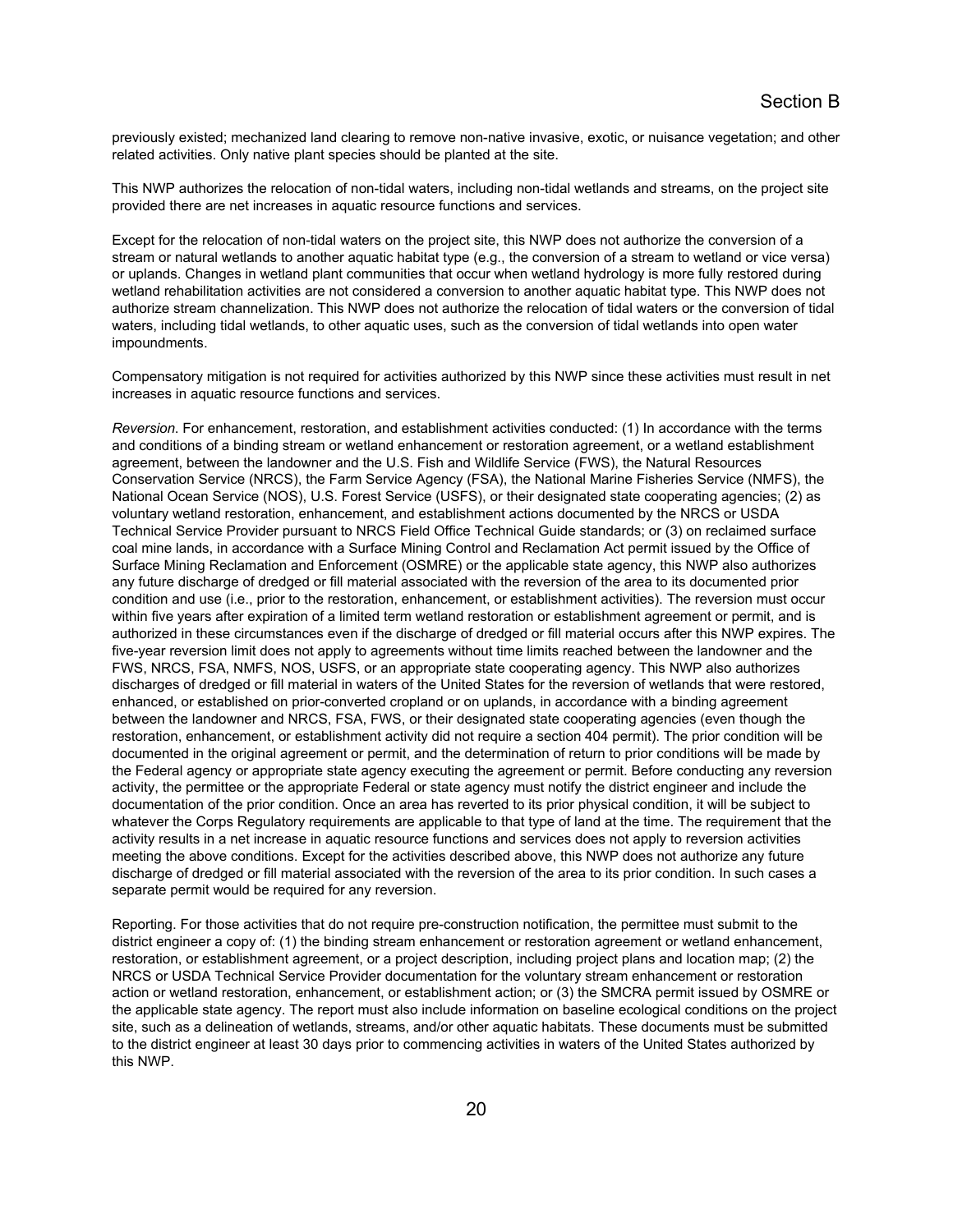Notification: The permittee must submit a pre-construction notification to the district engineer prior to commencing any activity (see general condition 32), except for the following activities:

(1) Activities conducted on non-Federal public lands and private lands, in accordance with the terms and conditions of a binding stream enhancement or restoration agreement or wetland enhancement, restoration, or establishment agreement between the landowner and the FWS, NRCS, FSA, NMFS, NOS, USFS or their designated state cooperating agencies;

(2) Activities conducted in accordance with the terms and conditions of a binding coral restoration or relocation agreement between the project proponent and the NMFS or any of its designated state cooperating agencies; (3) Voluntary stream or wetland restoration or enhancement action, or wetland establishment action, documented by the NRCS or USDA Technical Service Provider pursuant to NRCS Field Office Technical Guide standards; or (4) The reclamation of surface coal mine lands, in accordance with an SMCRA permit issued by the OSMRE or the applicable state agency.

However, the permittee must submit a copy of the appropriate documentation to the district engineer to fulfill the reporting requirement.

Note: This NWP can be used to authorize compensatory mitigation projects, including mitigation banks and in-lieu fee projects. However, this NWP does not authorize the reversion of an area used for a compensatory mitigation project to its prior condition, since compensatory mitigation is generally intended to be permanent.

*Detroit District NWP 27 Regional Conditions: The Detroit District has not added any regional conditions specific to NWP 27* 

*EGLE Water Quality Certification/CZMA consistency for NWP 27: EGLE granted certification/consistency subject to General Conditions and the following specific conditions:* 

- *a. The construction of small nesting islands is not authorized.*
- *b. Placement of discarded Christmas trees is not authorized.*
- *c. Removal of dams shall be limited to those with a height of less than two feet and that impound less than two acres.*
- *d. NWP 27 shall not authorize alteration of wetlands that are of ecological types considered rare or imperiled (S1, S2, or S3 ranked) as defined by the Michigan Natural Features Inventory.*
- *e. Stream restoration projects are limited to a pre-restoration maximum of 500 linear feet.*
- *f. Excavation of wetlands to provide shallow water habitat for wildlife (i.e. "pushouts") is limited to either: 1) In altered wetlands, 0.5 acres maximum, or 2) In wetlands that have been regularly farmed within the past five years or in wetlands documented to be dominated by invasive species (e.g., reed canary grass or Phragmites), each individual excavated area shall not exceed 1.5 acres and the cumulative impact of excavation associated with a project shall not exceed 3 acres.*
- *g. Placement of fill for construction of dikes, berms, or water control structures to reestablish original or natural hydrology is limited to a maximum of two acres.*
- *h. Construction of a dike or berm that is six feet or more in height and that impounds an area of five acres or more during a design flood is not authorized.*
- *i. "Enhancement" of hydrology (increasing water levels above original or natural levels) is not authorized unless the EGLE concurs that the wetland ecosystem has been farmed within the last five years or is dominated by invasive species.*
- *j. "Reversion" activities may be authorized under this NWP only if the EGLE has issued authorizations.*
- *k. Agency coordination between the USACE and EGLE is required for all activities under the NWP.*

*EPA Water Quality Certification on All Tribal Lands Except for KBIC tribal lands for NWP 27: EPA granted certification with the following conditions:* 

*1. Notification to EPA: All project proponents for coverage under the specified NWP must provide notice to EPA Region 5 via R5Wetlands@epa.gov prior to commencing construction to provide EPA Region 5 with the opportunity to inspect the activity for the purposes of determining whether any discharge from the proposed project will violate this water quality certification. Where the Corps requires a Pre-construction Notification (PCN) for the applicable NWP, the project proponent shall also provide the PCN to Region 5. EPA Region 5 will provide written notification to the project proponent if the proposed project will violate the water quality certification of the NWP.*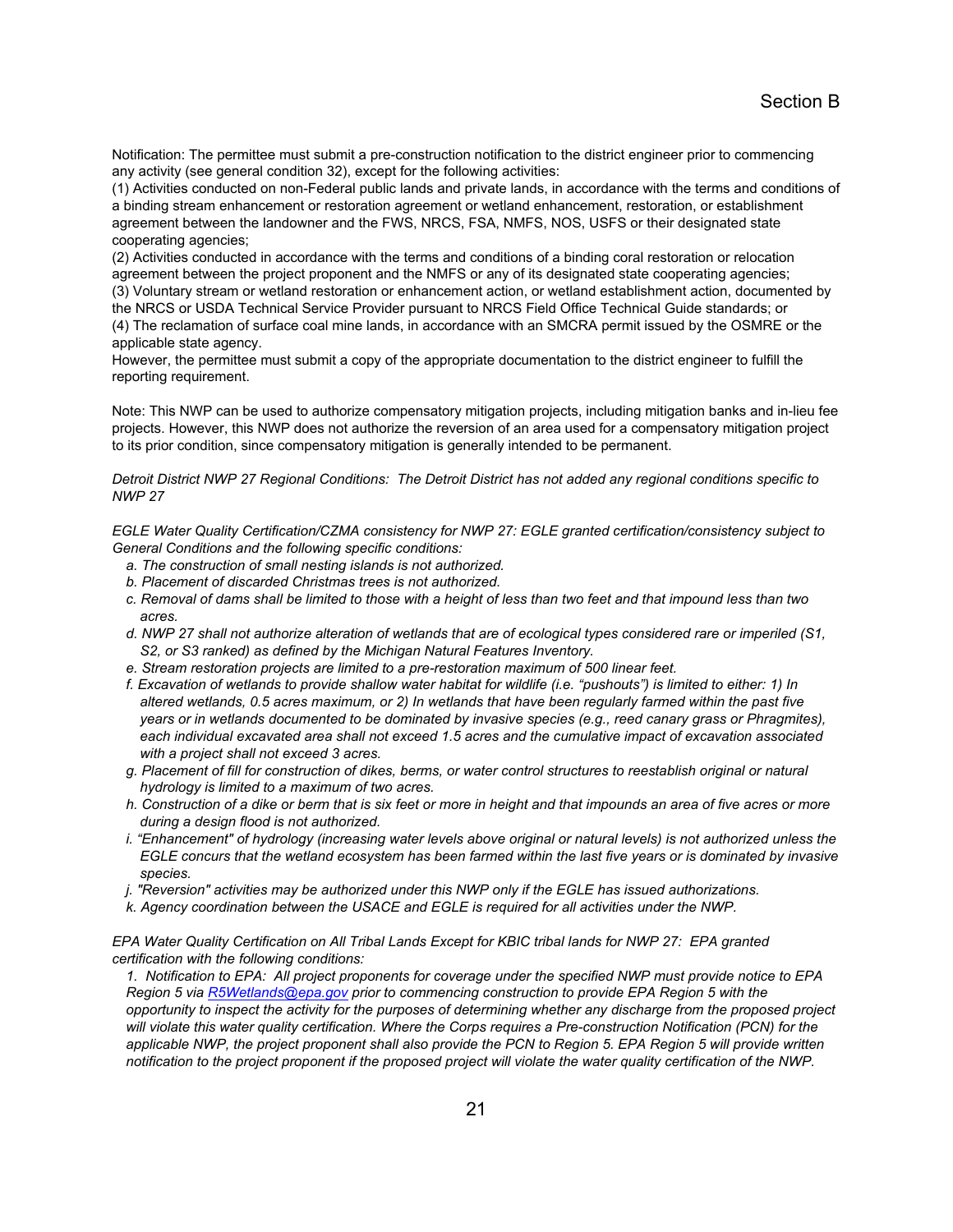*Project proponents shall send a copy to the Tribal government of the proposed project location on the notification to the EPA.* 

*2. Special Aquatic Sites: Any activities resulting in a point source discharge to jurisdictional wetlands that are of*  ecological types considered rare or imperiled as defined by the Michigan Natural Features Inventory shall require *project-specific 401 WQC review. Project-specific CWA 401 WQC review will also be required for impacts to rifflepool complexes of streams.* 

*3. Sediment and Soil Erosion Control Measures: The project proponent shall implement and maintain erosion and siltation control measures prior to, during and after project construction. Prior to beginning work, the project proponent shall develop a sediment and erosion control plan. The plan, at a minimum, shall include:* 

- *a. The types and locations of sediment and erosion control features that shall be used onsite. Examples of erosion control measures include sediment barriers such as straw bales, silt screens, temporary vegetation and/or mulching. Temporary erosion control measures shall be left in place until permanent native vegetative cover has been established. The project proponent shall actively maintain these features during construction.*
- *b. Processes for separation and storage of topsoil. Stockpiles shall be at least 100 feet away from a jurisdictional wetland or waterbody. If it is not possible to site the stockpile 100 feet away, project proponent shall explain additional measures in their sediment and erosion control plan. The project proponent shall demonstrate that there is no sediment migration into a jurisdictional wetland or waterbody. All clean, topsoil (free from invasive species) shall be reused in restoration. Stockpiles shall not be placed or stored within a jurisdictional wetland. Spoil piles shall be placed on landscaping fabric or some other material to separate the spoil material and allow retrieval of the spoil material with minimal impact. Wetland topsoil and vegetation shall be stored separately from other spoils.*
- *c. Monitoring and maintenance schedules, and adaptive management processes. The sediment and erosion control measures shall be evaluated prior to construction and within 24 hours of rain events until the site is restored; if any measures are determined to be ineffective at preventing sediment migration or erosion, additional measures shall be taken to ensure there is no further sediment migration or erosion that may cause excess turbidity in the waters of the United States.*

4. Pollution Release Prevention: Except as specified in the permit application, the project proponent shall not *allow debris, silt, sand, cement, concrete, oil or petroleum, organic material, or other construction related materials or wastes to enter into or be stored within 100 feet of where it may enter into waters of the United States. The project proponent shall take measures to prevent pollutants from entering jurisdictional wetlands and waterways. These measures shall include:* 

- *a. All equipment shall be cleaned prior to arriving on the project site. All equipment shall be inspected daily and prior to entering any streams or wetlands, for oil, gas, diesel, anti-freeze, hydraulic fluid and other petroleum*  leaks. All equipment detected with leaks shall be repaired promptly or moved offsite within 24 hours.
- *b. Containment booms and/or absorbent material shall be available onsite. In the case of spills, containment booms and/or absorbent materials shall be employed immediately to prevent discharges from reaching waters of the United States.*
- *c. All contaminated areas shall be cleaned immediately, and contaminated soil removed from the site or contained in enclosed containers. Containers shall be located no closer than 100 feet to a jurisdictional*  wetland or waterbody. If it is not possible to site the storage area 100 feet away, the project proponent shall *explain additional measures in their sediment and erosion control plan (see Condition 3).*
- *d. Project proponents shall notify the appropriate Tribal government and EPA Region 5 within 24 hours if spills or unauthorized discharges occur during the project. As part of the notice, the project proponent shall provide plans for remedying the spill or unauthorized discharge.*

*5 Projects or Activities Discharging to Impaired Waters: Projects or activities are not authorized under the NWPs if the project will involve point source discharges into an active channel (e.g., flowing or open waters) of a water of the United States listed as impaired under CWA Section 303(d) and/or if the waterbody has an approved Total Maximum Daily Load (TMDL) and the discharge may result in further exceedance of a specific parameter (e.g., total suspended solids, dissolved oxygen, temperature) for which the waterbody is listed or has an approved TMDL. The current lists of impaired waters of the U.S. under CWA Section 303(d) and waters of the U.S. for which a TMDL has been approved are available on EPA Region 5's website at: https://www.epa.gov/tmdl/impairedwaters-and-tmdls-region-5* 

*6. Revegetation of Disturbed Areas: The project proponent shall revegetate disturbed jurisdictional areas with perennial, native vegetation and return affected areas to pre-disturbance conditions. Non-native and invasive species shall not be used for restoration activities. Therefore, prior to commencing work, the project proponent*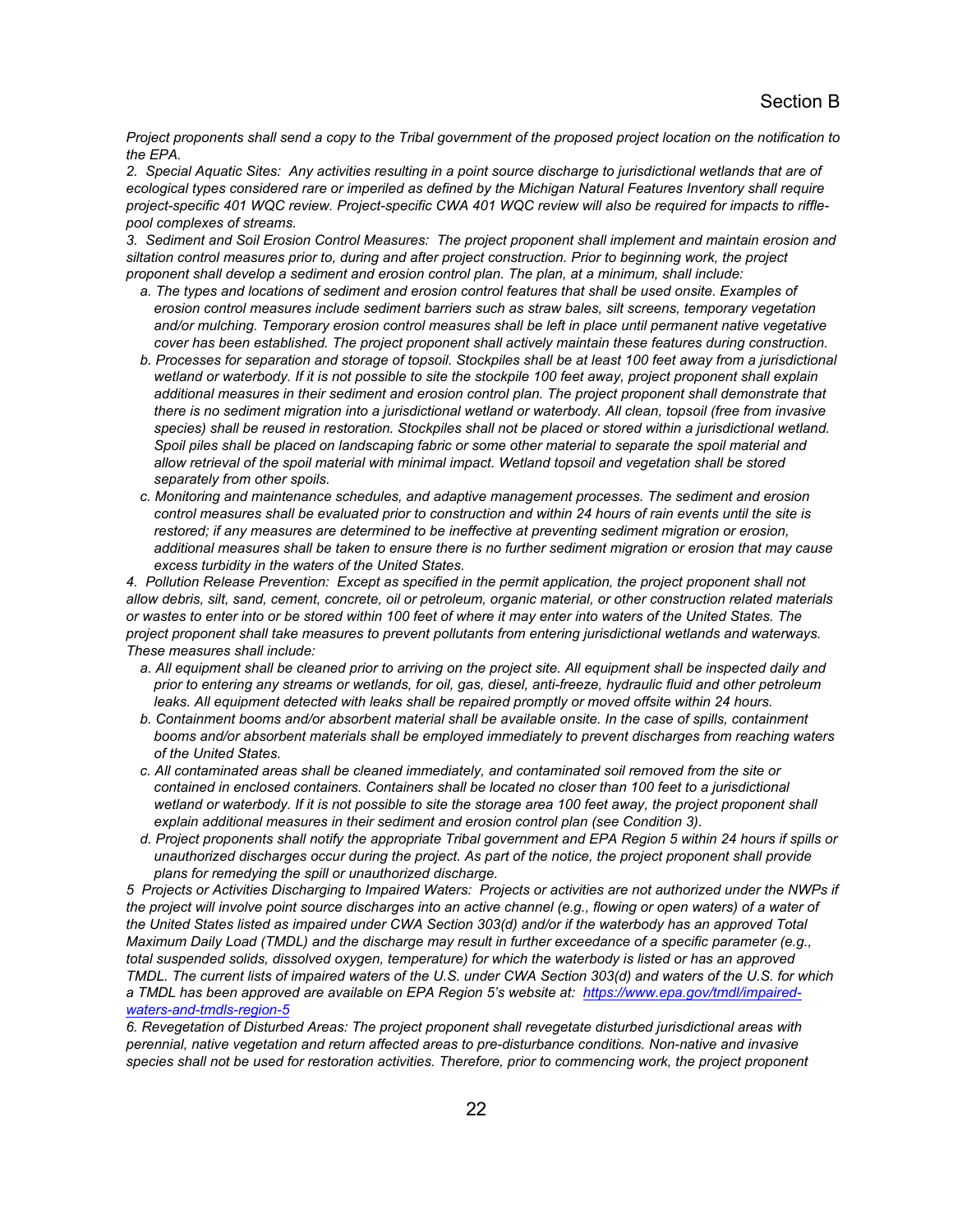*shall develop a restoration plan that includes photo-documenting the entire site, and ensuring that pre-disturbance site conditions, such as riparian/wetland vegetation percent cover and native species diversity, are recorded for future proof of revegetation success. The pre- and post-construction photographs and information on the predisturbance site conditions shall be submitted to EPA, the correlating Tribal government, and the correlating Corps District within 2 weeks after construction. Revegetation monitoring is required at least once during the growing season, or annually until revegetation success criteria are achieved.* 

*7. Bank Stabilization Activities: For any activities that include bank stabilization efforts, the project proponent shall use bioengineering techniques for bank stabilization activities instead of or in combination with hard armoring; this may be either the sole use of native vegetation or other bioengineered design techniques (e.g., willow plantings,*  root wads, large woody debris, etc.), or a combination of hard-armoring (e.g., rock) and native vegetation or *bioengineered design techniques. If it is not possible to solely rely on bioengineering techniques, the project proponent shall submit project plans to EPA Region 5, the correlating Tribal government, and the correlating Corps District. Projects consisting entirely of riprap or similar rock techniques are limited to 300 linear feet under this conditional certification; project proponents with riprap or similar rock activities over 300 linear feet shall request a project-specific 401 WQC. For both partially bioengineered projects, and those composed of riprap, the project plans shall describe the design techniques and stabilization methods assessed to determine the final project design. The use of soil cement, concrete, and grouted rip-rap hard armoring methods are not authorized under this certification and project proponents shall submit a request for a project-specific 401 WQC.* 

*Water Quality Certification on KBIC tribal lands for NWP 27: KBIC denied certification.* 

#### **28. Modifications of Existing Marinas.** (Authority: Section 10)

Reconfiguration of existing docking facilities within an authorized marina area. No dredging, additional slips, dock spaces, or expansion of any kind within waters of the United States is authorized by this NWP.

*Detroit District NWP 28 Regional Conditions: The Detroit District has not added any regional conditions specific to NWP 28.* 

*EGLE Water Quality Certification/CZMA consistency for NWP 28: EGLE granted certification/consistency subject to General Conditions and the following specific conditions:* 

- *a. The reconfigured docking facilities must not constitute a safety or navigation hazard.*
- *b. The marina shall be configured so that all boat mooring under any wind condition will occur solely within the marina's riparian interest area.*
- *c. Boat mooring and ingress and egress for an outside slip shall require a minimum maneuvering distance of 1.5 times the length of the slip. This minimum distance shall be measured from the end of the slip or, for broadside moorage, the outside beam of a watercraft moored at the slip, to the boundary of the marina's riparian interest area.*

*EPA Water Quality Certification on All Tribal Lands Except for KBIC tribal lands for NWP 28: EPA indicated it was not making a determination on WQC for NWP 28 because the Corps was not requesting certification. Thus, WQC for NWP 28 is considered waived.* 

*Water Quality Certification on KBIC tribal lands for NWP 28: KBIC denied certification.* 

#### **30. Moist Soil Management for Wildlife.** (Authority: Section 404)

Discharges of dredged or fill material into non-tidal waters of the United States and maintenance activities that are associated with moist soil management for wildlife for the purpose of continuing ongoing, site-specific, wildlife management activities where soil manipulation is used to manage habitat and feeding areas for wildlife. Such activities include, but are not limited to, plowing or discing to impede succession, preparing seed beds, or establishing fire breaks. Sufficient riparian areas must be maintained adjacent to all open water bodies, including streams, to preclude water quality degradation due to erosion and sedimentation. This NWP does not authorize the construction of new dikes, roads, water control structures, or similar features associated with the management areas. The activity must not result in a net loss of aquatic resource functions and services. This NWP does not authorize the conversion of wetlands to uplands, impoundments, or other open water bodies.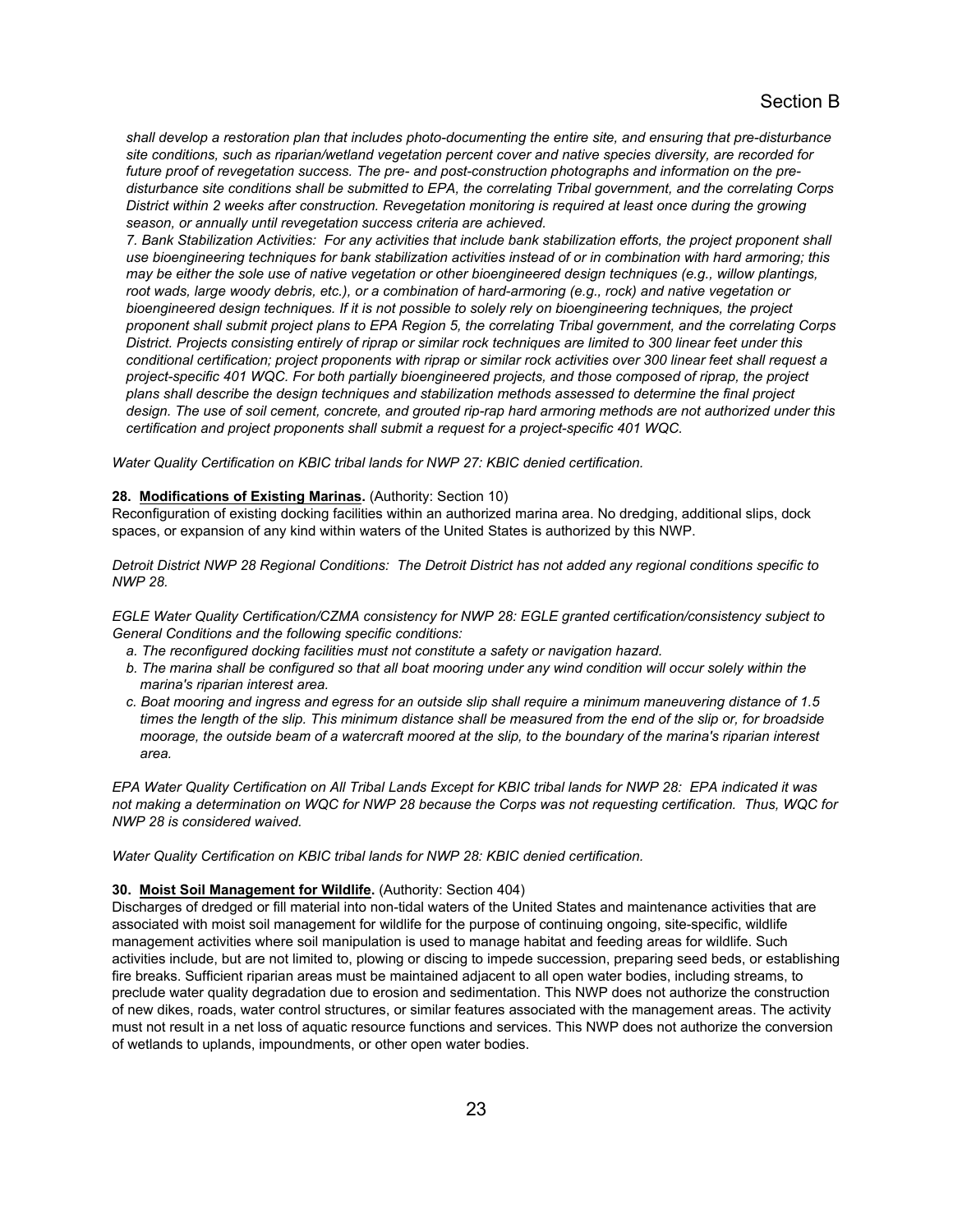Note: The repair, maintenance, or replacement of existing water control structures or the repair or maintenance of dikes may be authorized by NWP 3. Some such activities may qualify for an exemption under Section 404(f) of the Clean Water Act (see 33 CFR 323.4).

*Detroit District NWP 30 Regional Conditions: The Detroit District has not added any regional conditions specific to NWP 30.* 

*EGLE Water Quality Certification/CZMA consistency for NWP 30: EGLE granted certification/consistency subject to General Conditions.* 

*EPA Water Quality Certification on All Tribal Lands Except for KBIC tribal lands for NWP 30: EPA granted certification without conditions.* 

*Water Quality Certification on KBIC tribal lands for NWP 30: KBIC denied certification.* 

#### **31. Maintenance of Existing Flood Control Facilities.** (Authorities: Sections 10 and 404)

Discharges of dredged or fill material resulting from activities associated with the maintenance of existing flood control facilities, including debris basins, retention/detention basins, levees, and channels that: (i) were previously authorized by the Corps by individual permit, general permit, or 33 CFR 330.3, or did not require a permit at the time they were constructed, or (ii) were constructed by the Corps and transferred to a non-Federal sponsor for operation and maintenance. Activities authorized by this NWP are limited to those resulting from maintenance activities that are conducted within the "maintenance baseline," as described in the definition below. Discharges of dredged or fill materials associated with maintenance activities in flood control facilities in any watercourse that have previously been determined to be within the maintenance baseline are authorized under this NWP. To the extent that a Corps permit is required, this NWP authorizes the removal of vegetation from levees associated with the flood control project. This NWP does not authorize the removal of sediment and associated vegetation from natural water courses except when these activities have been included in the maintenance baseline. All dredged and excavated material must be deposited and retained in an area that has no waters of the United States unless otherwise specifically approved by the district engineer under separate authorization. Proper sediment controls must be used.

*Maintenance Baseline*: The maintenance baseline is a description of the physical characteristics (e.g., depth, width, length, location, configuration, or design flood capacity, etc.) of a flood control project within which maintenance activities are normally authorized by NWP 31, subject to any case-specific conditions required by the district engineer. The district engineer will approve the maintenance baseline based on the approved or constructed capacity of the flood control facility, whichever is smaller, including any areas where there are no constructed channels but which are part of the facility. The prospective permittee will provide documentation of the physical characteristics of the flood control facility (which will normally consist of as-built or approved drawings) and documentation of the approved and constructed design capacities of the flood control facility. If no evidence of the constructed capacity exists, the approved capacity will be used. The documentation will also include best management practices to ensure that the adverse environmental impacts caused by the maintenance activities are no more than minimal, especially in maintenance areas where there are no constructed channels. (The Corps may request maintenance records in areas where there has not been recent maintenance.) Revocation or modification of the final determination of the maintenance baseline can only be done in accordance with 33 CFR 330.5. Except in emergencies as described below, this NWP cannot be used until the district engineer approves the maintenance baseline and determines the need for mitigation and any regional or activity-specific conditions. Once determined, the maintenance baseline will remain valid for any subsequent reissuance of this NWP. This NWP does not authorize maintenance of a flood control facility that has been abandoned. A flood control facility will be considered abandoned if it has operated at a significantly reduced capacity without needed maintenance being accomplished in a timely manner. A flood control facility will not be considered abandoned if the prospective permittee is in the process of obtaining other authorizations or approvals required for maintenance activities and is experiencing delays in obtaining those authorizations or approvals.

*Mitigation*: The district engineer will determine any required mitigation one-time only for impacts associated with maintenance work at the same time that the maintenance baseline is approved. Such one-time mitigation will be required when necessary to ensure that adverse environmental effects are no more than minimal, both individually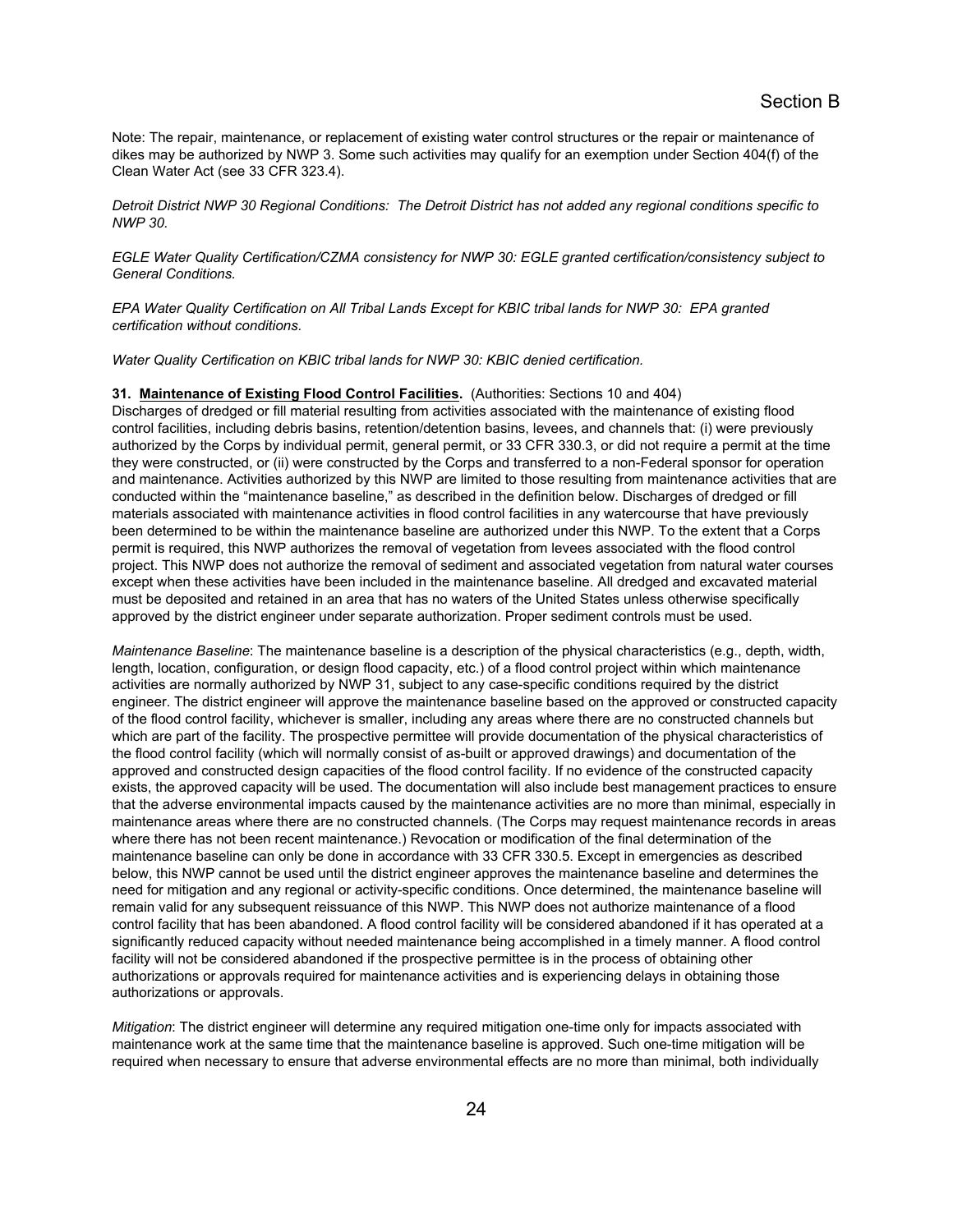and cumulatively. Such mitigation will only be required once for any specific reach of a flood control project. However, if one-time mitigation is required for impacts associated with maintenance activities, the district engineer will not delay needed maintenance, provided the district engineer and the permittee establish a schedule for identification, approval, development, construction and completion of any such required mitigation. Once the one-time mitigation described above has been completed, or a determination made that mitigation is not required, no further mitigation will be required for maintenance activities within the maintenance baseline (see Note, below). In determining appropriate mitigation, the district engineer will give special consideration to natural water courses that have been included in the maintenance baseline and require mitigation and/or best management practices as appropriate.

*Emergency Situations*: In emergency situations, this NWP may be used to authorize maintenance activities in flood control facilities for which no maintenance baseline has been approved. Emergency situations are those which would result in an unacceptable hazard to life, a significant loss of property, or an immediate, unforeseen, and significant economic hardship if action is not taken before a maintenance baseline can be approved. In such situations, the determination of mitigation requirements, if any, may be deferred until the emergency has been resolved. Once the emergency has ended, a maintenance baseline must be established expeditiously, and mitigation, including mitigation for maintenance conducted during the emergency, must be required as appropriate.

Notification: The permittee must submit a pre-construction notification to the district engineer before any maintenance work is conducted (see general condition 32). The pre-construction notification may be for activity-specific maintenance or for maintenance of the entire flood control facility by submitting a five-year (or less) maintenance plan. The pre-construction notification must include a description of the maintenance baseline and the disposal site for dredged or excavated material.

Note: If the maintenance baseline was approved by the district engineer under a prior version of NWP 31, and the district engineer imposed the one-time compensatory mitigation requirement on maintenance for a specific reach of a flood control project authorized by that prior version of NWP 31, during the period this version of NWP 31 is in effect, the district engineer will not require additional compensatory mitigation for maintenance activities authorized by this NWP in that specific reach of the flood control project.

*Detroit District NWP 31 Regional Conditions: The Detroit District has not added any regional conditions specific to NWP 31.* 

*EGLE Water Quality Certification/CZMA consistency for NWP 31: EGLE granted certification/consistency subject to General Conditions.* 

*EPA Water Quality Certification on All Tribal Lands Except for KBIC tribal lands for NWP 31: EPA granted certification without conditions.* 

*Water Quality Certification on KBIC tribal lands for NWP 31: KBIC denied certification.* 

#### **32. Completed Enforcement Actions.**

Any structure, work, or discharge of dredged or fill material remaining in place or undertaken for mitigation, restoration, or environmental benefit in compliance with either:

(i) The terms of a final written Corps non-judicial settlement agreement resolving a violation of Section 404 of the Clean Water Act and/or Section 10 of the Rivers and Harbors Act of 1899; or the terms of an EPA 309(a) order on consent resolving a violation of Section 404 of the Clean Water Act, provided that:

(a) The activities authorized by this NWP cannot adversely affect more than 5 acres of non-tidal waters or 1 acre of tidal waters;

(b) The settlement agreement provides for environmental benefits, to an equal or greater degree, than the

environmental detriments caused by the unauthorized activity that is authorized by this NWP; and

(c) The district engineer issues a verification letter authorizing the activity subject to the terms and conditions of this NWP and the settlement agreement, including a specified completion date; or

(ii) The terms of a final Federal court decision, consent decree, or settlement agreement resulting from an enforcement action brought by the United States under Section 404 of the Clean Water Act and/or Section 10 of the Rivers and Harbors Act of 1899; or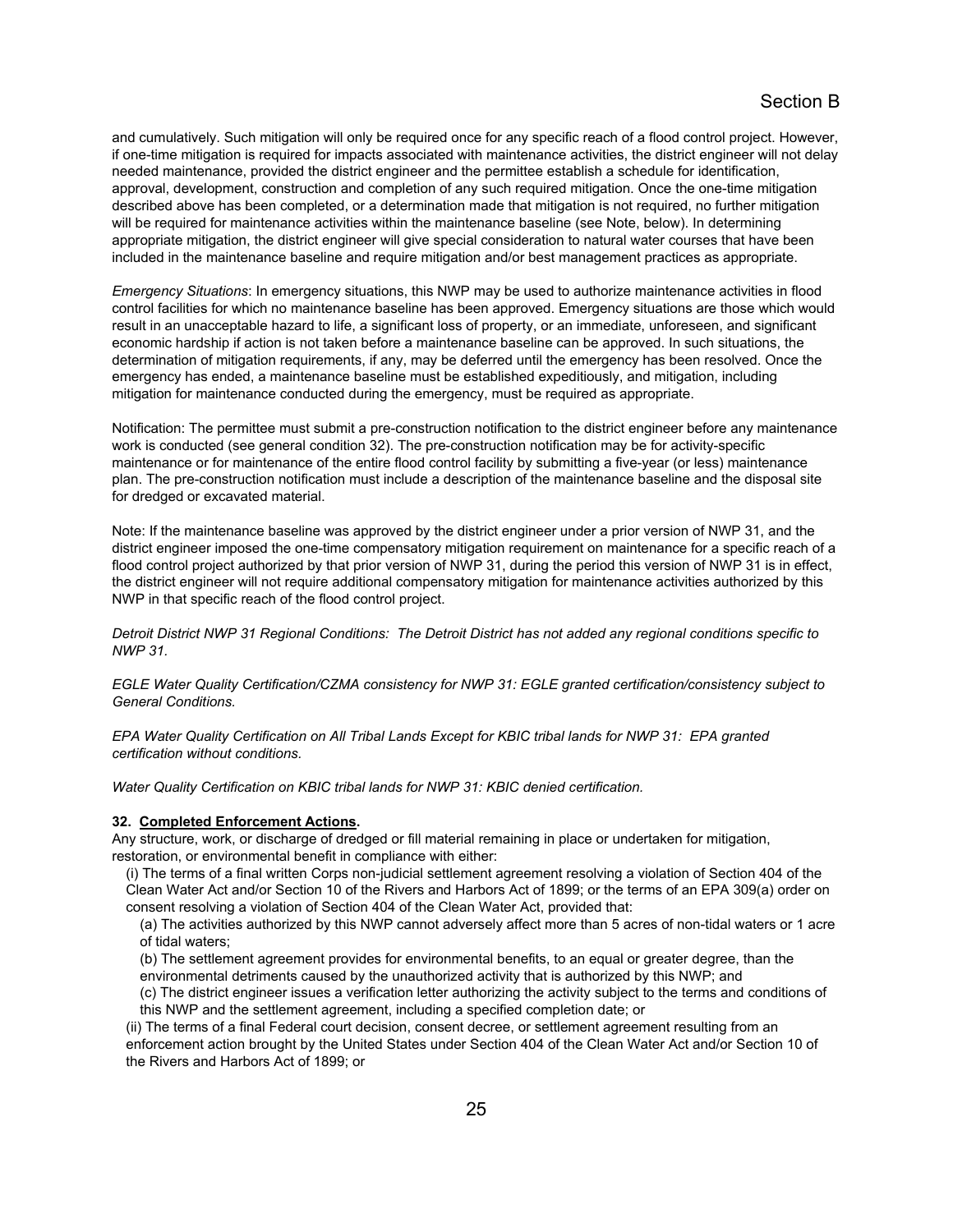(iii) The terms of a final court decision, consent decree, settlement agreement, or non-judicial settlement agreement resulting from a natural resource damage claim brought by a trustee or trustees for natural resources (as defined by the National Contingency Plan at 40 CFR subpart G) under Section 311 of the Clean Water Act, Section 107 of the Comprehensive Environmental Response, Compensation and Liability Act, Section 312 of the National Marine Sanctuaries Act, Section 1002 of the Oil Pollution Act of 1990, or the Park System Resource Protection Act at 16 U.S.C. 19jj, to the extent that a Corps permit is required.

Compliance is a condition of the NWP itself; non-compliance of the terms and conditions of an NWP 32 authorization may result in an additional enforcement action (e.g., a Class I civil administrative penalty). Any authorization under this NWP is automatically revoked if the permittee does not comply with the terms of this NWP or the terms of the court decision, consent decree, or judicial/non-judicial settlement agreement. This NWP does not apply to any activities occurring after the date of the decision, decree, or agreement that are not for the purpose of mitigation, restoration, or environmental benefit. Before reaching any settlement agreement, the Corps will ensure compliance with the provisions of 33 CFR part 326 and 33 CFR 330.6(d)(2) and (e). (Authorities: Sections 10 and 404)

*Detroit District NWP 32 Regional Conditions: The Detroit District has not added any regional conditions specific to NWP 32.* 

*EGLE Water Quality Certification/CZMA consistency for NWP 32: EGLE denied certification/consistency.* 

*EPA Water Quality Certification on All Tribal Lands Except for KBIC tribal lands for NWP 32: EPA denied certification.* 

*Water Quality Certification on KBIC tribal lands for NWP 32: KBIC denied certification.* 

#### **33. Temporary Construction, Access, and Dewatering.**

Temporary structures, work, and discharges of dredged or fill material, including cofferdams, necessary for construction activities or access fills or dewatering of construction sites, provided that the associated primary activity is authorized by the Corps of Engineers or the U.S. Coast Guard. This NWP also authorizes temporary structures, work, and discharges of dredged or fill material, including cofferdams, necessary for construction activities not otherwise subject to the Corps or U.S. Coast Guard permit requirements. Appropriate measures must be taken to maintain near normal downstream flows and to minimize flooding. Fill must consist of materials, and be placed in a manner, that will not be eroded by expected high flows. The use of dredged material may be allowed if the district engineer determines that it will not cause more than minimal adverse environmental effects. Following completion of construction, temporary fill must be entirely removed to an area that has no waters of the United States, dredged material must be returned to its original location, and the affected areas must be restored to pre-construction elevations. The affected areas must also be revegetated, as appropriate. This permit does not authorize the use of cofferdams to dewater wetlands or other aquatic areas to change their use. Structures left in place after construction is completed require a separate section 10 permit if located in navigable waters of the United States. (See 33 CFR part 322.)

Notification: The permittee must submit a pre-construction notification to the district engineer prior to commencing the activity if the activity is conducted in navigable waters of the United States (i.e., section 10 waters) (see general condition 32). The pre-construction notification must include a restoration plan showing how all temporary fills and structures will be removed and the area restored to pre-project conditions. (Authorities: Sections 10 and 404)

*Detroit District NWP 33 Regional Conditions: The Detroit District has not added any regional conditions specific to NWP 33.* 

*EGLE Water Quality Certification/CZMA consistency for NWP 33: EGLE granted certification/consistency subject to General Conditions and the following specific conditions:* 

*a. Temporary fill impacts shall not exceed a maximum of 1,000 square feet and the placement of no more than 25 cubic yards of fill material. The placement of temporary structures or construction mats shall be limited to 0.1 acre.*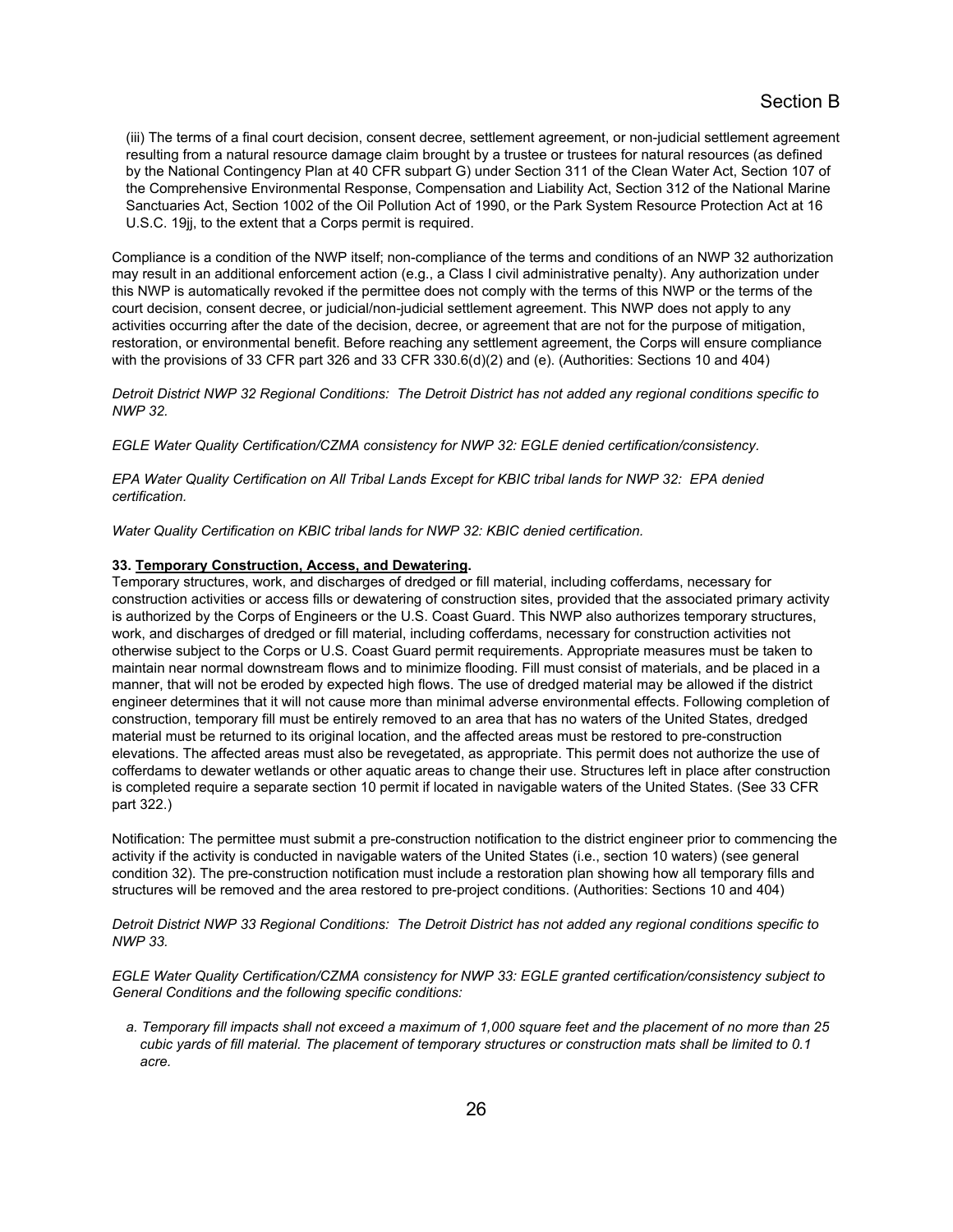- *b. The temporary structures, construction mats, and fill must be removed immediately after use has been discontinued or within 90 days of initiation of the authorized activity, whichever is shorter.*
- *c. Geotextile shall be placed prior to temporary fill. Following completion of construction, temporary fill must be entirely removed to upland areas and the affected areas must be restored to pre-construction grade and wetland type. A restoration plan showing how all temporary fills and structures will be removed and the area restored to pre-construction grade and wetland type shall be provided by the applicant. Any re-vegetation shall use seeds and plants native to Michigan according to the Floristic Quality Assessment for the State of Michigan.*
- *d. Cofferdams shall be maintained in good working order throughout the duration of the project. Upon project*  completion the accumulated materials shall be properly disposed of in an identified upland site excluding Great *Lakes, inland lakes, streams, floodplains, or wetlands.*
- *e. All slurry resulting from any dewatering operation shall be discharged through a filter bag or pumped to a sump*  located away from wetlands and surface waters and allowed to filter through natural upland vegetation, gravel filters, or other engineered devices for a sufficient distance and/or period of time necessary to remove sediment *or suspended particles.*
- *f. A construction sequence with dates when the structures will be installed and removed must be provided by the applicant. Structures left in place after construction are prohibited.*
- *g. All stream crossings shall span the bankfull width and, where the structure has a bottom, the structure bottom must match the slope of the streambed.*
- *h. An individual CZMA Concurrence and an individual CWA Section 401 Certification are required for projects in waters regulated under Part 325, Great Lakes Submerged Lands, of the NREPA.*

*EPA Water Quality Certification on All Tribal Lands Except for KBIC tribal lands for NWP 33: EPA granted certification without conditions.* 

*Water Quality Certification on KBIC tribal lands for NWP 33: KBIC denied certification.* 

## **34.** *Cranberry Production Activities***.** (Authority: Section 404)

Discharges of dredged or fill material for dikes, berms, pumps, water control structures or leveling of cranberry beds associated with expansion, enhancement, or modification activities at existing cranberry production operations. The cumulative total acreage of disturbance per cranberry production operation, including but not limited to, filling, flooding, ditching, or clearing, must not exceed 10 acres of waters of the United States, including wetlands. The activity must not result in a net loss of wetland acreage. This NWP does not authorize any discharge of dredged or fill material related to other cranberry production activities such as warehouses, processing facilities, or parking areas. For the purposes of this NWP, the cumulative total of 10 acres will be measured over the period that this NWP is valid.

Notification: The permittee must submit a pre-construction notification to the district engineer once during the period that this NWP is valid, and the NWP will then authorize discharges of dredge or fill material at an existing operation for the permit term, provided the 10-acre limit is not exceeded. (See general condition 32.)

*Detroit District NWP 34 Regional Conditions: The Detroit District has not added any regional conditions specific to NWP 34.* 

*EGLE Water Quality Certification/CZMA consistency for NWP 34: EGLE granted certification/consistency subject to General Conditions and the following specific conditions:* 

- *a. Only one permit under this and future NWP categories may be granted per cranberry production operation. For the purposes of this NWP, a cranberry production operation is defined as a group of (usually) contiguous beds and the water storage and handling system that serves them, all of which are managed as a unit.*
- *b. NWP 34 shall not allow any fill below the OHWM, or connection (inlet or outlet) to, any inland lake, stream, or Great Lakes waters.*

*EPA Water Quality Certification on All Tribal Lands Except for KBIC tribal lands for NWP 34: EPA denied certification.* 

*Water Quality Certification on KBIC tribal lands for NWP 34: KBIC denied certification.*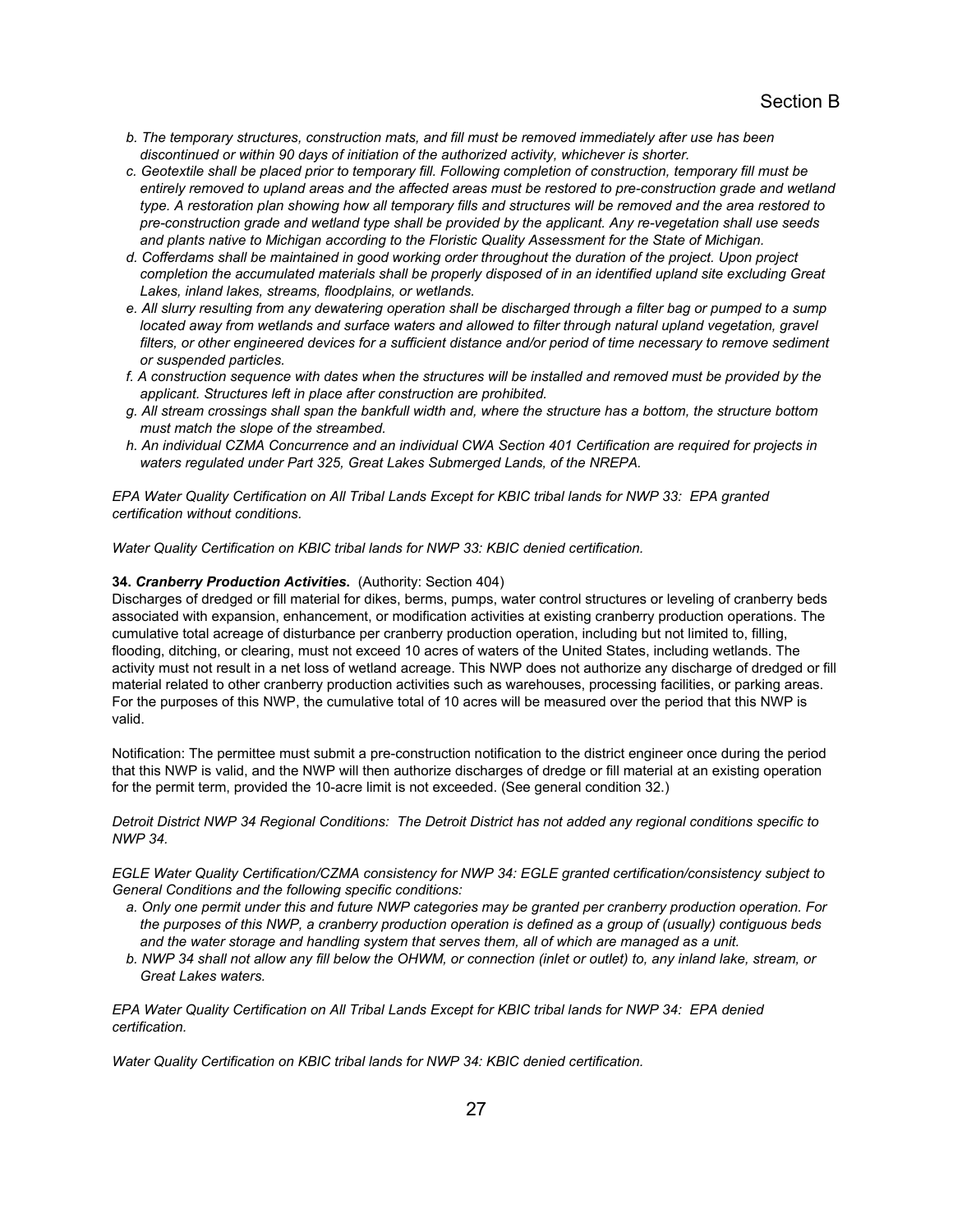## **35. Maintenance Dredging of Existing Basins.** (Authority: Section 10)

The removal of accumulated sediment for maintenance of existing marina basins, access channels to marinas or boat slips, and boat slips to previously authorized depths or controlling depths for ingress/egress, whichever is less. All dredged material must be deposited and retained in an area that has no waters of the United States unless otherwise specifically approved by the district engineer under separate authorization. Proper sediment controls must be used for the disposal site.

*Detroit District NWP 35 Regional Conditions: The Detroit District has not added any regional conditions specific to NWP 35.* 

*EGLE Water Quality Certification/CZMA consistency for NWP 35: EGLE granted certification/consistency subject to General Conditions and the following specific conditions:* 

- *a. Any discharge that may result from the activities authorized under NWP 35 shall not disturb sediments in an area known or suspected to contain contamination (unless testing in accordance with the EGLE procedures provided by the applicant shows that the material does not contain contamination).*
- *b. All dredged or excavated materials shall be properly disposed in uplands (i.e., outside of wetlands, floodplains, inland lakes, or streams).*
- *c. Dredging shall be limited to a maximum of 5,000 cubic yards.*

*EPA Water Quality Certification on All Tribal Lands Except for KBIC tribal lands for NWP 35: EPA indicated it was not making a determination on WQC for NWP 35 because the Corps was not requesting certification. Thus, WQC for NWP 35 is considered waived.* 

*Water Quality Certification on KBIC tribal lands for NWP 35: KBIC denied certification.* 

#### **36. Boat Ramps.**

Activities required for the construction, repair, or replacement of boat ramps, provided the activity meets all of the following criteria:

(a) The discharge of dredged or fill material into waters of the United States does not exceed 50 cubic yards of concrete, rock, crushed stone or gravel into forms, or in the form of pre-cast concrete planks or slabs, unless the district engineer waives the 50 cubic yard limit by making a written determination concluding that the discharge of dredged or fill material will result in no more than minimal adverse environmental effects;

(b) The boat ramp does not exceed 20 feet in width, unless the district engineer waives this criterion by making a written determination concluding that the discharge of dredged or fill material will result in no more than minimal adverse environmental effects;

(c) The base material is crushed stone, gravel or other suitable material;

(d) The excavation is limited to the area necessary for site preparation and all excavated material is removed to an area that has no waters of the United States; and,

(e) No material is placed in special aquatic sites, including wetlands.

The use of unsuitable material that is structurally unstable is not authorized. If dredging in navigable waters of the United States is necessary to provide access to the boat ramp, the dredging must be authorized by another NWP, a regional general permit, or an individual permit.

Notification: The permittee must submit a pre-construction notification to the district engineer prior to commencing the activity if: (1) The discharge of dredged or fill material into waters of the United States exceeds 50 cubic yards, or (2) the boat ramp exceeds 20 feet in width. (See general condition 32.) (Authorities: Sections 10 and 404)

*Detroit District NWP 36 Regional Conditions: The Detroit District has not added any regional conditions specific to NWP 36.* 

*EGLE Water Quality Certification/CZMA consistency for NWP 36: EGLE granted certification/consistency subject to General Conditions and the following specific conditions:* 

*a. The ramp shall be for the use of the riparian single-family residential lot owner.*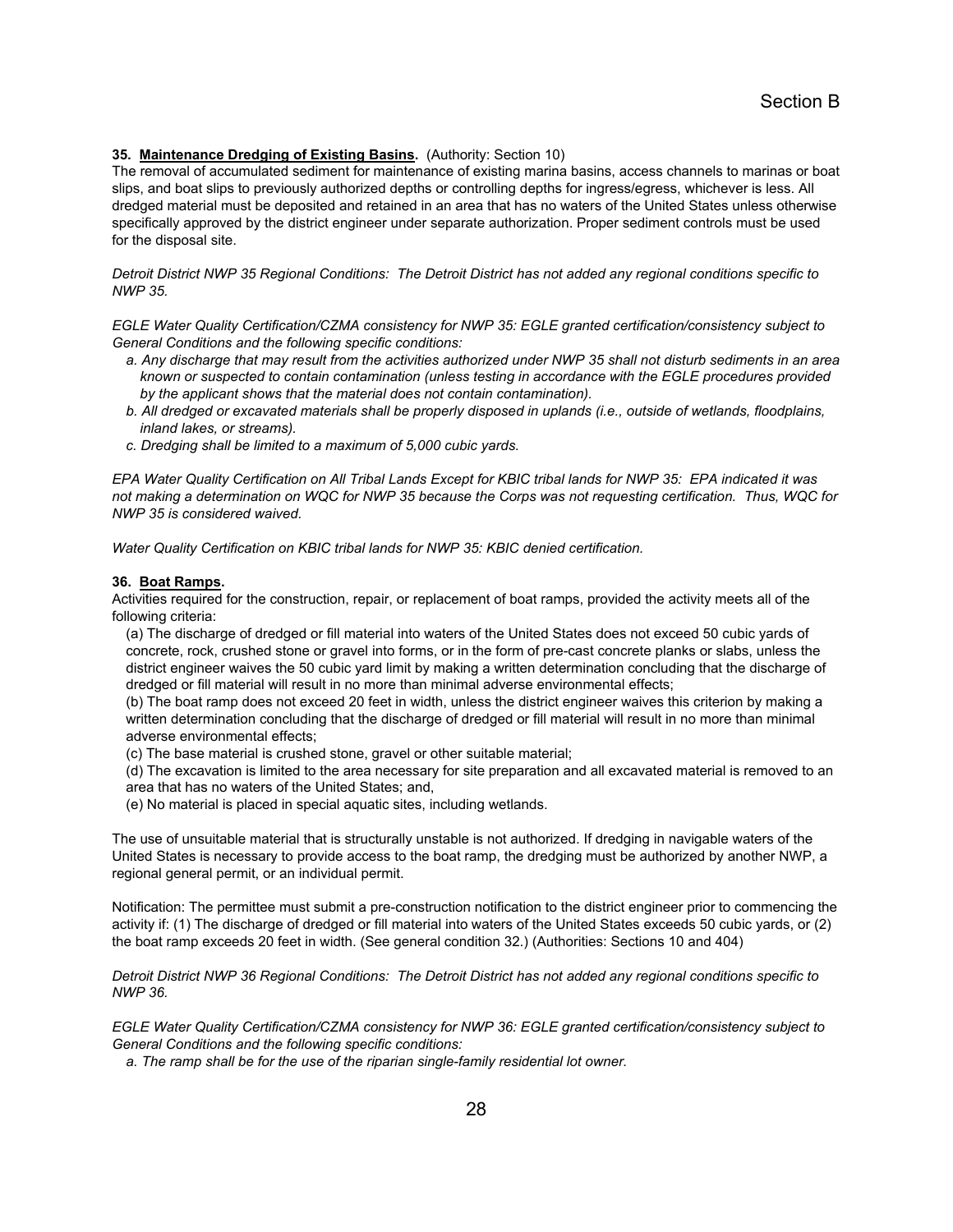*b. Fill volume shall be limited to a maximum of 25 cubic yards, dredge volume limited to a maximum of 25 cubic yards, and width limited to a maximum of 12 feet.* 

*EPA Water Quality Certification on All Tribal Lands Except for KBIC tribal lands for NWP 36: EPA granted certification without conditions.* 

*Water Quality Certification on KBIC tribal lands for NWP 36: KBIC denied certification.* 

**37. Emergency Watershed Protection and Rehabilitation.** (Authorities: Sections 10 and 404)

Work done by or funded by:

(a) The Natural Resources Conservation Service for a situation requiring immediate action under its emergency Watershed Protection Program (7 CFR part 624);

(b) The U.S. Forest Service under its Burned-Area Emergency Rehabilitation Handbook (FSH 2509.13); (c) The Department of the Interior for wildland fire management burned area emergency stabilization and rehabilitation (DOI Manual part 620, Ch. 3);

(d) The Office of Surface Mining, or states with approved programs, for abandoned mine land reclamation activities under Title IV of the Surface Mining Control and Reclamation Act (30 CFR subchapter R), where the activity does not involve coal extraction; or

(e) The Farm Service Agency under its Emergency Conservation Program (7 CFR part 701).

In general, the permittee should wait until the district engineer issues an NWP verification or 45 calendar days have passed before proceeding with the watershed protection and rehabilitation activity. However, in cases where there is an unacceptable hazard to life or a significant loss of property or economic hardship will occur, the emergency watershed protection and rehabilitation activity may proceed immediately and the district engineer will consider the information in the pre-construction notification and any comments received as a result of agency coordination to decide whether the NWP 37 authorization should be modified, suspended, or revoked in accordance with the procedures at 33 CFR 330.5.

Notification: Except in cases where there is an unacceptable hazard to life or a significant loss of property or economic hardship will occur, the permittee must submit a pre-construction notification to the district engineer prior to commencing the activity (see general condition 32).

*Detroit District NWP 37 Regional Conditions: The Detroit District has not added any regional conditions specific to NWP 37.* 

*EGLE Water Quality Certification/CZMA consistency for NWP 37: EGLE denied certification/consistency.* 

*EPA Water Quality Certification on All Tribal Lands Except for KBIC tribal lands for NWP 37: EPA granted certification without conditions.* 

*Water Quality Certification on KBIC tribal lands for NWP 37: KBIC denied certification.* 

## **38. Cleanup of Hazardous and Toxic Waste.** (Authorities: Sections 10 and 404)

Specific activities required to effect the containment, stabilization, or removal of hazardous or toxic waste materials that are performed, ordered, or sponsored by a government agency with established legal or regulatory authority. Court ordered remedial action plans or related settlements are also authorized by this NWP. This NWP does not authorize the establishment of new disposal sites or the expansion of existing sites used for the disposal of hazardous or toxic waste.

Notification: The permittee must submit a pre-construction notification to the district engineer prior to commencing the activity. (See general condition 32.)

Note: Activities undertaken entirely on a Comprehensive Environmental Response, Compensation, and Liability Act (CERCLA) site by authority of CERCLA as approved or required by EPA, are not required to obtain permits under Section 404 of the Clean Water Act or Section 10 of the Rivers and Harbors Act.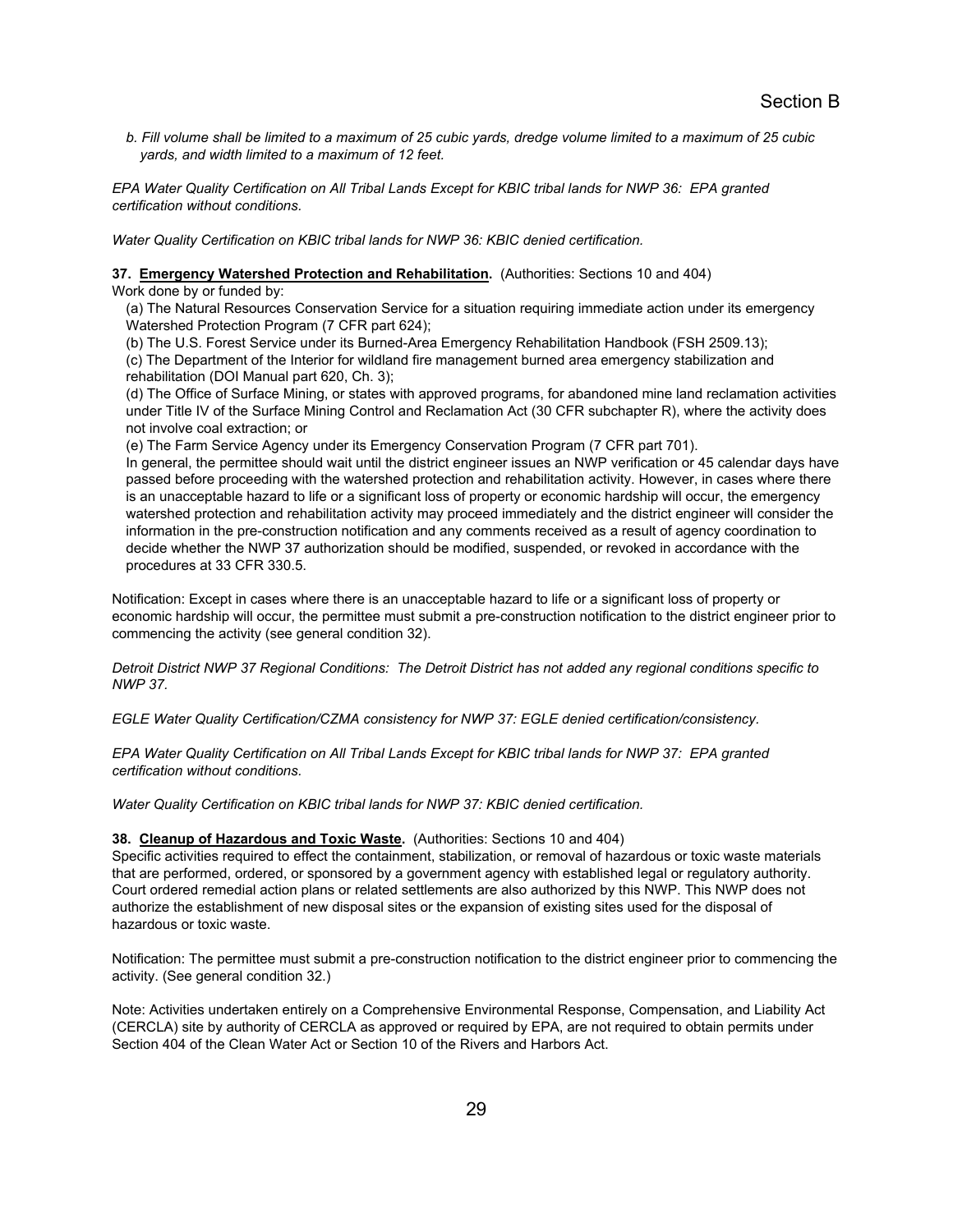*Detroit District NWP 38 Regional Conditions: The Detroit District has not added any regional conditions specific to NWP 38.* 

*EGLE Water Quality Certification/CZMA consistency for NWP 38: EGLE granted certification/consistency subject to General Conditions and the following specific conditions:* 

- *a. The cleanup shall minimize, to the most practicable extent, impacts to the public trust, riparian rights, and waters or wetlands.*
- *b. Waters of the state, including wetlands, lost or damaged by activities authorized under NWP 38, shall be restored to the most practicable extent.*

*EPA Water Quality Certification on All Tribal Lands Except for KBIC tribal lands for NWP 38: EPA granted certification without conditions.* 

*Water Quality Certification on KBIC tribal lands for NWP 38: KBIC denied certification.* 

## **41. Reshaping Existing Drainage Ditches.** (Authority: Section 404)

Discharges of dredged or fill material into non-tidal waters of the United States, excluding non-tidal wetlands adjacent to tidal waters, to modify the cross-sectional configuration of currently serviceable drainage and irrigation ditches constructed in waters of the United States, for the purpose of improving water quality by regrading the drainage or irrigation ditch with gentler slopes, which can reduce erosion, increase growth of vegetation, and increase uptake of nutrients and other substances by vegetation. The reshaping of the drainage ditch cannot increase drainage capacity beyond the original as-built capacity nor can it expand the area drained by the drainage ditch as originally constructed (i.e., the capacity of the drainage ditch must be the same as originally constructed and it cannot drain additional wetlands or other waters of the United States). Compensatory mitigation is not required because the work is designed to improve water quality.

This NWP does not authorize the relocation of drainage or irrigation ditches constructed in waters of the United States; the location of the centerline of the reshaped drainage or irrigation ditch must be approximately the same as the location of the centerline of the original drainage or irrigation ditch. This NWP does not authorize stream channelization or stream relocation projects.

#### *Detroit District NWP 41 Regional Conditions:*

*a. All excavated materials shall be placed on uplands unless specifically authorized.* 

*EGLE Water Quality Certification/CZMA consistency for NWP 41: EGLE granted certification/consistency subject to General Conditions and the following specific conditions:* 

- *a. Spoil material shall not be sidecast or deposited in a floodway.*
- *b. This NWP does not authorize deepening of a drainage ditch beyond its original constructed depth, or relocation of a drainage ditch.*
- *c. This NWP is limited to one mile of drainage ditch impact (cumulatively) for the entire authorized project, and alteration of the drainage ditch cross section may not directly impact more than 1/3 acre of wetland outside of the existing channel.*
- *d. This NWP is limited to activities carried out by the county drain commissioner or their agents in conjunction with*  routine management of county and inter-county drains established pursuant to Michigan's Drain Code of 1956. *The permit applicant must provide evidence, such as construction drawings, of the original design capacity of the ditch.*
- *e. Agency coordination between the USACE and EGLE is required for all activities under this NWP.*

*EPA Water Quality Certification on All Tribal Lands Except for KBIC tribal lands for NWP 41: EPA granted certification without conditions.* 

*Water Quality Certification on KBIC tribal lands for NWP 41: KBIC denied certification.* 

## **45. Repair of Uplands Damaged by Discrete Events.** (Authorities: Sections 10 and 404)

This NWP authorizes discharges of dredged or fill material, including dredging or excavation, into all waters of the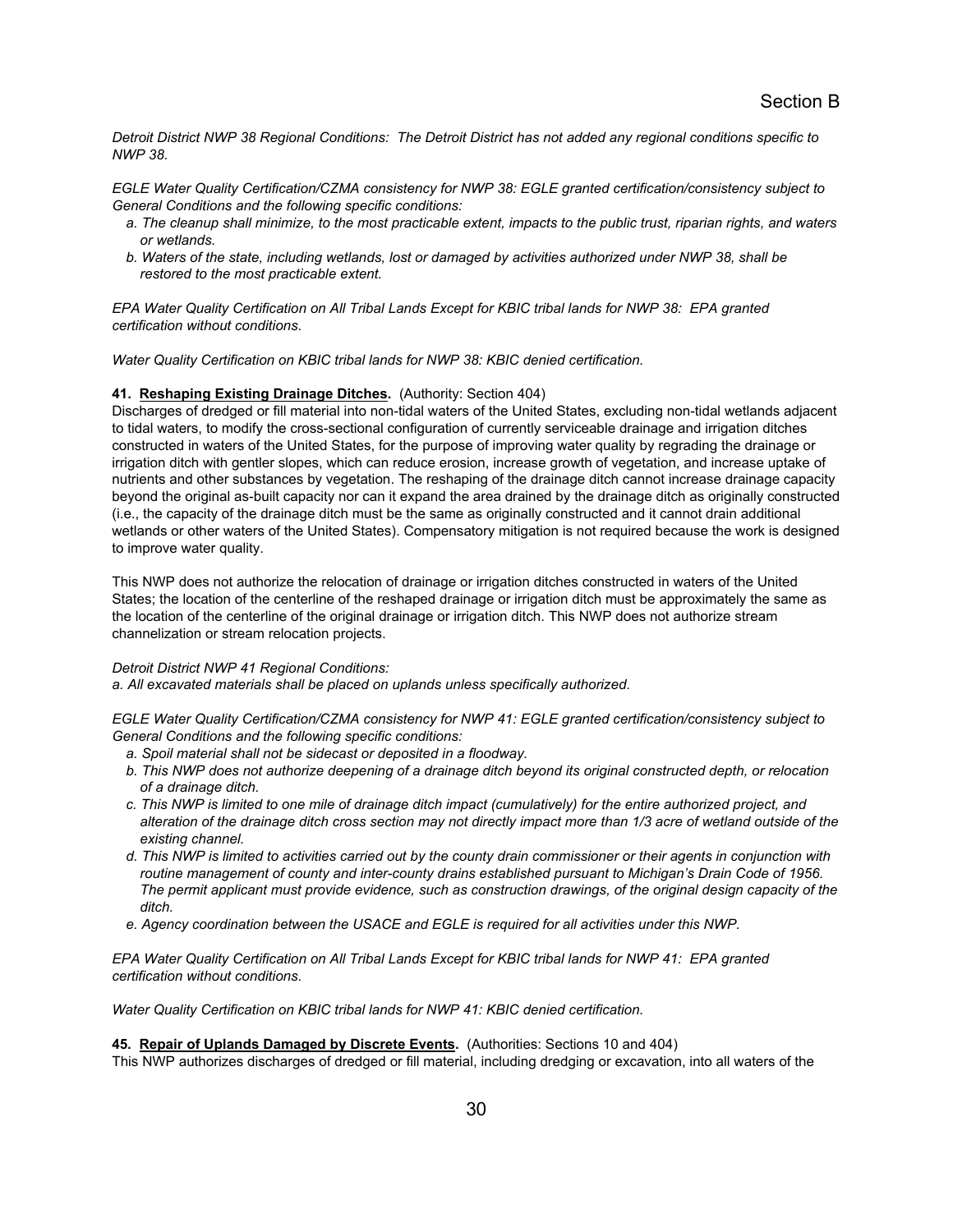United States for activities associated with the restoration of upland areas damaged by storms, floods, or other discrete events. This NWP authorizes bank stabilization to protect the restored uplands. The restoration of the damaged areas, including any bank stabilization, must not exceed the contours, or ordinary high water mark, that existed before the damage occurred. The district engineer retains the right to determine the extent of the pre-existing conditions and the extent of any restoration work authorized by this NWP. The work must commence, or be under contract to commence, within two years of the date of damage, unless this condition is waived in writing by the district engineer. This NWP cannot be used to reclaim lands lost to normal erosion processes over an extended period. This NWP does not authorize beach restoration or nourishment.

Minor dredging is limited to the amount necessary to restore the damaged upland area and should not significantly alter the pre-existing bottom contours of the waterbody.

Notification: The permittee must submit a pre-construction notification to the district engineer (see general condition 32) within 12 months of the date of the damage; for major storms, floods, or other discrete events, the district engineer may waive the 12-month limit for submitting a pre-construction notification if the permittee can demonstrate funding, contract, or other similar delays. The pre-construction notification must include documentation, such as a recent topographic survey or photographs, to justify the extent of the proposed restoration.

Note: The uplands themselves that are lost as a result of a storm, flood, or other discrete event can be replaced without a Clean Water Act Section 404 permit, if the uplands are restored to the ordinary high water mark (in non-tidal waters) or high tide line (in tidal waters). (See also 33 CFR 328.5.) This NWP authorizes discharges of dredged or fill material into waters of the United States associated with the restoration of uplands.

*Detroit District NWP 45 Regional Conditions: The Detroit District has not added any regional conditions specific to NWP 45.* 

*EGLE Water Quality Certification/CZMA consistency for NWP 45: EGLE granted certification/consistency subject to General Conditions and the following specific conditions:* 

- *a. The repair shall minimize, to the most practicable extent, impacts to the public trust, riparian rights, and waters or wetlands.*
- *b. Bank stabilization must meet NWP 13 as conditioned by the State of Michigan.*

*EPA Water Quality Certification on All Tribal Lands Except for KBIC tribal lands for NWP 45: EPA granted certification without conditions.* 

*Water Quality Certification on KBIC tribal lands for NWP 45: KBIC denied certification.* 

#### **46. Discharges in Ditches.** (Authority: Section 404)

Discharges of dredged or fill material into non-tidal ditches that are (1) constructed in uplands, (2) receive water from an area determined to be a water of the United States prior to the construction of the ditch, (3) divert water to an area determined to be a water of the United States prior to the construction of the ditch, and (4) determined to be waters of the United States. The discharge of dredged or fill material must not cause the loss of greater than one acre of waters of the United States.

This NWP does not authorize discharges of dredged or fill material into ditches constructed in streams or other waters of the United States, or in streams that have been relocated in uplands. This NWP does not authorize discharges of dredged or fill material that increase the capacity of the ditch and drain those areas determined to be waters of the United States prior to construction of the ditch.

Notification: The permittee must submit a pre-construction notification to the district engineer prior to commencing the activity. (See general condition 32.)

*Detroit District NWP 46 Regional Conditions: The Detroit District has not added any regional conditions specific to NWP 46.*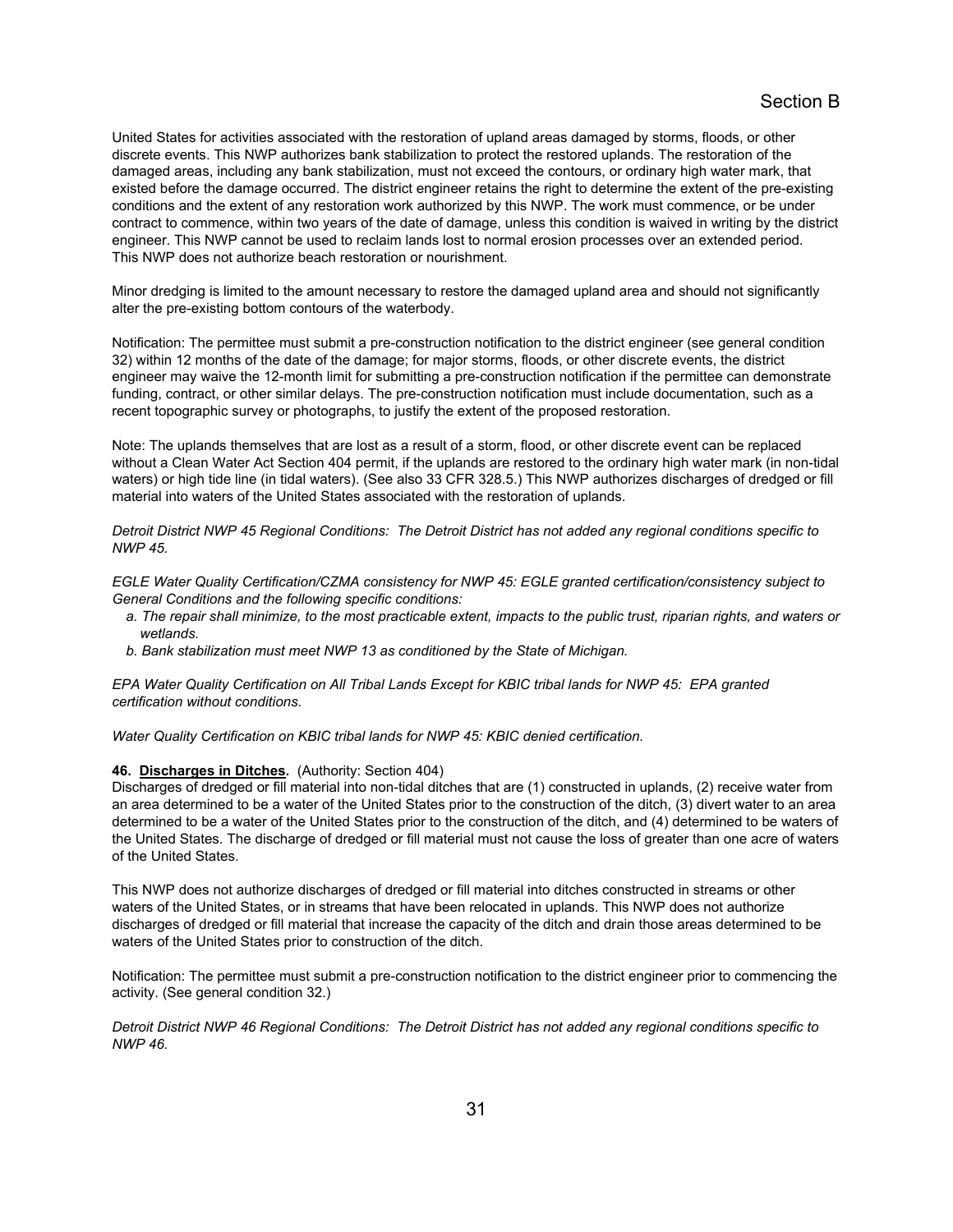*EGLE Water Quality Certification/CZMA consistency for NWP 46: EGLE denied certification/consistency for NWP 46.* 

*EPA Water Quality Certification on All Tribal Lands Except for KBIC tribal lands for NWP 46: EPA denied certification.* 

*Water Quality Certification on KBIC tribal lands for NWP 46: KBIC denied certification.* 

#### **49.** *Coal remining Activities***.** (Authorities: Sections 10 and 404)

Discharges of dredged or fill material into non-tidal waters of the United States associated with the remining and reclamation of lands that were previously mined for coal. The activities must already be authorized, or they must currently be in process by the Department of the Interior Office of Surface Mining Reclamation and Enforcement, or by states with approved programs under Title IV or Title V of the Surface Mining Control and Reclamation Act of 1977 (SMCRA). Areas previously mined include reclaimed mine sites, abandoned mine land areas, or lands under bond forfeiture contracts.

As part of the project, the permittee may conduct new coal mining activities in conjunction with the remining activities when he or she clearly demonstrates to the district engineer that the overall mining plan will result in a net increase in aquatic resource functions. The Corps will consider the SMCRA agency's decision regarding the amount of currently undisturbed adjacent lands needed to facilitate the remining and reclamation of the previously mined area. The total area disturbed by new mining must not exceed 40 percent of the total acreage covered by both the remined area and the additional area necessary to carry out the reclamation of the previously mined area.

Notification: The permittee must submit a pre-construction notification and a document describing how the overall mining plan will result in a net increase in aquatic resource functions to the district engineer and receive written authorization prior to commencing the activity. (See general condition 32.)

## *Detroit District has revoked NWP 49.*

**53. Removal of Low-Head Dams.** (Authorities: Sections 10 and 404)

Structures and work in navigable waters of the United States and discharges of dredged or fill material into waters of the United States associated with the removal of low-head dams.

For the purposes of this NWP, the term "low-head dam" is generally defined as a dam or weir built across a stream to pass flows from upstream overall, or nearly all, of the width of the dam crest and does not have a separate spillway or spillway gates, but it may have an uncontrolled spillway. The dam crest is the top of the dam from left abutment to right abutment. A low-head dam may have been built for a range of purposes (e.g., check dam, mill dam, irrigation, water supply, recreation, hydroelectric, or cooling pond), but in all cases, it provides little or no storage function. The removed low-head dam structure must be deposited and retained in an area that has no waters of the United States unless otherwise specifically approved by the district engineer under separate authorization. Because the removal of the low-head dam will result in a net increase in ecological functions and services provided by the stream, as a general rule compensatory mitigation is not required for activities authorized by this NWP. However, the district engineer may determine for a particular low-head dam removal activity that compensatory mitigation is necessary to ensure that the authorized activity results in no more than minimal adverse environmental effects.

Notification: The permittee must submit a pre-construction notification to the district engineer prior to commencing the activity. (See general condition 32.)

Note: This NWP does not authorize discharges of dredged or fill material into waters of the United States or structures or work in navigable waters to restore the stream in the vicinity of the low-head dam, including the former impoundment area. Nationwide permit 27 or other Department of the Army permits may authorize such activities. This NWP does not authorize discharges of dredged or fill material into waters of the United States or structures or work in navigable waters to stabilize stream banks. Bank stabilization activities may be authorized by NWP 13 or other Department of the Army permits.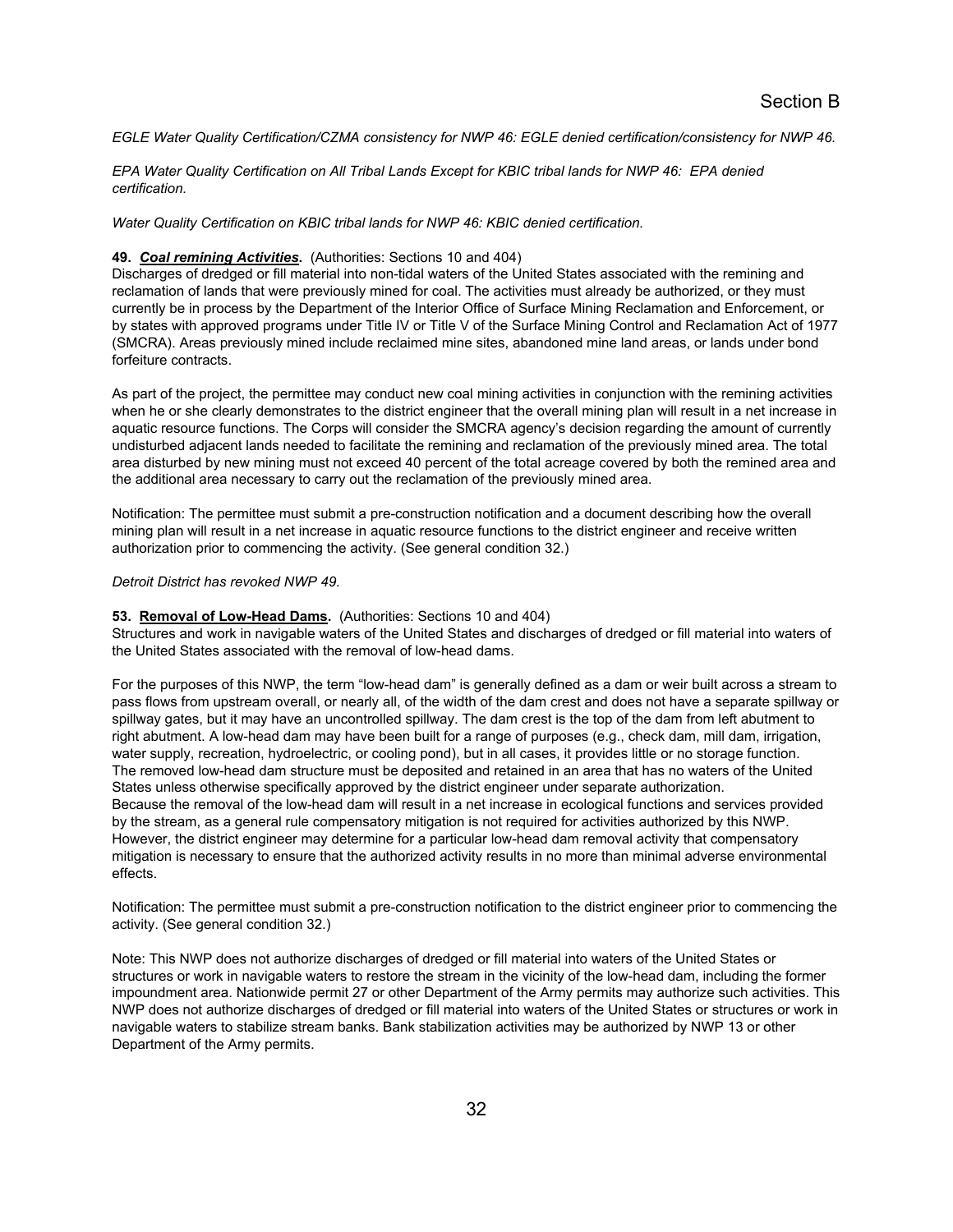*Detroit District NWP 53 Regional Conditions:* 

*a. Work is not authorized on dams serving as sea lamprey barriers.* 

*EGLE Water Quality Certification/CZMA consistency for NWP 53: EGLE granted certification/consistency subject to General Conditions and the following specific conditions:* 

- *a. An individual CZMA Concurrence and an individual CWA Section 401 Certification are required for projects in waters regulated under Part 325, Great Lakes Submerged Lands, of the NREPA.*
- *b. Dam removals authorized under NWP 53 shall be limited to dams with a height less than 2 feet and that*  impound less than 2 acres. The dam cannot serve as a sea lamprey barrier or have known areas of *contaminated sediments that will be affected by the project.*
- *c. Excavation and fill activities in wetlands are allowed only for the purposes of dam removal, stream channel establishment at the existing dam control structure, and bank stabilization. Impacts to wetlands from excavation and fill activities must be less than one-third of an acre.*

*EPA Water Quality Certification on All Tribal Lands Except for KBIC tribal lands for NWP 53: EPA denied certification.* 

*Water Quality Certification on KBIC tribal lands for NWP 53: KBIC denied certification.* 

# **54.** *Living Shorelines***.** (Authorities: Sections 10 and 404)

Structures and work in navigable waters of the United States and discharges of dredged or fill material into waters of the United States for the construction and maintenance of living shorelines to stabilize banks and shores in coastal waters, which includes the Great Lakes, along shores with small fetch and gentle slopes that are subject to low- to mid-energy waves. A living shoreline has a footprint that is made up mostly of native material. It incorporates vegetation or other living, natural "soft" elements alone or in combination with some type of harder shoreline structure (e.g., oyster or mussel reefs or rock sills) for added protection and stability. Living shorelines should maintain the natural continuity of the land-water interface, and retain or enhance shoreline ecological processes. Living shorelines must have a substantial biological component, either tidal or lacustrine fringe wetlands or oyster or mussel reef structures. The following conditions must be met:

(a) The structures and fill area, including sand fills, sills, breakwaters, or reefs, cannot extend into the waterbody more than 30 feet from the mean low water line in tidal waters or the ordinary high water mark in the Great Lakes, unless the district engineer waives this criterion by making a written determination concluding that the activity will result in no more than minimal adverse environmental effects;

(b) The activity is no more than 500 feet in length along the bank, unless the district engineer waives this criterion by making a written determination concluding that the activity will result in no more than minimal adverse environmental effects;

(c) Coir logs, coir mats, stone, native oyster shell, native wood debris, and other structural materials must be adequately anchored, of sufficient weight, or installed in a manner that prevents relocation in most wave action or water flow conditions, except for extremely severe storms;

(d) For living shorelines consisting of tidal or lacustrine fringe wetlands, native plants appropriate for current site conditions, including salinity and elevation, must be used if the site is planted by the permittee;

(e) Discharges of dredged or fill material into waters of the United States, and oyster or mussel reef structures in navigable waters, must be the minimum necessary for the establishment and maintenance of the living shoreline; (f) If sills, breakwaters, or other structures must be constructed to protect fringe wetlands for the living shoreline, those structures must be the minimum size necessary to protect those fringe wetlands;

(g) The activity must be designed, constructed, and maintained so that it has no more than minimal adverse effects on water movement between the waterbody and the shore and the movement of aquatic organisms between the waterbody and the shore; and

(h) The living shoreline must be properly maintained, which may require periodic repair of sills, breakwaters, or reefs, or replacing sand fills after severe storms or erosion events. Vegetation may be replanted to maintain the living shoreline. This NWP authorizes those maintenance and repair activities, including any minor deviations necessary to address changing environmental conditions.

This NWP does not authorize beach nourishment or land reclamation activities.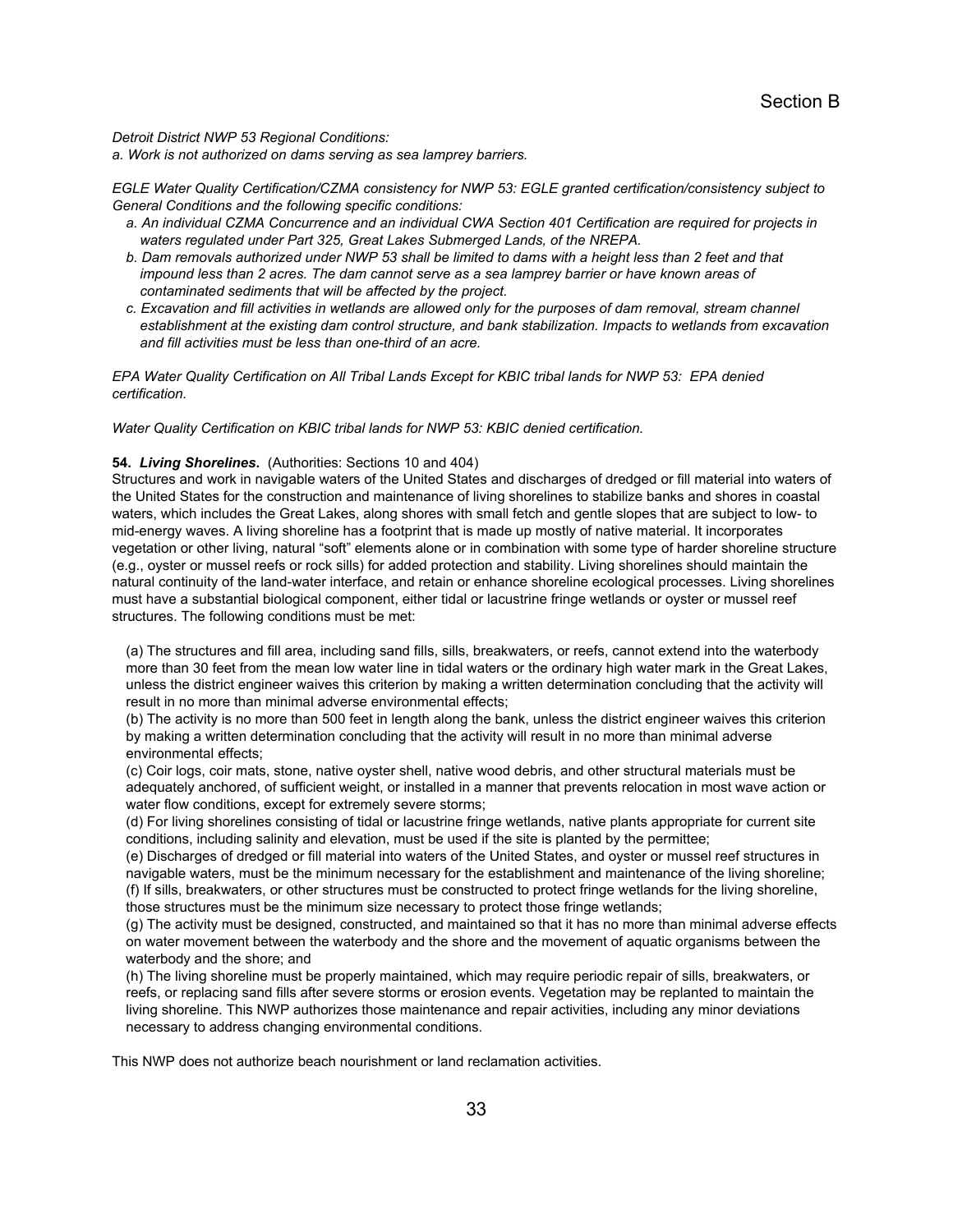Notification: The permittee must submit a pre-construction notification to the district engineer prior to commencing the construction of the living shoreline. (See general condition 32.) The pre-construction notification must include a delineation of special aquatic sites (see paragraph (b)(4) of general condition 32). Pre-construction notification is not required for maintenance and repair activities for living shorelines unless required by applicable NWP general conditions or regional conditions.

Note: In waters outside of coastal waters, nature-based bank stabilization techniques, such as bioengineering and vegetative stabilization, may be authorized by NWP 13.

*Detroit District NWP 54 Regional Conditions: The Detroit District has not added any regional conditions specific to NWP 54.* 

*EGLE Water Quality Certification/CZMA consistency for NWP 54: EGLE granted certification/consistency subject to General Conditions and the following specific conditions:* 

- *a. An individual CZMA Concurrence and an individual CWA Section 401 Certification are required for projects in waters regulated under Part 325, Great Lakes Submerged Lands, of the NREPA.*
- *b. Fill waterward of the existing shoreline is limited to temporary wave breaks or barriers made entirely of biodegradable materials and placed and anchored near the existing shoreline to facilitate vegetative establishment.*
- *c. Rock and hard armoring shall be placed at or landward of the existing shoreline and are limited to 300 feet of shoreline. Placement of the rock and hard armoring must allow for the natural growth and spread of riparian vegetation. Vertical structures and structures perpendicular to the shoreline are not authorized.*
- *d. Vegetation, including plantings and other potentially viable material, such as live stakes, brush bundles, or other gathered woody material, shall be comprised only of plant species that are considered native to Michigan according to the Floristic Quality Assessment for the State of Michigan. Engineered plant material, such as jute and coconut fabric, shall be comprised of inert plant fiber that may be nonnative.*
- *e. The destruction or alteration of areas of existing native wetland or aquatic vegetation, or the expansion of beach areas shall not be authorized.*

*EPA Water Quality Certification on All Tribal Lands Except for KBIC tribal lands for NWP 54: EPA denied certification.* 

*Water Quality Certification on KBIC tribal lands for NWP 54: KBIC denied certification.* 

#### **59.** *Water Reclamation and Reuse Facilities***.** (Authorities: Sections 10 and 404)

Discharges of dredged or fill material into non-tidal waters of the United States for the construction, expansion, and maintenance of water reclamation and reuse facilities, including vegetated areas enhanced to improve water infiltration and constructed wetlands to improve water quality.

The discharge of dredged or fill material must not cause the loss of greater than 1/2-acre of waters of the United States. This NWP does not authorize discharges of dredged or fill material into non-tidal wetlands adjacent to tidal waters.

This NWP also authorizes temporary fills, including the use of temporary mats, necessary to construct the water reuse project and attendant features. Appropriate measures must be taken to maintain normal downstream flows and minimize flooding to the maximum extent practicable, when temporary structures, work, and discharges of dredged or fill material, including cofferdams, are necessary for construction activities, access fills, or dewatering of construction sites. Temporary fills must consist of materials, and be placed in a manner, that will not be eroded by expected high flows. After construction, temporary fills must be removed in their entirety and the affected areas returned to preconstruction elevations. The areas affected by temporary fills must be revegetated, as appropriate.

Notification: The permittee must submit a pre-construction notification to the district engineer prior to commencing the activity. (See general condition 32.)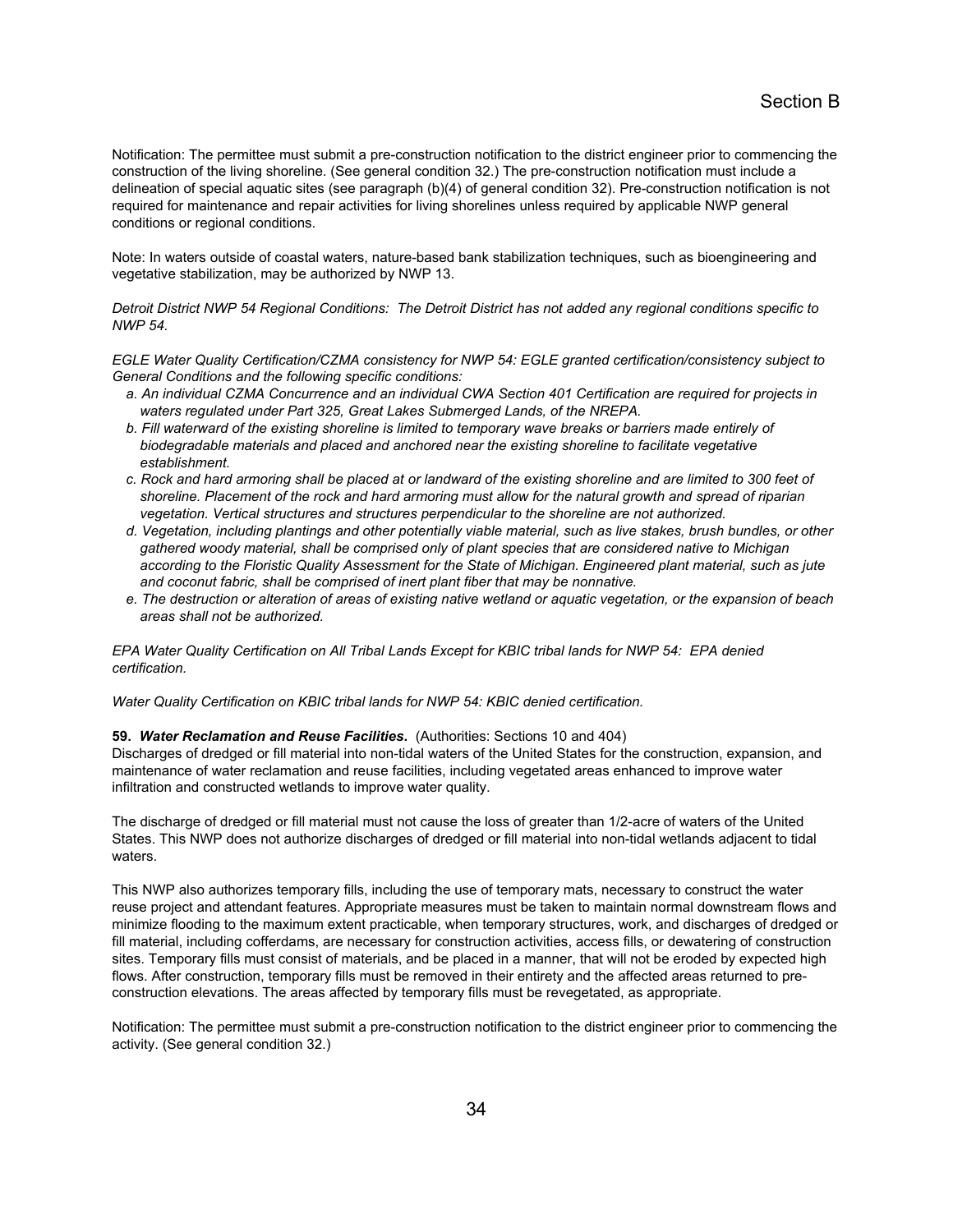*Detroit District NWP 59 Regional Conditions: The Detroit District has not added any regional conditions specific to NWP 59.* 

*EGLE Water Quality Certification/CZMA consistency for NWP 59: EGLE denied certification/consistency.* 

*EPA Water Quality Certification on All Tribal Lands Except for KBIC tribal lands for NWP 59: EPA granted certification without conditions.* 

*Water Quality Certification on KBIC tribal lands for NWP 59: KBIC denied certification.*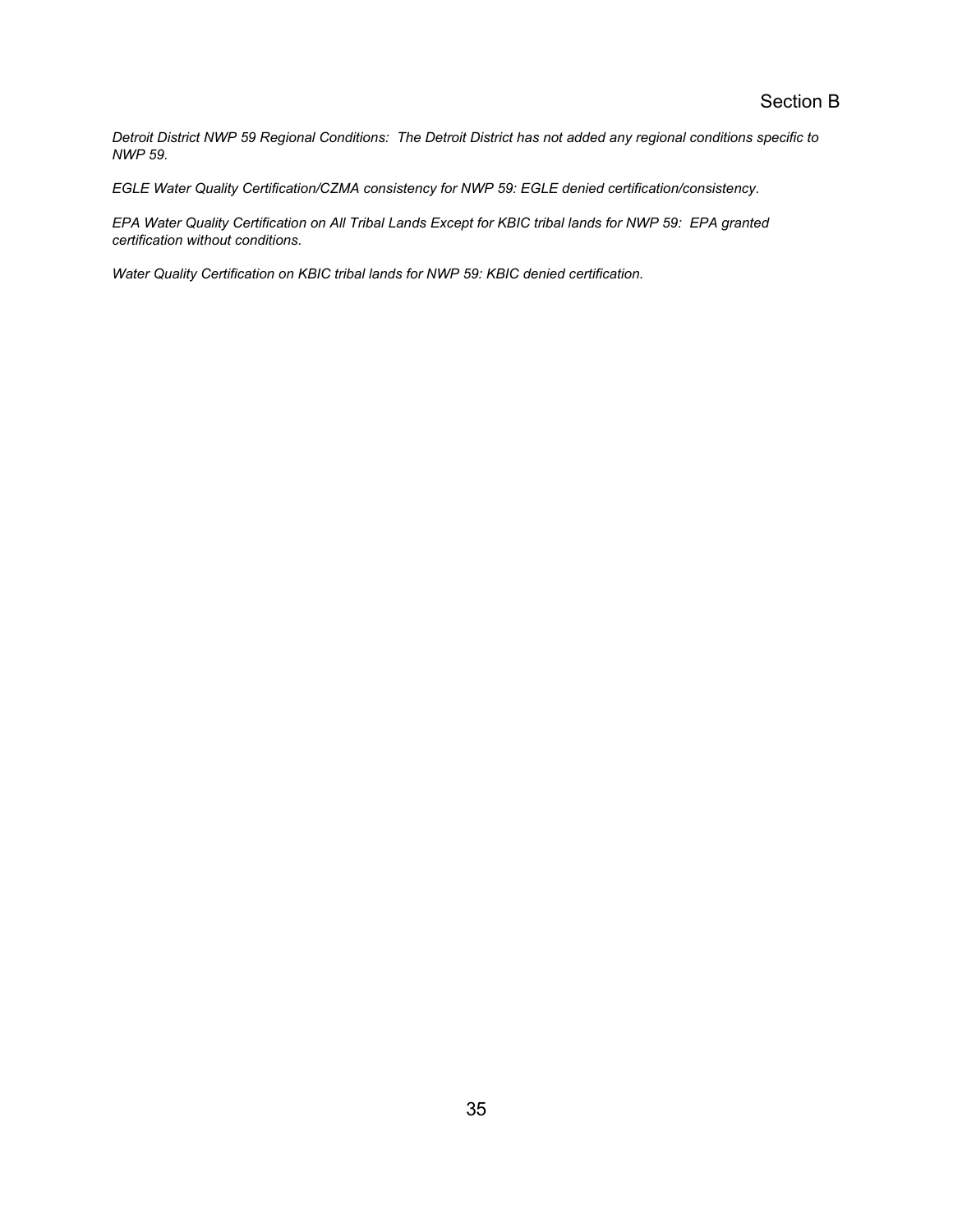## **C. Detroit Regional Conditions applicable to all NWPs in Michigan**

1. Based on a joint processing agreement between the Corps of Engineers (Corps) and the Michigan Department of Environmental, Great Lakes, and Energy (EGLE) submittal of a joint Corps/EGLE permit application is required for activities in Michigan. The submittal of an application is not an authorization to perform the work. The application encompasses the same information as a pre-construction notification (PCN), thereby creating the circumstance that any proposed work in Michigan requires a PCN, irrespective of the National level requirements.

2. If EGLE has issued its authorization, we may presume that Coastal Zone Management certification has been satisfied.

3. Dredging will be performed during MDNR preferred dredge periods except when the Corps has specifically determined that the limits are unwarranted (for example, EGLE has issued a permit and has not restricted the dredging activities to these periods).

4. Critical Resource Waters: NWP General Condition 22 (GC 22) designates Critical Resource Waters, and allows for Regional additions to the list. The following Critical Resource Waters are located in the Detroit District and subject to the restrictions and limitations identified in NWP GC 22:

a. NOAA-Designated Marine Sanctuaries: The Thunder Bay National Marine Sanctuary and Underwater Preserve is located in Lake Huron off Alpena, Michigan.

b. National Estuarine Research Reserves (NERR): There are no NERRs within the Detroit District.

c. State Natural Heritage Sites: There are no areas designated as state natural heritage sites through a state legislative or regulatory process.

d. Outstanding National Resource Waters or Other Waters Officially Designated: The list of Critical Resource Waters (General Condition 22) in Michigan is amended to include the following:

All areas designated under Part 351, Wilderness and Natural Areas, of the Natural Resources and Environmental Protection Act, Public Act 451, 1994.

All rivers designated under Part 305, Natural Rivers, of the Natural Resources and Environmental Protection Act.

All Environmental Areas designated under Part 323, Shorelands Protection and Management, of the Natural Resources and Environmental Protection Act.

5. National Wild and Scenic Rivers (NWSR): NWP General Condition 16 (GC 16) designates Wild and Scenic Rivers, and the restrictions applicable to them. The following are Wild and Scenic Rivers located within the Detroit District and subject to the restrictions and limitations identified in NWP GC 16:

Au Sable River – main stem from the Mio Pond project boundary downstream to the Alcona Pond project boundary.

Bear Creek (Manistee County) – Coates Highway to the confluence with the Manistee River.

Black River (Gogebic County) - from the Ottawa National Forest boundary to Lake Superior.

Carp River – from the west section line of section 30, T43N, R5W to Lake Huron.

Indian River – from Hovey Lake to Indian Lake.

Manistee River – from the MDNR boat ramp below Tippy Dam to the Michigan State Highway 55 bridge. Ontonagon River – East Branch from its origin to the Ottawa NF boundary; the Middle Branch from its origin to the northern boundary of the Ottawa NF, the Cisco Branch from its origin at Cisco Lake Dam to its confluence with Ten-Mile Creek south of Ewen, the West Branch from its confluence with Cascade Falls to Victoria Reservoir.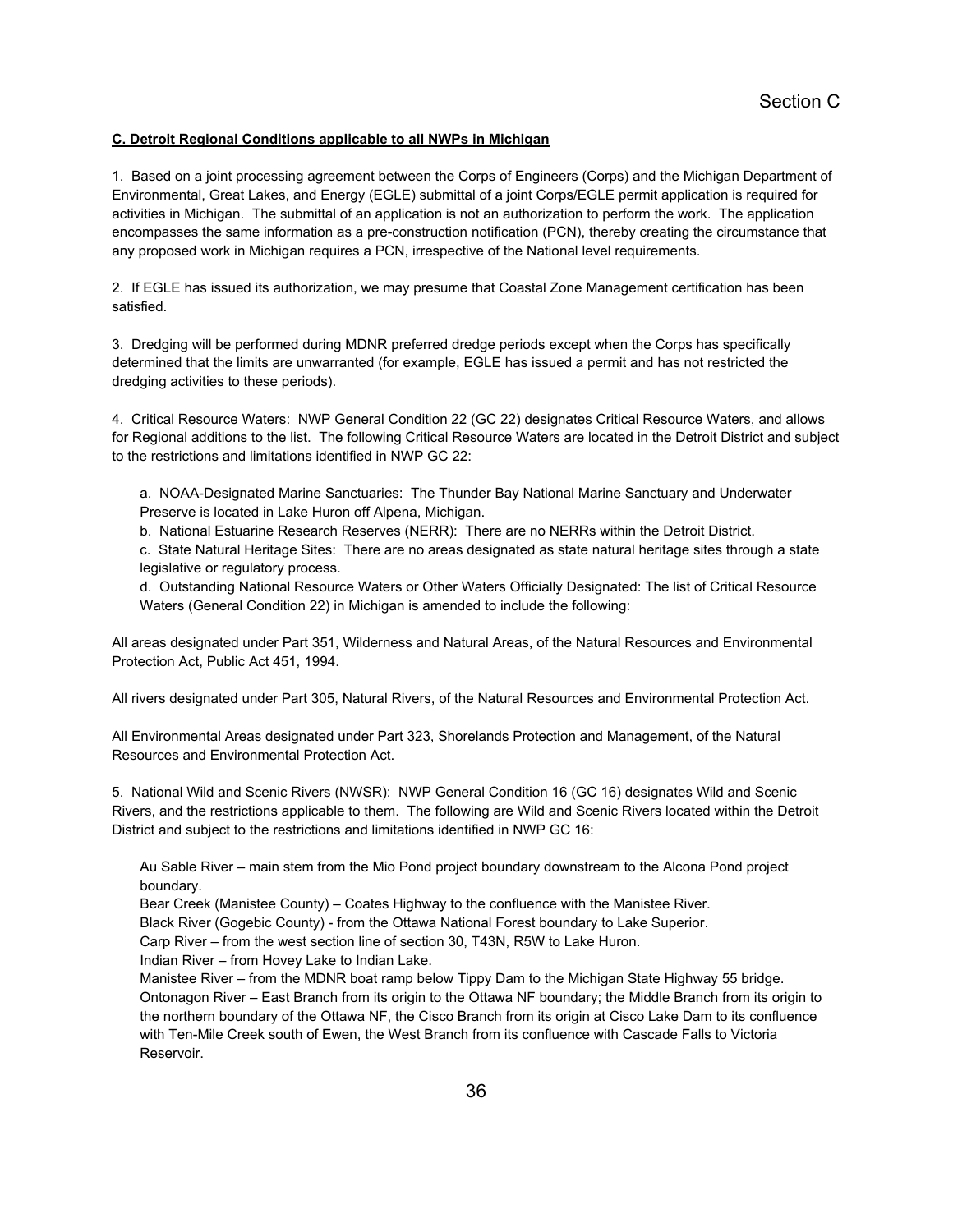Paint River – main stem from the confluence of the North and South Branches to the Ottawa NF boundary, the North Branch from its origin to its confluence with the South Branch, the South Branch form its origin to its confluence with the North Branch.

Pere Marquette River – the segment downstream from the junction of the Middle and Little south Branches to its junction with Pere Marquette Highway (old US Highway 31).

Pine River – the segment from Lincoln Bridge to the east 1/16th line of Section 16, T21N, R13W. Presque Isle River – the main stem from the confluence of the East and West Branches to the Minnewawa Falls,

the East Branch within the Ottawa NF, the South Branch within the Ottawa NF, the West Branch within the Ottawa NF.

Sturgeon River (Baraga and Houghton Counties) – from its entry into the Ottawa NF to the northern boundary of the Ottawa NF.

Sturgeon River (Alger and Delta Counties) – from the north line of Section 26, T43N, R19W to Lake Michigan. Tahquamenon River East Branch – from its origin to the Hiawatha National Forest boundary.

Whitefish River – The main stem from its confluence with the East and West Branches to Lake Michigan. The East Branch from the crossing of County Road 003 to its confluence with the West Branch. The West Branch from County Road 444 to its confluence with the East Branch.

Yellow Dog River – From its origin at the outlet of Bulldog Lake Dam to the boundary of the Ottawa NF.

Portions of the following have also been designated as a "study river" for possible inclusion in the system: Brule River, Carp River, Little Manistee River, Paint River, Presque Isle River, Ontonagon River, Sturgeon River (Baraga and Houghton Counties), Sturgeon River (Alger and Delta Counties), Tahquamenon River, White River, and Whitefish River.

6. NWP General Condition 18 (GC 18) addresses Critical Habitats for Endangered Species. The following Critical Habitats located within the Detroit District are subject to the restrictions applicable to Critical Habitat for Federally Listed Threatened and Endangered Species identified in NWP GC 18:

Critical habitat for the piping plover (Charadrius melodus) in Michigan was designated in the May 7, 2001 Federal Register (Vol. 66, No. 88, pages 22938-22969).

Revised Critical habitat for the Hine's Emerald Dragonfly (Somatochlora hineana) in Michigan was finalized April 23, 2010 Federal Register (Vol. 75, No. 78, pages 21394-21453).

Critical habitat for the Poweshiek skipperling (Oarisma poweshiek) was designated in the October 1, 2015 Federal Register (Vol. 80, No. 190, pages 59248-59384).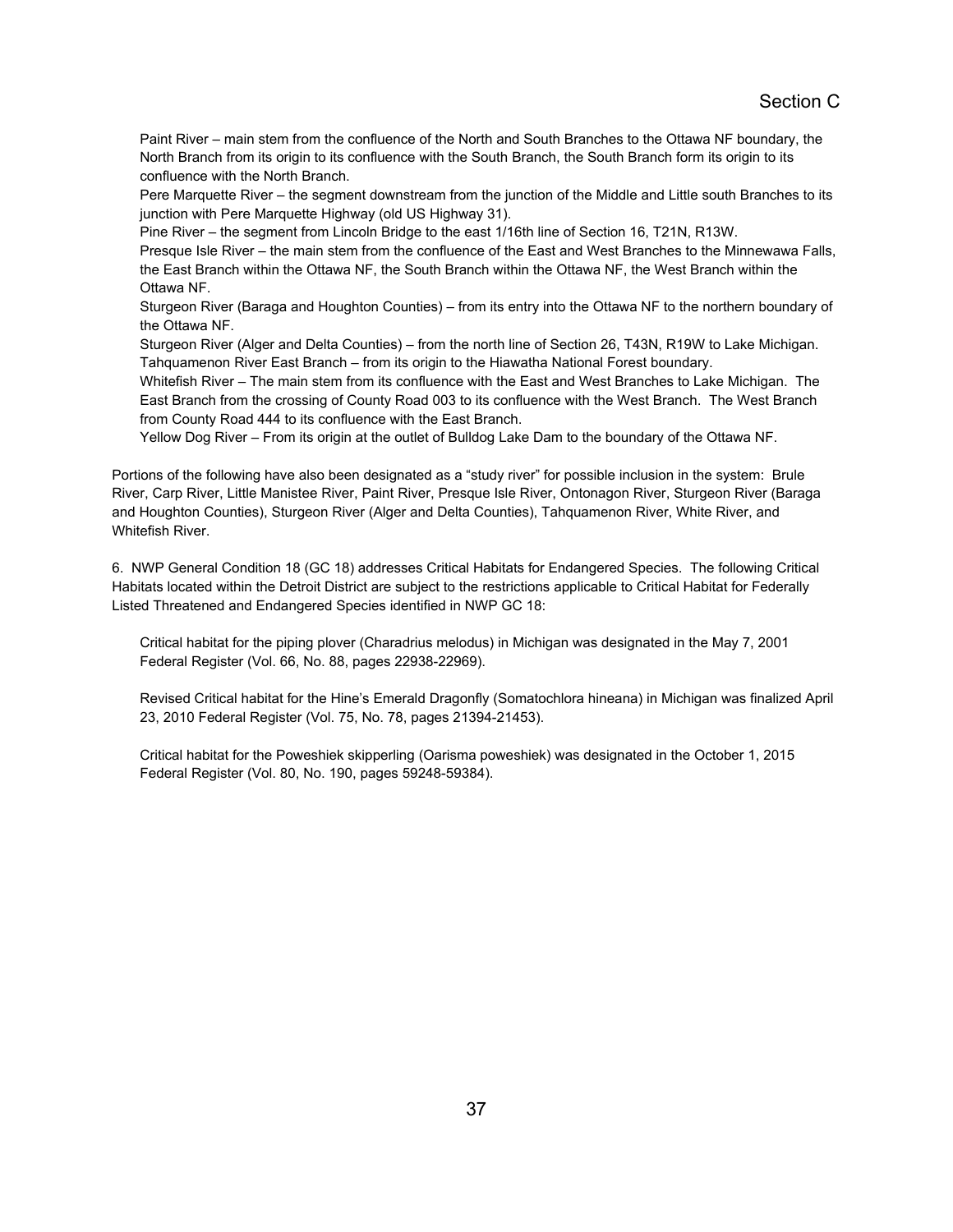## **D. EGLE Conditions applicable to all NWPs in Michigan for Water Quality Certification (excluding tribal lands) and Coastal Zone Management consistency determinations**

## **EGLE Section 401 WQC General Conditions for all NWPs:**

The EGLE WQC for all NWPs is subject to the following general conditions for all activities in Michigan:

1. Any discharge that may result from the activities authorized under the NWP shall not disturb sediments in an area known or suspected to contain contamination (unless testing in accordance with EGLE procedures provided by the applicant shows that the material does not contain contamination).

2. All riprap discharged in the project shall consist only of clean natural field stone, rock or gravel, free of fines and other materials, and shall be placed or contained in such a manner as not to erode into any waters of the United States within Michigan. Woven wire gabion baskets are prohibited. Broken concrete and grouted or manufactured interlocking materials are not allowed.

3. The discharge of garbage, litter, sewage, oil, or other liquid or solid pollutants into the waters of the United States within Michigan is prohibited by a person or from any vessel or floating craft in the vicinity of the project that is owned, controlled, or operated by the federal permittee or a contractor of the federal permittee.

4. The discharge of dredge materials that are contaminated with toxic substances as defined in administrative rule R 323.1205 of the Michigan administrative code for disposal into the waters of the United States within Michigan is prohibited.

5. The discharge of dredge materials for disposal into the waters of the United States is prohibited within a Great Lakes Bottomland Preserve established under Part 761, Aboriginal Records and Antiquities, of the NREPA, a permitted submerged log removal area under Part 326, Great Lakes Submerged Logs Recovery, of the NREPA, a lake trout refuge, or a *Diporeia* refuge.

6. The discharge shall not impair navigation.

7. The discharge and introduction of any nonnative, invasive species of plant, plant fragment, or other organism into the waters of the United States within Michigan is prohibited from any vessel, floating craft, vehicle, or equipment used in the project that is owned, controlled, or operated by the permittee or a contractor of the permittee. The permittee and contractors shall take the following measures as feasible to prevent the introduction of nonnative, invasive species to waters and wetlands, including:

a. Visually inspect all vehicles, vessels, floating craft, boat trailers, and equipment to be used in the project and remove and properly dispose of all plants, plant fragments, and mud prior to entry into surface waters and wetlands where the project is located. Washing to remove mud and organisms must be conducted where the wash water will not enter surface waters or storm sewers.

b. Drain all water from vehicles, vessels, floating craft, and equipment prior to leaving the site and entering a new waterbody.

c. Thoroughly dry equipment between project sites, when possible.

d. Use only plants and seed for restorations and best management practices that are native to Michigan according to the Floristic Quality Assessment for the State of Michigan.

e. Disposal methods for nonnative plant material include bagging and transporting to a landfill, composting, or burning, as appropriate and in compliance with local and state laws.

f. The permittee and contractors are encouraged to review the "Watch List" of Michigan's high priority aquatic invasive species and instructions for reporting sightings at www.michigan.gov/aquaticinvasives.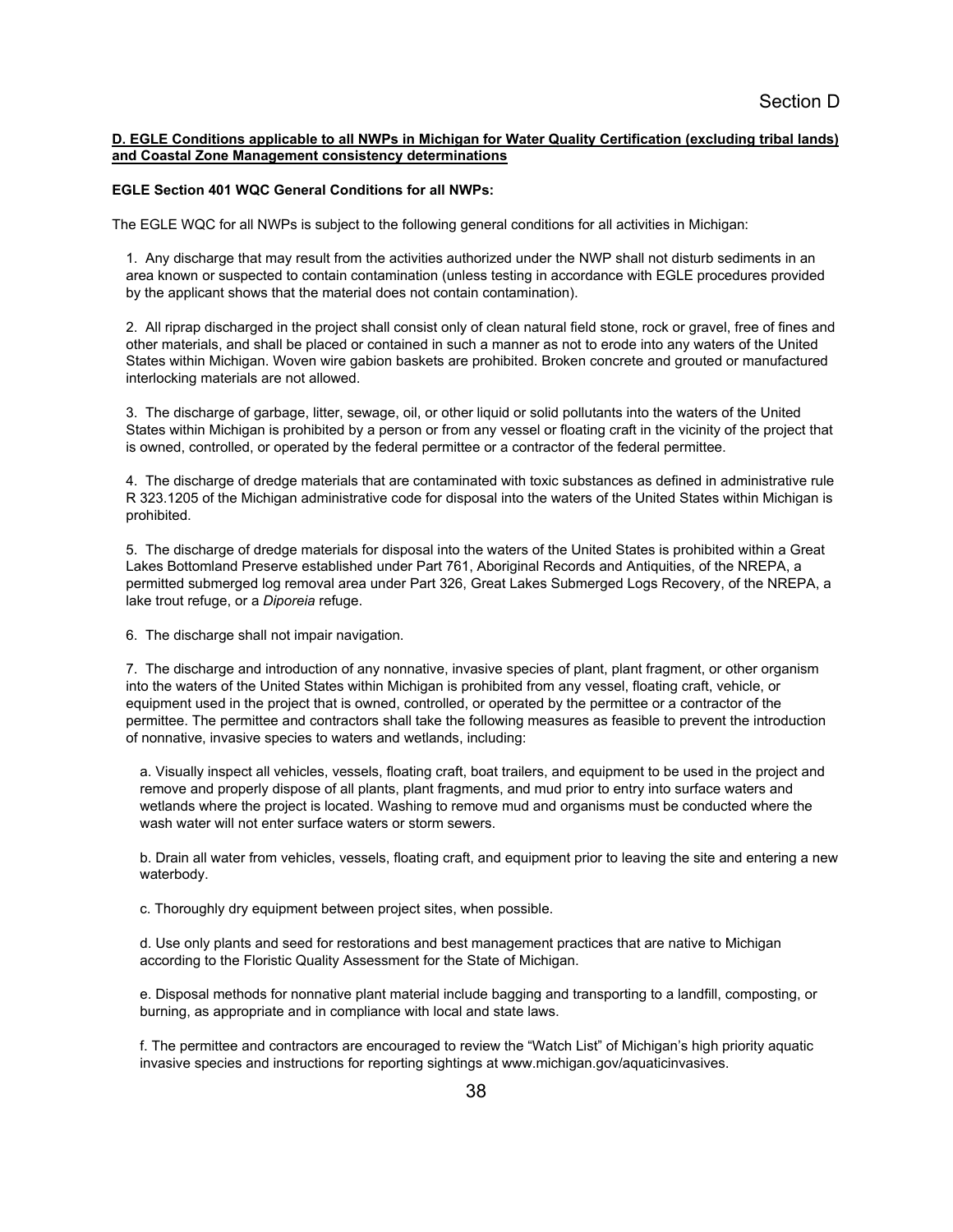#### **EGLE CZMA Consistency General Conditions for all NWPs:**

The EGLE CZMA consistency is subject to the following general conditions for all NWPs in Michigan:

- 1. Activities that result in a discharge to surface waters must comply with the water quality standards promulgated pursuant to Part 31, comprising administrative rules R 323.1041 to R 323.1117.
- 2. The following activities require authorization under a state permit:

a. Activities to be conducted within a 100-year floodplain that are subject to regulation under Part 31, Water Resources Protection, of the NREPA must be authorized by a permit required under MCL 324.3104.

b. Activities that cause earth changes that are subject to regulation under Part 91, Soil Erosion and Sedimentation Control, of the NREPA must be authorized by a permit required under MCL 324.9112.

c. Activities to be conducted below the ordinary high watermark of an inland lake, river, or stream that are subject to regulation under Part 301, Inland Lakes and Streams, of the NREPA must be authorized by a permit required under MCL 324.30102.

d. Activities to be conducted in a wetland that are subject to regulation under Part 303, Wetlands Protection, of the NREPA must be authorized by a permit required under MCL 324.30304.

e. Activities to be conducted in a designated Natural River District that are subject to regulation under Part 305, Natural Rivers, of the NREPA must be authorized by a permit required under administrative rule R 281.56. The boundaries of designated Natural River Districts are established in administrative rules R 281.70, R 281.80, R 281.90, R 281.100, R 281.110, R 281.120, R 281.130, R 281.140, R 281.150, R 281.160, R 281.170, R 281.180, R 281.190, R 281.200, R 281.210, and R 281.220.

f. Activities to be conducted in a designated Environmental Area or High Risk Erosion Area that are subject to regulation under Part 323, Shorelands Protection and Management, of the NREPA must be authorized by a permit required under MCL 324.32312.

g. Activities to be conducted below the ordinary high watermark of a Great Lake or Lake St. Clair that are subject to regulation under Part 325, Great Lakes Submerged Lands, of the NREPA must be authorized by a permit required under MCL 324.32512.

h. Activities to be conducted in a designated Critical Dune Area that are subject to regulation under Part 353, Sand Dunes Protection and Management, of the NREPA must be authorized by a permit required under MCL 324.35304.

i. The following activities are prohibited under Part 761, Aboriginal Records and Antiquities, of the NREPA unless authorized under MCL 324.76105, 324.76107, 324.76108, and 324.76109: The recovery, alteration, or destruction of an abandoned vessel or other abandoned property, as defined in MCL 324.76101(a), which is in, on, under, or over the bottomlands of the Great Lakes, including those within a Great Lakes Bottomlands Preserve.

3. The following activities are prohibited:

a. The open water disposal of dredge materials that are contaminated with toxic substances as defined in administrative rule R 323.1205 is prohibited pursuant to MCL 324.3109c.

b. Pursuant to MCL 324.32515a(c), the discharge of dredge materials for disposal is prohibited within a Great Lakes Bottomland Preserve established under Part 761, Aboriginal Records and Antiquities, of the NREPA, a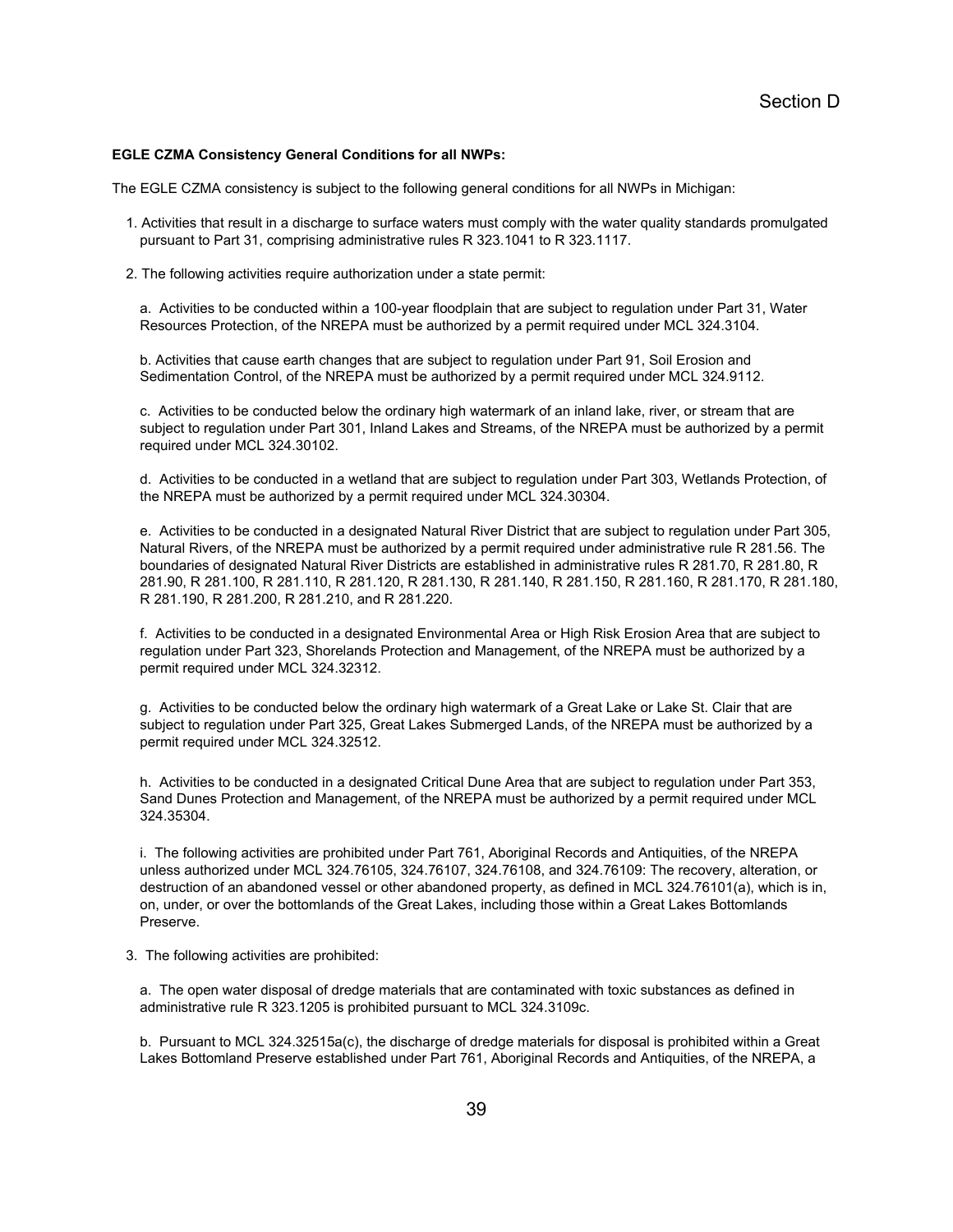permitted submerged log removal area under Part 326, Great Lakes Submerged Logs Recovery, of the NREPA, a lake trout refuge, or a Diporeia refuge. Great Lakes Bottomland Preserves are established in administrative rules R 299.6001, R 299.6002, R 299.6003, R 299.6004, R 299.6005, R 299.6006, R 299.6007, R 299.6008, R 299.6009, R 299.6010, R 299.6011, R 299. 6012, and R 299.6013. Lake trout refuges are established in Michigan Department of Natural Resources Fisheries Order FO-200.20A.

c. The following activities are prohibited pursuant to MCL 324.36505: Harassing, harming, pursuing, hunting, shooting, wounding, killing, trapping, capturing, or collecting of an animal subject to regulation under Part 365, Endangered Species Protection, of the NREPA, or the attempt to engage in such activity; and the collecting, picking, cutting, digging up, or destroying in any manner of a plant subject to regulation under Part 365, Endangered Species Protection, of the NREPA. Lists of animal and plant species subject to regulation are contained in administrative rules R 299.1021, R 299.1022, R 299.1023, R 299.1024, R 299.1025, R 299.1026, R 299.1027, and R 299.1028.

d. The following activities are prohibited under Part 761, Aboriginal Records and Antiquities, of the NREPA without the consent of the landowner pursuant to MCL 324.76106: The removal of any relics or records of antiquity such as human or other bones, shells, stone, bone, or copper implements, pottery or shards of pottery, or similar artifacts and objects from the premises where they have been discovered.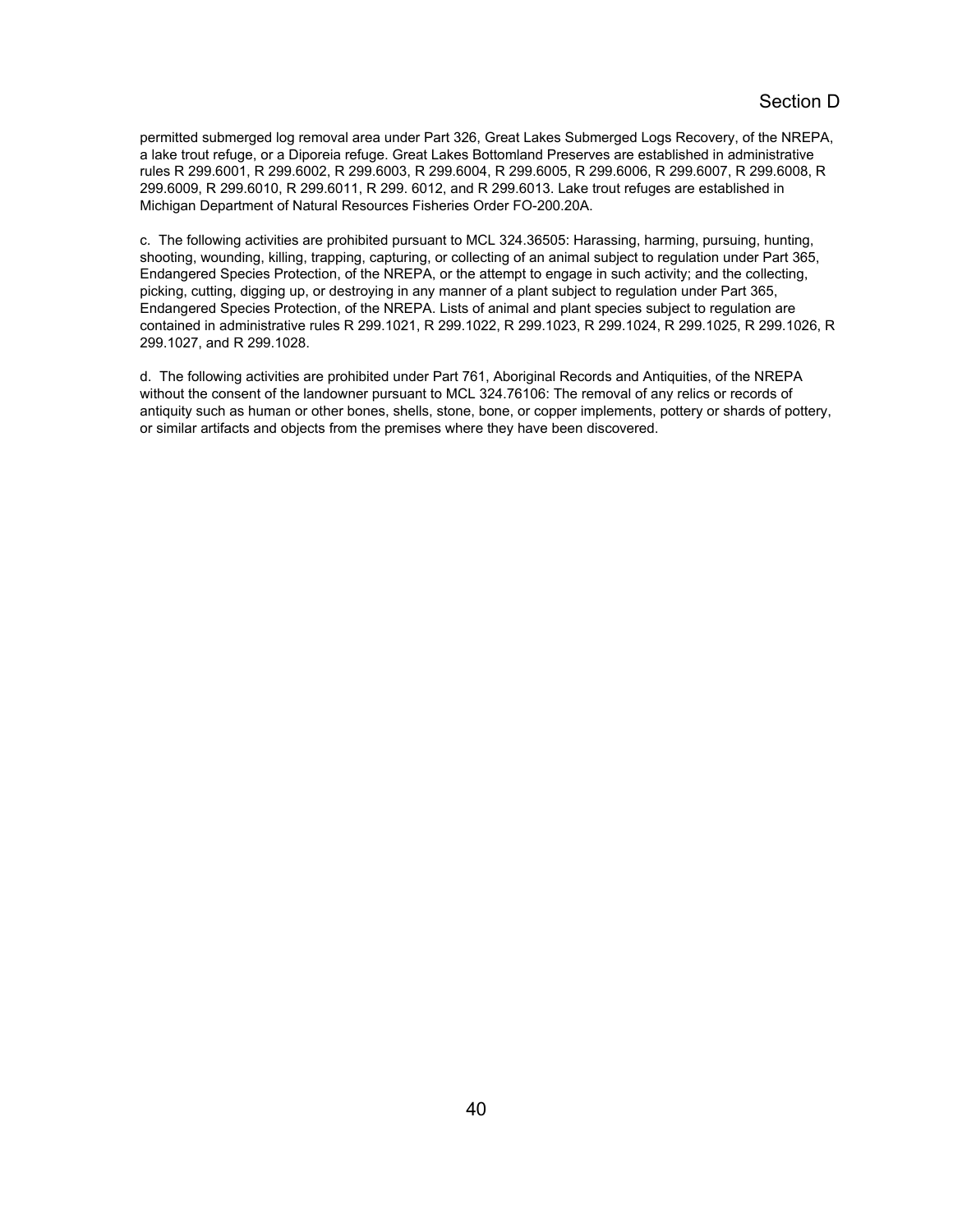#### **E. Nationwide Permit General Conditions**

- 1. Navigation
- 2. Aquatic Life Movements
- 3. Spawning Areas
- 4. Migratory Bird Breeding Areas
- 5. Shellfish Beds
- 6. Suitable Material
- 7. Water Supply Intakes
- 8. Adverse Effects from Impoundments
- 9. Management of Water Flows
- 10. Fills Within 100-Year Floodplains
- 11. Equipment
- 12. Soil Erosion and Sediment Controls
- 13. Removal of Temporary Fills
- 14. Proper Maintenance
- 15. Single and Complete Project
- 16. Wild and Scenic Rivers
- 17. Tribal Rights
- 18. Endangered Species
- 19. Migratory Birds and Bald and Golden Eagles
- 20. Historic Properties
- 21. Discovery of Previously Unknown Remains and Artifacts
- 22. Designated Critical Resource Waters
- 23. Mitigation
- 24. Safety of Impoundment Structures
- 25. Water Quality
- 26. Coastal Zone Management
- 27. Regional and Case-by-Case Conditions
- 28. Use of Multiple Nationwide Permits
- 29. Transfer of Nationwide Permit Verifications
- 30. Compliance Certification
- 31. Activities Affecting Structures or Works Built by the United States
- 32. Pre-Construction Notification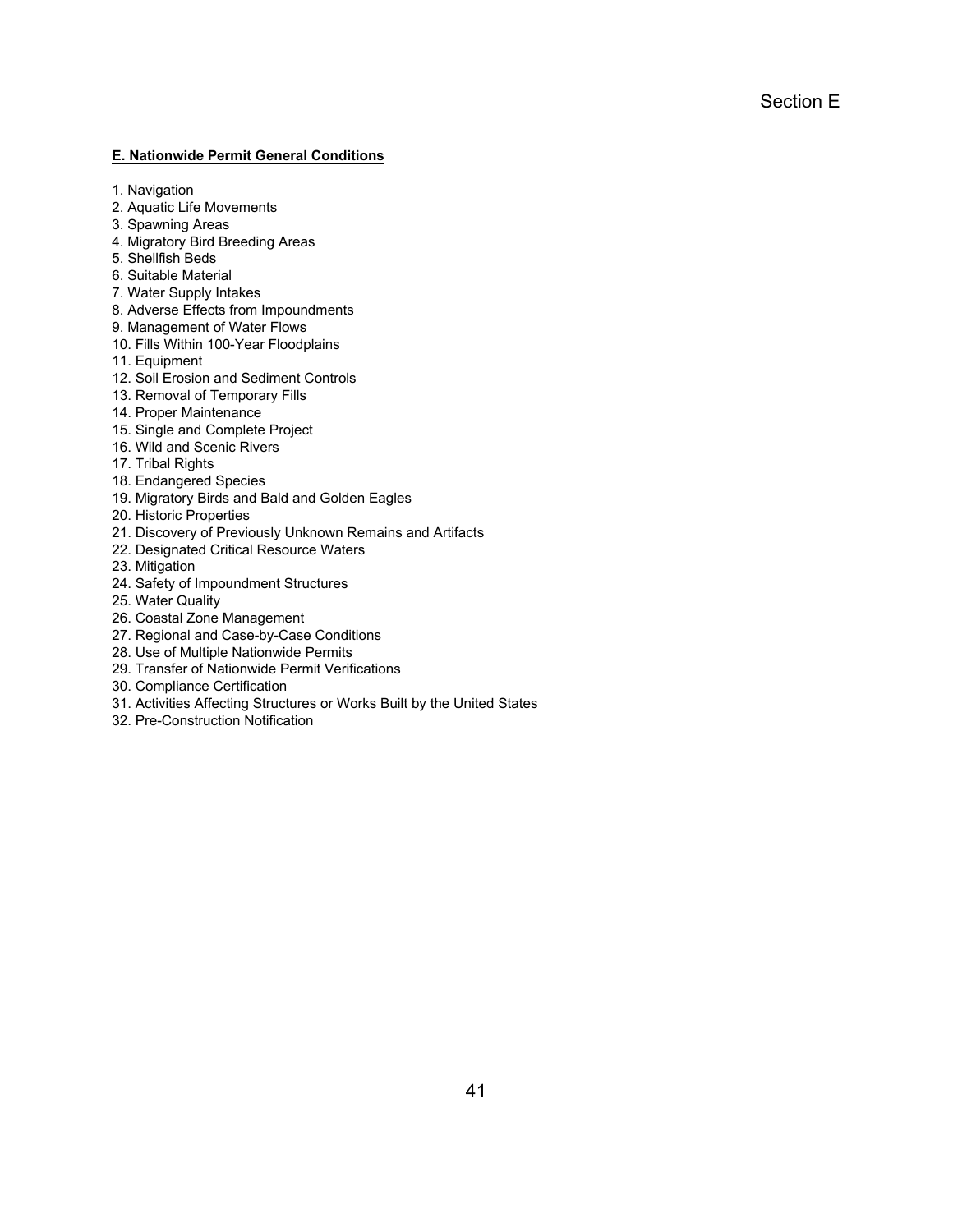## **E. Nationwide Permit General Conditions**

Note: To qualify for NWP authorization, the prospective permittee must comply with the following general conditions, as applicable, in addition to any regional or case-specific conditions imposed by the division engineer or district engineer. Prospective permittees should contact the appropriate Corps district office to determine if regional conditions have been imposed on an NWP. Prospective permittees should also contact the appropriate Corps district office to determine the status of Clean Water Act Section 401 water quality certification and/or Coastal Zone Management Act consistency for an NWP. Every person who may wish to obtain permit authorization under one or more NWPs, or who is currently relying on an existing or prior permit authorization under one or more NWPs, has been and is on notice that all of the provisions of 33 CFR 330.1 through 330.6 apply to every NWP authorization. Note especially 33 CFR 330.5 relating to the modification, suspension, or revocation of any NWP authorization.

1. Navigation. (a) No activity may cause more than a minimal adverse effect on navigation.

(b) Any safety lights and signals prescribed by the U.S. Coast Guard, through regulations or otherwise, must be installed and maintained at the permittee's expense on authorized facilities in navigable waters of the United States.

(c) The permittee understands and agrees that, if future operations by the United States require the removal, relocation, or other alteration, of the structure or work herein authorized, or if, in the opinion of the Secretary of the Army or his or her authorized representative, said structure or work shall cause unreasonable obstruction to the free navigation of the navigable waters, the permittee will be required, upon due notice from the Corps of Engineers, to remove, relocate, or alter the structural work or obstructions caused thereby, without expense to the United States. No claim shall be made against the United States on account of any such removal or alteration.

2. Aquatic Life Movements. No activity may substantially disrupt the necessary life cycle movements of those species of aquatic life indigenous to the waterbody, including those species that normally migrate through the area, unless the activity's primary purpose is to impound water. All permanent and temporary crossings of waterbodies shall be suitably culverted, bridged, or otherwise designed and constructed to maintain low flows to sustain the movement of those aquatic species. If a bottomless culvert cannot be used, then the crossing should be designed and constructed to minimize adverse effects to aquatic life movements.

3. Spawning Areas. Activities in spawning areas during spawning seasons must be avoided to the maximum extent practicable. Activities that result in the physical destruction (e.g., through excavation, fill, or downstream smothering by substantial turbidity) of an important spawning area are not authorized.

4. Migratory Bird Breeding Areas. Activities in waters of the United States that serve as breeding areas for migratory birds must be avoided to the maximum extent practicable.

5. Shellfish Beds. No activity may occur in areas of concentrated shellfish populations, unless the activity is directly related to a shellfish harvesting activity authorized by NWPs 4 and 48, or is a shellfish seeding or habitat restoration activity authorized by NWP 27.

6. Suitable Material. No activity may use unsuitable material (e.g., trash, debris, car bodies, asphalt, etc.). Material used for construction or discharged must be free from toxic pollutants in toxic amounts (see section 307 of the Clean Water Act).

7. Water Supply Intakes. No activity may occur in the proximity of a public water supply intake, except where the activity is for the repair or improvement of public water supply intake structures or adjacent bank stabilization.

8. Adverse Effects From Impoundments. If the activity creates an impoundment of water, adverse effects to the aquatic system due to accelerating the passage of water, and/or restricting its flow must be minimized to the maximum extent practicable.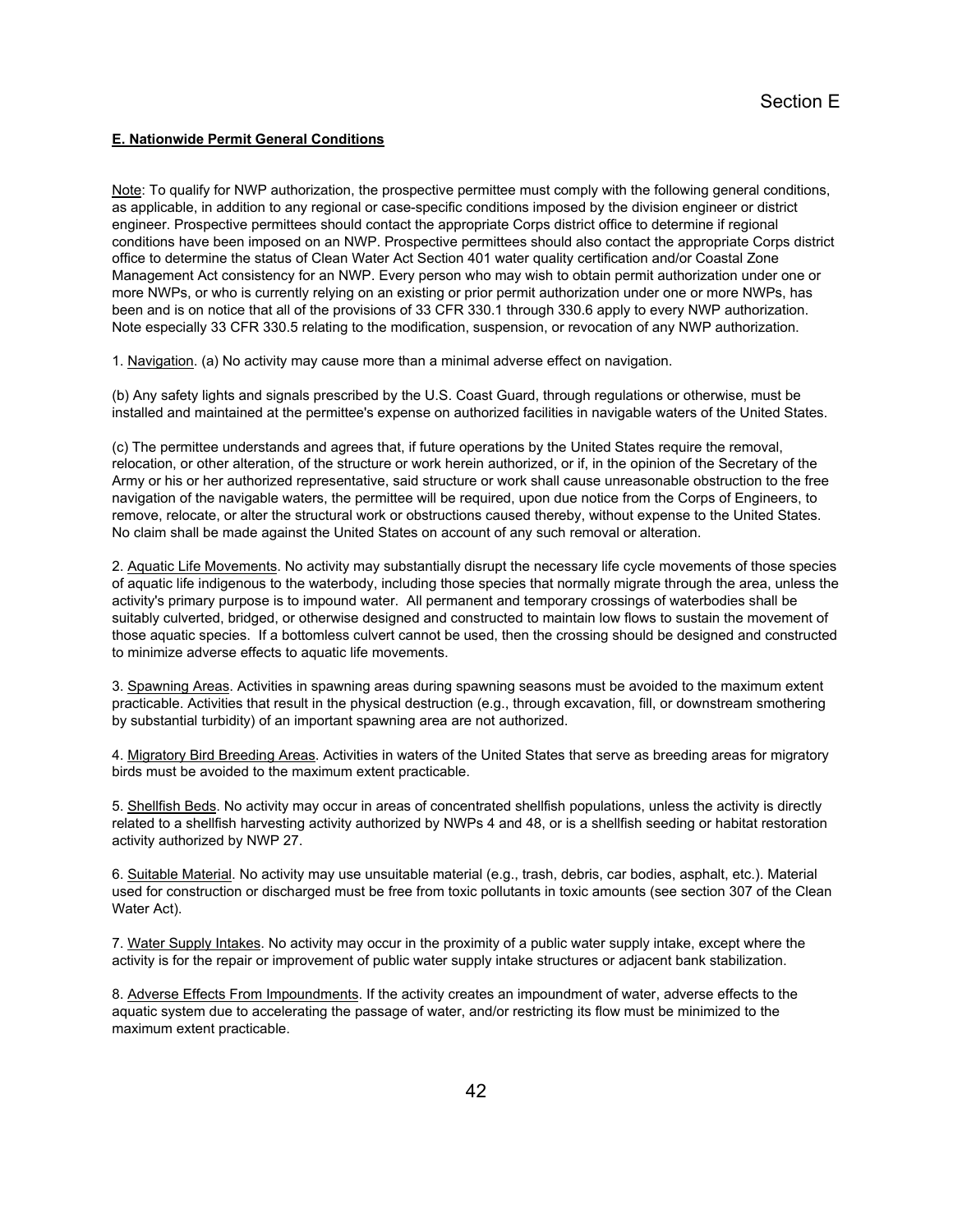9. Management of Water Flows. To the maximum extent practicable, the pre-construction course, condition, capacity, and location of open waters must be maintained for each activity, including stream channelization, storm water management activities, and temporary and permanent road crossings, except as provided below. The activity must be constructed to withstand expected high flows. The activity must not restrict or impede the passage of normal or high flows unless the primary purpose of the activity is to impound water or manage high flows. The activity may alter the pre-construction course, condition, capacity, and location of open waters if it benefits the aquatic environment (e.g., stream restoration or relocation activities).

10. Fills Within 100-Year Floodplains. The activity must comply with applicable FEMA-approved state or local floodplain management requirements.

11. Equipment. Heavy equipment working in wetlands or mudflats must be placed on mats, or other measures must be taken to minimize soil disturbance.

12. Soil Erosion and Sediment Controls. Appropriate soil erosion and sediment controls must be used and maintained in effective operating condition during construction, and all exposed soil and other fills, as well as any work below the ordinary high water mark or high tide line, must be permanently stabilized at the earliest practicable date. Permittees are encouraged to perform work within waters of the United States during periods of low-flow or no-flow, or during low tides.

13. Removal of Temporary Structures and Fills. Temporary structures must be removed, to the maximum extent practicable, after their use has been discontinued. Temporary fills must be removed in their entirety and the affected areas returned to pre-construction elevations. The affected areas must be revegetated, as appropriate.

14. Proper Maintenance. Any authorized structure or fill shall be properly maintained, including maintenance to ensure public safety and compliance with applicable NWP general conditions, as well as any activity-specific conditions added by the district engineer to an NWP authorization.

15. Single and Complete Project. The activity must be a single and complete project. The same NWP cannot be used more than once for the same single and complete project.

16. Wild and Scenic Rivers. (a) No NWP activity may occur in a component of the National Wild and Scenic River System, or in a river officially designated by Congress as a "study river" for possible inclusion in the system while the river is in an official study status, unless the appropriate Federal agency with direct management responsibility for such river, has determined in writing that the proposed activity will not adversely affect the Wild and Scenic River designation or study status.

(b) If a proposed NWP activity will occur in a component of the National Wild and Scenic River System, or in a river officially designated by Congress as a "study river" for possible inclusion in the system while the river is in an official study status, the permittee must submit a pre-construction notification (see general condition 32). The district engineer will coordinate the PCN with the Federal agency with direct management responsibility for that river. Permittees shall not begin the NWP activity until notified by the district engineer that the Federal agency with direct management responsibility for that river has determined in writing that the proposed NWP activity will not adversely affect the Wild and Scenic River designation or study status.

(c) Information on Wild and Scenic Rivers may be obtained from the appropriate Federal land management agency responsible for the designated Wild and Scenic River or study river (e.g., National Park Service, U.S. Forest Service, Bureau of Land Management, U.S. Fish and Wildlife Service). Information on these rivers is also available at: http://www.rivers.gov/.

17. Tribal Rights. No activity or its operation may impair reserved tribal rights, including, but not limited to, reserved water rights and treaty fishing and hunting rights.

18. Endangered Species. (a) No activity is authorized under any NWP which is likely to directly or indirectly jeopardize the continued existence of a threatened or endangered species or a species proposed for such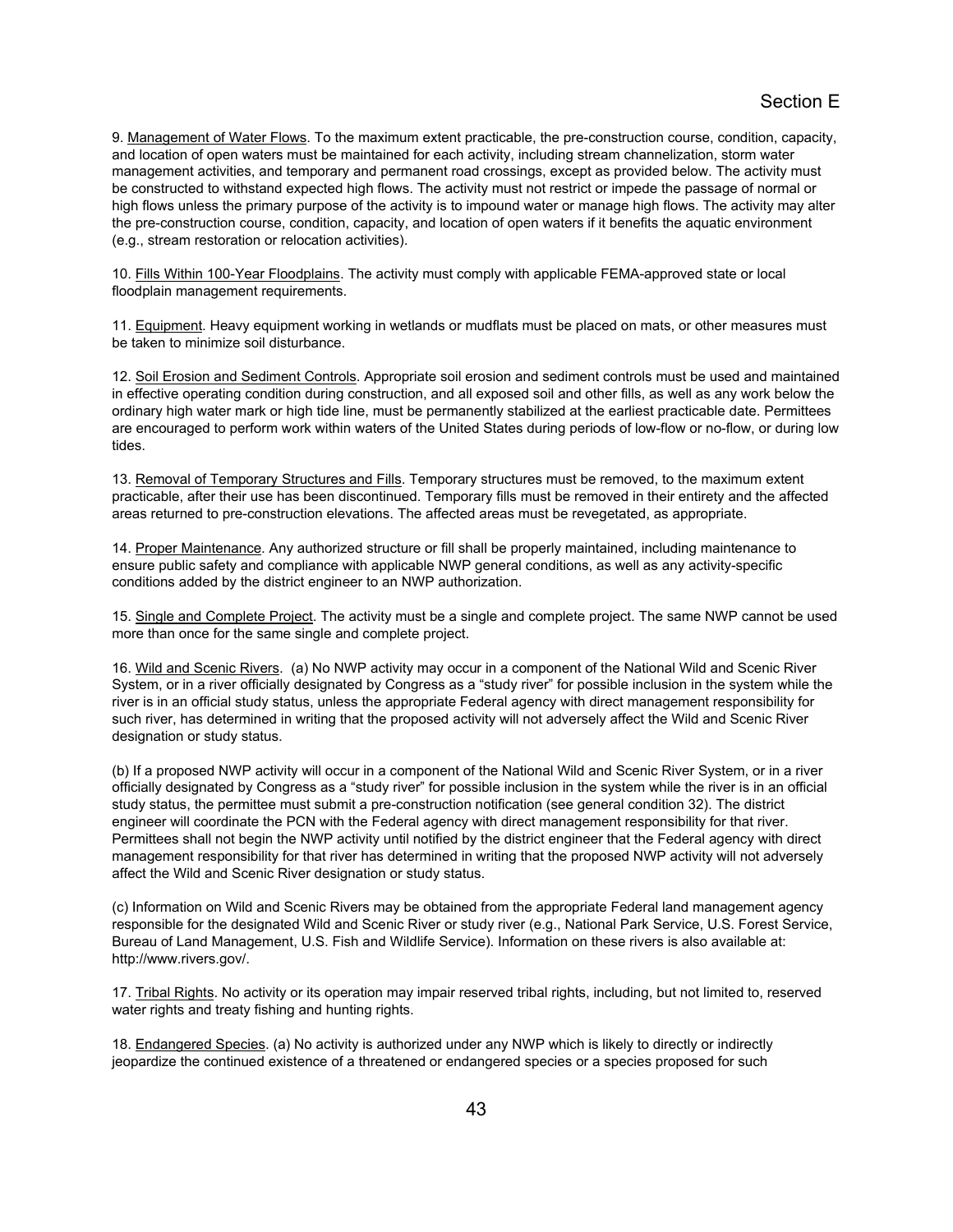designation, as identified under the Federal Endangered Species Act (ESA), or which will directly or indirectly destroy or adversely modify designated critical habitat or critical habitat proposed for such designation. No activity is authorized under any NWP which "may affect" a listed species or critical habitat, unless ESA section 7 consultation addressing the consequences of the proposed activity on listed species or critical habitat has been completed. See 50 CFR 402.02 for the definition of "effects of the action" for the purposes of ESA section 7 consultation, as well as 50 CFR 402.17, which provides further explanation under ESA section 7 regarding "activities that are reasonably certain to occur" and "consequences caused by the proposed action."

(b) Federal agencies should follow their own procedures for complying with the requirements of the ESA (see 33 CFR 330.4(f)(1)). If pre-construction notification is required for the proposed activity, the Federal permittee must provide the district engineer with the appropriate documentation to demonstrate compliance with those requirements. The district engineer will verify that the appropriate documentation has been submitted. If the appropriate documentation has not been submitted, additional ESA section 7 consultation may be necessary for the activity and the respective federal agency would be responsible for fulfilling its obligation under section 7 of the ESA.

(c) Non-federal permittees must submit a pre-construction notification to the district engineer if any listed species (or species proposed for listing) or designated critical habitat (or critical habitat proposed such designation) might be affected or is in the vicinity of the activity, or if the activity is located in designated critical habitat or critical habitat proposed for such designation, and shall not begin work on the activity until notified by the district engineer that the requirements of the ESA have been satisfied and that the activity is authorized. For activities that might affect Federally-listed endangered or threatened species (or species proposed for listing) or designated critical habitat (or critical habitat proposed for such designation), the pre-construction notification must include the name(s) of the endangered or threatened species (or species proposed for listing) that might be affected by the proposed activity or that utilize the designated critical habitat (or critical habitat proposed for such designation) that might be affected by the proposed activity. The district engineer will determine whether the proposed activity "may affect" or will have "no effect" to listed species and designated critical habitat and will notify the non-Federal applicant of the Corps' determination within 45 days of receipt of a complete pre-construction notification. For activities where the non-Federal applicant has identified listed species (or species proposed for listing) or designated critical habitat (or critical habitat proposed for such designation) that might be affected or is in the vicinity of the activity, and has so notified the Corps, the applicant shall not begin work until the Corps has provided notification that the proposed activity will have "no effect" on listed species (or species proposed for listing or designated critical habitat (or critical habitat proposed for such designation), or until ESA section 7 consultation or conference has been completed. If the non-Federal applicant has not heard back from the Corps within 45 days, the applicant must still wait for notification from the Corps.

(d) As a result of formal or informal consultation or conference with the FWS or NMFS the district engineer may add species-specific permit conditions to the NWPs.

(e) Authorization of an activity by an NWP does not authorize the "take" of a threatened or endangered species as defined under the ESA. In the absence of separate authorization (e.g., an ESA Section 10 Permit, a Biological Opinion with "incidental take" provisions, etc.) from the FWS or the NMFS, the Endangered Species Act prohibits any person subject to the jurisdiction of the United States to take a listed species, where "take" means to harass, harm, pursue, hunt, shoot, wound, kill, trap, capture, or collect, or to attempt to engage in any such conduct. The word "harm" in the definition of "take'' means an act which actually kills or injures wildlife. Such an act may include significant habitat modification or degradation where it actually kills or injures wildlife by significantly impairing essential behavioral patterns, including breeding, feeding or sheltering.

(f) If the non-federal permittee has a valid ESA section  $10(a)(1)(B)$  incidental take permit with an approved Habitat Conservation Plan for a project or a group of projects that includes the proposed NWP activity, the non-federal applicant should provide a copy of that ESA section 10(a)(1)(B) permit with the PCN required by paragraph (c) of this general condition. The district engineer will coordinate with the agency that issued the ESA section 10(a)(1)(B) permit to determine whether the proposed NWP activity and the associated incidental take were considered in the internal ESA section 7 consultation conducted for the ESA section 10(a)(1)(B) permit. If that coordination results in concurrence from the agency that the proposed NWP activity and the associated incidental take were considered in the internal ESA section 7 consultation for the ESA section 10(a)(1)(B) permit, the district engineer does not need to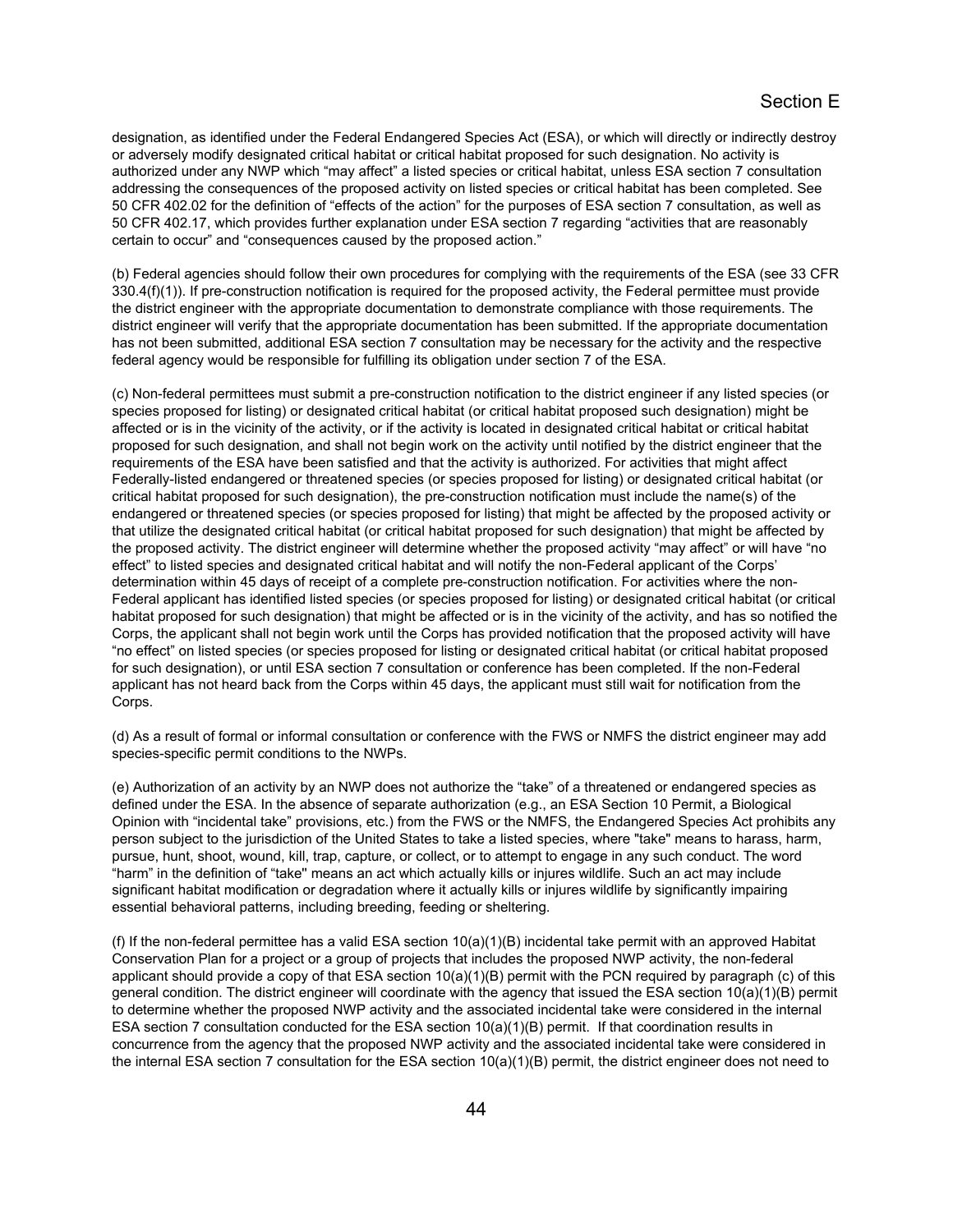conduct a separate ESA section 7 consultation for the proposed NWP activity. The district engineer will notify the non-federal applicant within 45 days of receipt of a complete pre-construction notification whether the ESA section 10(a)(1)(B) permit covers the proposed NWP activity or whether additional ESA section 7 consultation is required.

(g) Information on the location of threatened and endangered species and their critical habitat can be obtained directly from the offices of the FWS and NMFS or their world wide web pages at http://www.fws.gov/ or http://www.fws.gov/ipac and http://www.nmfs.noaa.gov/pr/species/esa/ respectively.

19. Migratory Birds and Bald and Golden Eagles. The permittee is responsible for ensuring that an action authorized by an NWP complies with the Migratory Bird Treaty Act and the Bald and Golden Eagle Protection Act. The permittee is responsible for contacting the appropriate local office of the U.S. Fish and Wildlife Service to determine what measures, if any, are necessary or appropriate to reduce adverse effects to migratory birds or eagles, including whether "incidental take" permits are necessary and available under the Migratory Bird Treaty Act or Bald and Golden Eagle Protection Act for a particular activity.

20. Historic Properties. (a) No activity is authorized under any NWP which may have the potential to cause effects to properties listed, or eligible for listing, in the National Register of Historic Places until the requirements of Section 106 of the National Historic Preservation Act (NHPA) have been satisfied.

(b) Federal permittees should follow their own procedures for complying with the requirements of section 106 of the National Historic Preservation Act (see 33 CFR 330.4(g)(1)). If pre-construction notification is required for the proposed NWP activity, the Federal permittee must provide the district engineer with the appropriate documentation to demonstrate compliance with those requirements. The district engineer will verify that the appropriate documentation has been submitted. If the appropriate documentation is not submitted, then additional consultation under section 106 may be necessary. The respective federal agency is responsible for fulfilling its obligation to comply with section 106.

(c) Non-federal permittees must submit a pre-construction notification to the district engineer if the NWP activity might have the potential to cause effects to any historic properties listed on, determined to be eligible for listing on, or potentially eligible for listing on the National Register of Historic Places, including previously unidentified properties. For such activities, the pre-construction notification must state which historic properties might have the potential to be affected by the proposed NWP activity or include a vicinity map indicating the location of the historic properties or the potential for the presence of historic properties. Assistance regarding information on the location of, or potential for, the presence of historic properties can be sought from the State Historic Preservation Officer, Tribal Historic Preservation Officer, or designated tribal representative, as appropriate, and the National Register of Historic Places (see 33 CFR 330.4(g)). When reviewing pre-construction notifications, district engineers will comply with the current procedures for addressing the requirements of section 106 of the National Historic Preservation Act. The district engineer shall make a reasonable and good faith effort to carry out appropriate identification efforts commensurate with potential impacts, which may include background research, consultation, oral history interviews, sample field investigation, and/or field survey. Based on the information submitted in the PCN and these identification efforts, the district engineer shall determine whether the proposed NWP activity has the potential to cause effects on the historic properties. Section 106 consultation is not required when the district engineer determines that the activity does not have the potential to cause effects on historic properties (see 36 CFR 800.3(a)). Section 106 consultation is required when the district engineer determines that the activity has the potential to cause effects on historic properties. The district engineer will conduct consultation with consulting parties identified under 36 CFR 800.2(c) when he or she makes any of the following effect determinations for the purposes of section 106 of the NHPA: no historic properties affected, no adverse effect, or adverse effect.

(d) Where the non-Federal applicant has identified historic properties on which the proposed NWP activity might have the potential to cause effects and has so notified the Corps, the non-Federal applicant shall not begin the activity until notified by the district engineer either that the activity has no potential to cause effects to historic properties or that NHPA section 106 consultation has been completed. For non-federal permittees, the district engineer will notify the prospective permittee within 45 days of receipt of a complete pre-construction notification whether NHPA section 106 consultation is required. If NHPA section 106 consultation is required, the district engineer will notify the non-Federal applicant that he or she cannot begin the activity until section 106 consultation is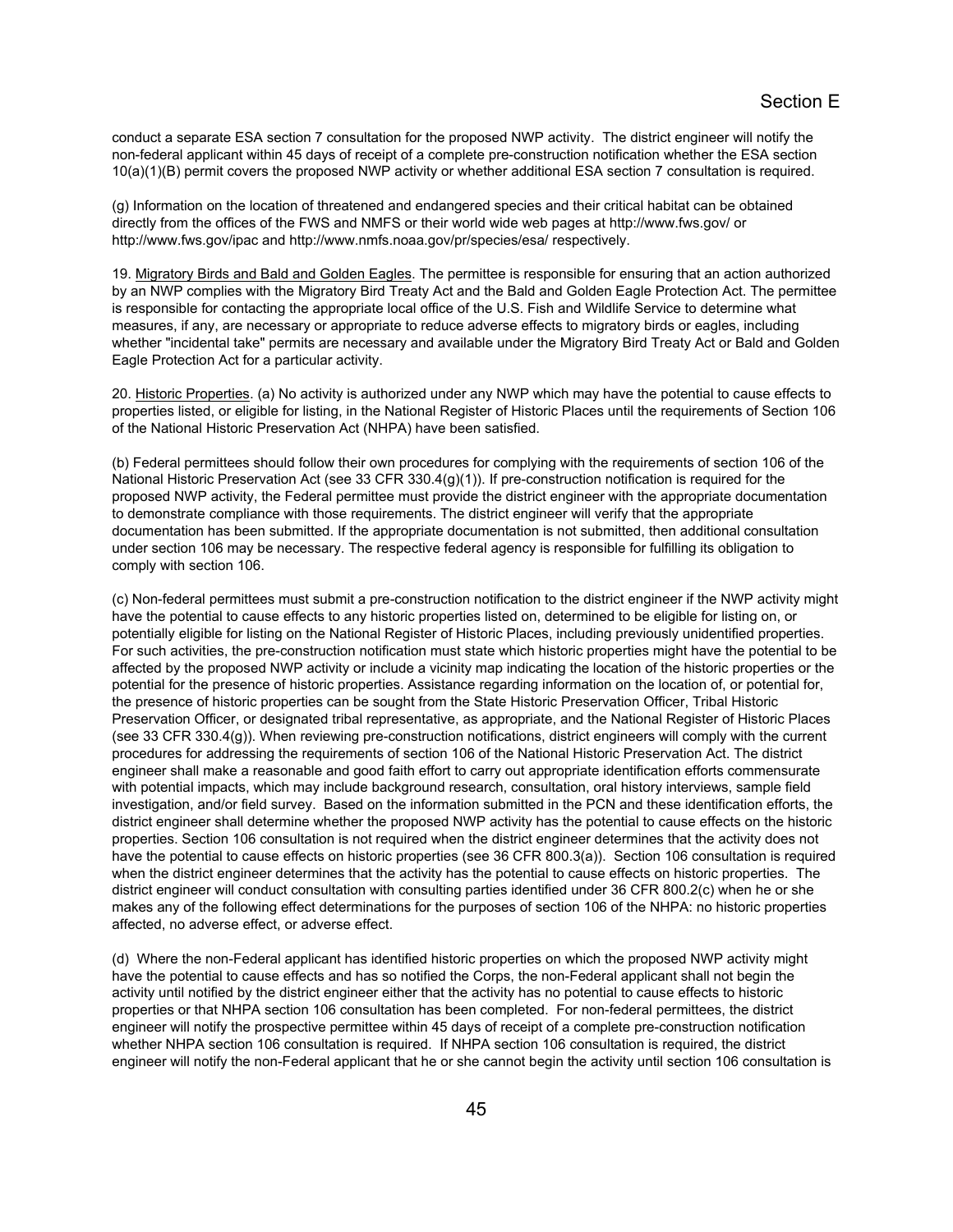completed. If the non-Federal applicant has not heard back from the Corps within 45 days, the applicant must still wait for notification from the Corps.

(e) Prospective permittees should be aware that section 110k of the NHPA (54 U.S.C. 306113) prevents the Corps from granting a permit or other assistance to an applicant who, with intent to avoid the requirements of section 106 of the NHPA, has intentionally significantly adversely affected a historic property to which the permit would relate, or having legal power to prevent it, allowed such significant adverse effect to occur, unless the Corps, after consultation with the Advisory Council on Historic Preservation (ACHP), determines that circumstances justify granting such assistance despite the adverse effect created or permitted by the applicant. If circumstances justify granting the assistance, the Corps is required to notify the ACHP and provide documentation specifying the circumstances, the degree of damage to the integrity of any historic properties affected, and proposed mitigation. This documentation must include any views obtained from the applicant, SHPO/THPO, appropriate Indian tribes if the undertaking occurs on or affects historic properties on tribal lands or affects properties of interest to those tribes, and other parties known to have a legitimate interest in the impacts to the permitted activity on historic properties.

21. Discovery of Previously Unknown Remains and Artifacts. Permittees that discover any previously unknown historic, cultural or archeological remains and artifacts while accomplishing the activity authorized by an NWP, they must immediately notify the district engineer of what they have found, and to the maximum extent practicable, avoid construction activities that may affect the remains and artifacts until the required coordination has been completed. The district engineer will initiate the Federal, Tribal, and state coordination required to determine if the items or remains warrant a recovery effort or if the site is eligible for listing in the National Register of Historic Places.

22. Designated Critical Resource Waters. Critical resource waters include, NOAA-managed marine sanctuaries and marine monuments, and National Estuarine Research Reserves. The district engineer may designate, after notice and opportunity for public comment, additional waters officially designated by a state as having particular environmental or ecological significance, such as outstanding national resource waters or state natural heritage sites. The district engineer may also designate additional critical resource waters after notice and opportunity for public comment.

(a) Discharges of dredged or fill material into waters of the United States are not authorized by NWPs 7, 12, 14, 16, 17, 21, 29, 31, 35, 39, 40, 42, 43, 44, 49, 50, 51, 52, 57 and 58 for any activity within, or directly affecting, critical resource waters, including wetlands adjacent to such waters.

(b) For NWPs 3, 8, 10, 13, 15, 18, 19, 22, 23, 25, 27, 28, 30, 33, 34, 36, 37, 38, and 54, notification is required in accordance with general condition 32, for any activity proposed by permittees in the designated critical resource waters including wetlands adjacent to those waters. The district engineer may authorize activities under these NWPs only after she or he determines that the impacts to the critical resource waters will be no more than minimal.

23. Mitigation. The district engineer will consider the following factors when determining appropriate and practicable mitigation necessary to ensure that the individual and cumulative adverse environmental effects are no more than minimal:

(a) The activity must be designed and constructed to avoid and minimize adverse effects, both temporary and permanent, to waters of the United States to the maximum extent practicable at the project site (i.e., on site).

(b) Mitigation in all its forms (avoiding, minimizing, rectifying, reducing, or compensating for resource losses) will be required to the extent necessary to ensure that the individual and cumulative adverse environmental effects are no more than minimal.

(c) Compensatory mitigation at a minimum one-for-one ratio will be required for all wetland losses that exceed 1/10 acre and require pre-construction notification, unless the district engineer determines in writing that either some other form of mitigation would be more environmentally appropriate or the adverse environmental effects of the proposed activity are no more than minimal, and provides an activity-specific waiver of this requirement. For wetland losses of 1/10-acre or less that require pre-construction notification, the district engineer may determine on a case-by-case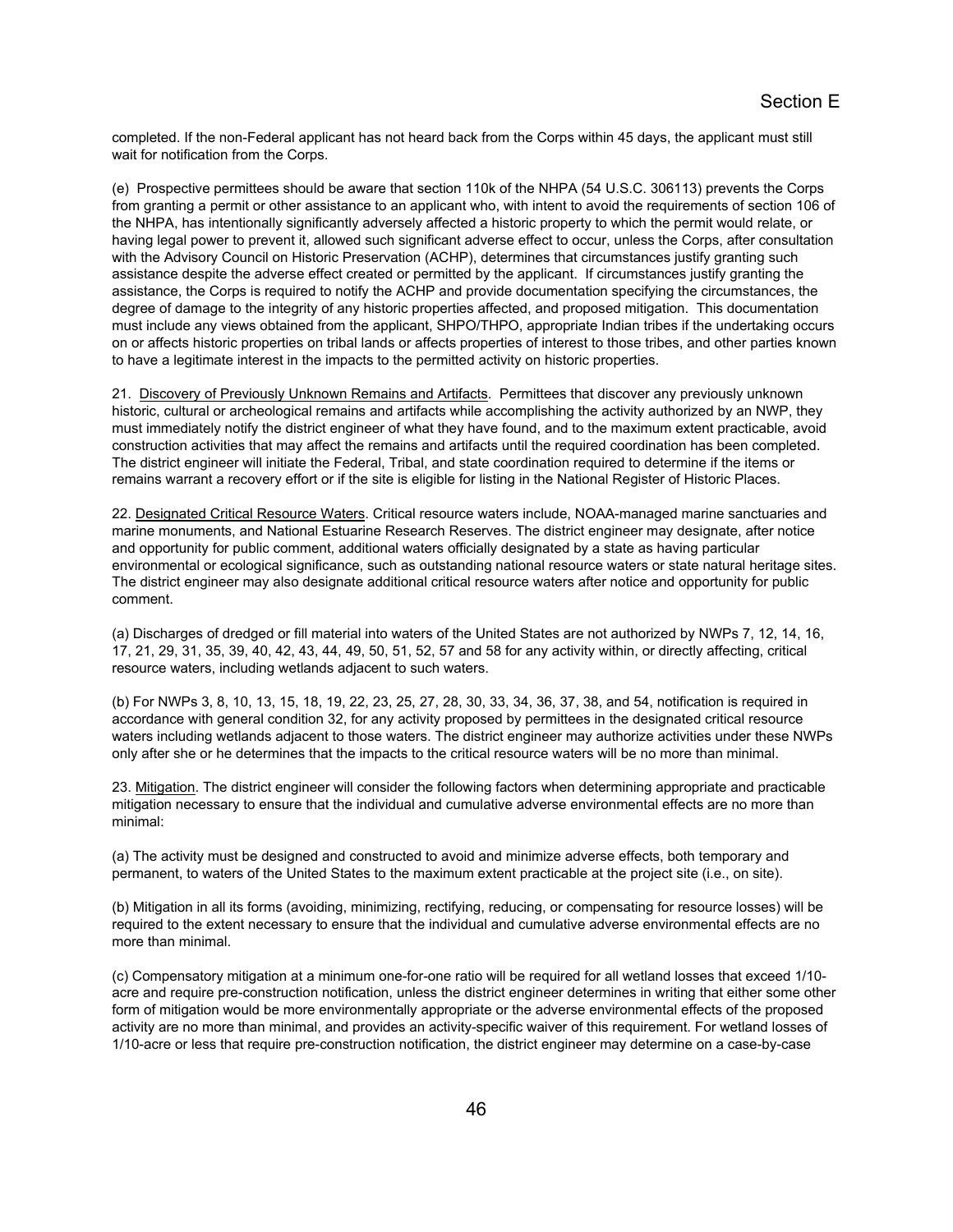basis that compensatory mitigation is required to ensure that the activity results in only minimal adverse environmental effects.

(d) Compensatory mitigation at a minimum one-for-one ratio will be required for all losses of stream bed that exceed 3/100-acre and require pre-construction notification, unless the district engineer determines in writing that either some other form of mitigation would be more environmentally appropriate or the adverse environmental effects of the proposed activity are no more than minimal, and provides an activity-specific waiver of this requirement. This compensatory mitigation requirement may be satisfied through the restoration or enhancement of riparian areas next to streams in accordance with paragraph (e) of this general condition. For losses of stream bed of 3/100-acre or less that require pre-construction notification, the district engineer may determine on a case-by-case basis that compensatory mitigation is required to ensure that the activity results in only minimal adverse environmental effects. Compensatory mitigation for losses of streams should be provided, if practicable, through stream rehabilitation, enhancement, or preservation, since streams are difficult-to-replace resources (see 33 CFR 332.3(e)(3)).

(e) Compensatory mitigation plans for NWP activities in or near streams or other open waters will normally include a requirement for the restoration or enhancement, maintenance, and legal protection (e.g., conservation easements) of riparian areas next to open waters. In some cases, the restoration or maintenance/protection of riparian areas may be the only compensatory mitigation required. If restoring riparian areas involves planting vegetation, only native species should be planted. The width of the required riparian area will address documented water quality or aquatic habitat loss concerns. Normally, the riparian area will be 25 to 50 feet wide on each side of the stream, but the district engineer may require slightly wider riparian areas to address documented water quality or habitat loss concerns. If it is not possible to restore or maintain/protect a riparian area on both sides of a stream, or if the waterbody is a lake or coastal waters, then restoring or maintaining/protecting a riparian area along a single bank or shoreline may be sufficient. Where both wetlands and open waters exist on the project site, the district engineer will determine the appropriate compensatory mitigation (e.g., riparian areas and/or wetlands compensation) based on what is best for the aquatic environment on a watershed basis. In cases where riparian areas are determined to be the most appropriate form of minimization or compensatory mitigation, the district engineer may waive or reduce the requirement to provide wetland compensatory mitigation for wetland losses.

(f) Compensatory mitigation projects provided to offset losses of aquatic resources must comply with the applicable provisions of 33 CFR part 332.

(1) The prospective permittee is responsible for proposing an appropriate compensatory mitigation option if compensatory mitigation is necessary to ensure that the activity results in no more than minimal adverse environmental effects. For the NWPs, the preferred mechanism for providing compensatory mitigation is mitigation bank credits or in-lieu fee program credits (see 33 CFR 332.3(b)(2) and (3)). However, if an appropriate number and type of mitigation bank or in-lieu credits are not available at the time the PCN is submitted to the district engineer, the district engineer may approve the use of permittee-responsible mitigation.

(2) The amount of compensatory mitigation required by the district engineer must be sufficient to ensure that the authorized activity results in no more than minimal individual and cumulative adverse environmental effects (see 33 CFR 330.1(e)(3)). (See also 33 CFR 332.3(f).)

(3) Since the likelihood of success is greater and the impacts to potentially valuable uplands are reduced, aquatic resource restoration should be the first compensatory mitigation option considered for permittee-responsible mitigation.

(4) If permittee-responsible mitigation is the proposed option, the prospective permittee is responsible for submitting a mitigation plan. A conceptual or detailed mitigation plan may be used by the district engineer to make the decision on the NWP verification request, but a final mitigation plan that addresses the applicable requirements of 33 CFR 332.4(c)(2) through (14) must be approved by the district engineer before the permittee begins work in waters of the United States, unless the district engineer determines that prior approval of the final mitigation plan is not practicable or not necessary to ensure timely completion of the required compensatory mitigation (see 33 CFR 332.3(k)(3)). If permittee-responsible mitigation is the proposed option, and the proposed compensatory mitigation site is located on land in which another federal agency holds an easement, the district engineer will coordinate with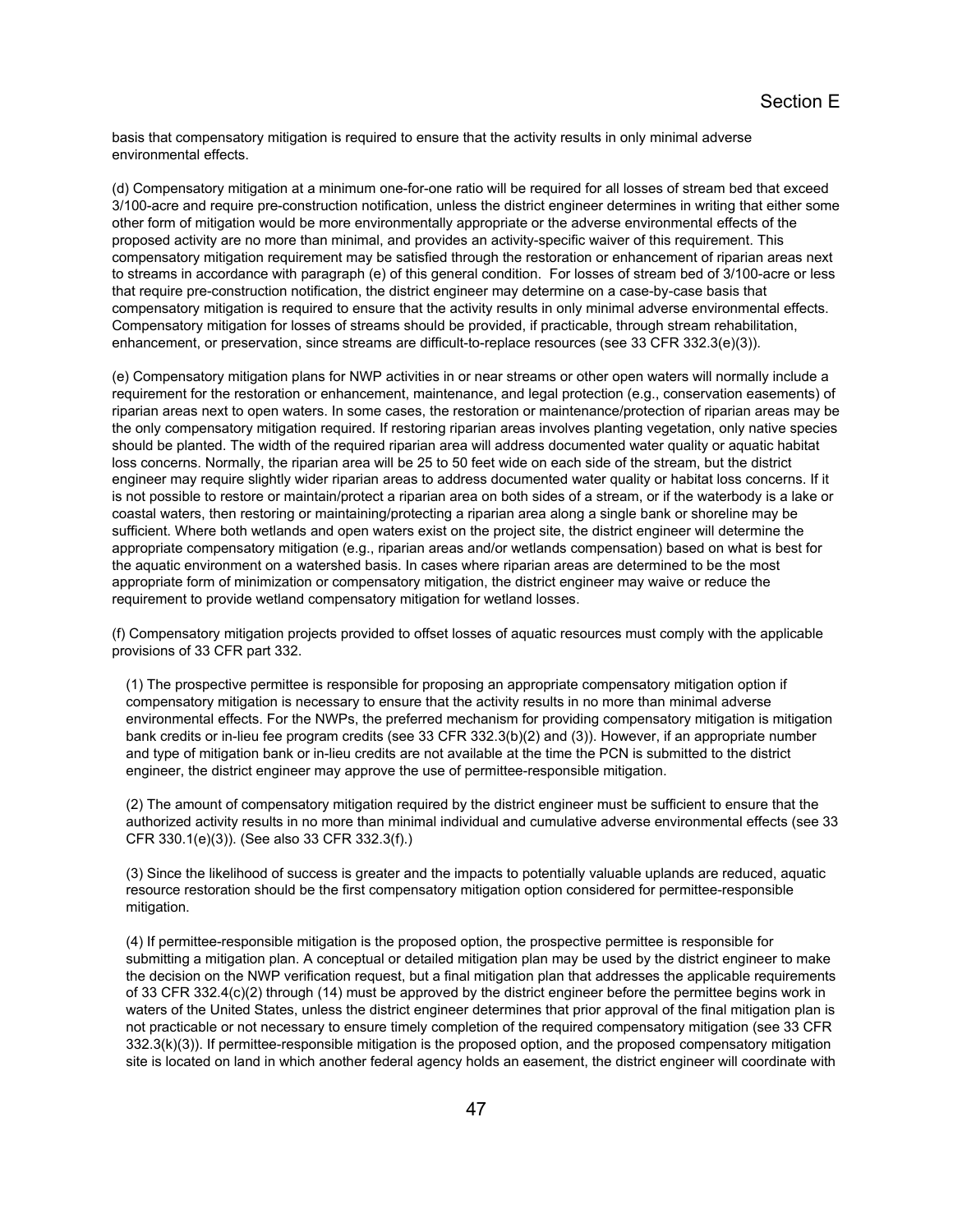that federal agency to determine if proposed compensatory mitigation project is compatible with the terms of the easement.

(5) If mitigation bank or in-lieu fee program credits are the proposed option, the mitigation plan needs to address only the baseline conditions at the impact site and the number of credits to be provided (see 33 CFR 332.4(c)(1)(ii)).

(6) Compensatory mitigation requirements (e.g., resource type and amount to be provided as compensatory mitigation, site protection, ecological performance standards, monitoring requirements) may be addressed through conditions added to the NWP authorization, instead of components of a compensatory mitigation plan (see 33 CFR 332.4(c)(1)(ii)).

(g) Compensatory mitigation will not be used to increase the acreage losses allowed by the acreage limits of the NWPs. For example, if an NWP has an acreage limit of 1/2-acre, it cannot be used to authorize any NWP activity resulting in the loss of greater than 1/2-acre of waters of the United States, even if compensatory mitigation is provided that replaces or restores some of the lost waters. However, compensatory mitigation can and should be used, as necessary, to ensure that an NWP activity already meeting the established acreage limits also satisfies the no more than minimal impact requirement for the NWPs.

(h) Permittees may propose the use of mitigation banks, in-lieu fee programs, or permittee-responsible mitigation. When developing a compensatory mitigation proposal, the permittee must consider appropriate and practicable options consistent with the framework at 33 CFR 332.3(b). For activities resulting in the loss of marine or estuarine resources, permittee-responsible mitigation may be environmentally preferable if there are no mitigation banks or inlieu fee programs in the area that have marine or estuarine credits available for sale or transfer to the permittee. For permittee-responsible mitigation, the special conditions of the NWP verification must clearly indicate the party or parties responsible for the implementation and performance of the compensatory mitigation project, and, if required, its long-term management.

(i) Where certain functions and services of waters of the United States are permanently adversely affected by a regulated activity, such as discharges of dredged or fill material into waters of the United States that will convert a forested or scrub-shrub wetland to a herbaceous wetland in a permanently maintained utility line right-of-way, mitigation may be required to reduce the adverse environmental effects of the activity to the no more than minimal level.

24. Safety of Impoundment Structures. To ensure that all impoundment structures are safely designed, the district engineer may require non-Federal applicants to demonstrate that the structures comply with established state or federal, dam safety criteria or have been designed by qualified persons. The district engineer may also require documentation that the design has been independently reviewed by similarly qualified persons, and appropriate modifications made to ensure safety.

25. Water Quality. (a) Where the certifying authority (state, authorized tribe, or EPA, as appropriate) has not previously certified compliance of an NWP with CWA section 401, a CWA section 401 water quality certification for the proposed discharge must be obtained or waived (see 33 CFR 330.4(c)). If the permittee cannot comply with all of the conditions of a water quality certification previously issued by certifying authority for the issuance of the NWP, then the permittee must obtain a water quality certification or waiver for the proposed discharge in order for the activity to be authorized by an NWP.

(b) If the NWP activity requires pre-construction notification and the certifying authority has not previously certified compliance of an NWP with CWA section 401, the proposed discharge is not authorized by an NWP until water quality certification is obtained or waived. If the certifying authority issues a water quality certification for the proposed discharge, the permittee must submit a copy of the certification to the district engineer. The discharge is not authorized by an NWP until the district engineer has notified the permittee that the water quality certification requirement has been satisfied by the issuance of a water quality certification or a waiver.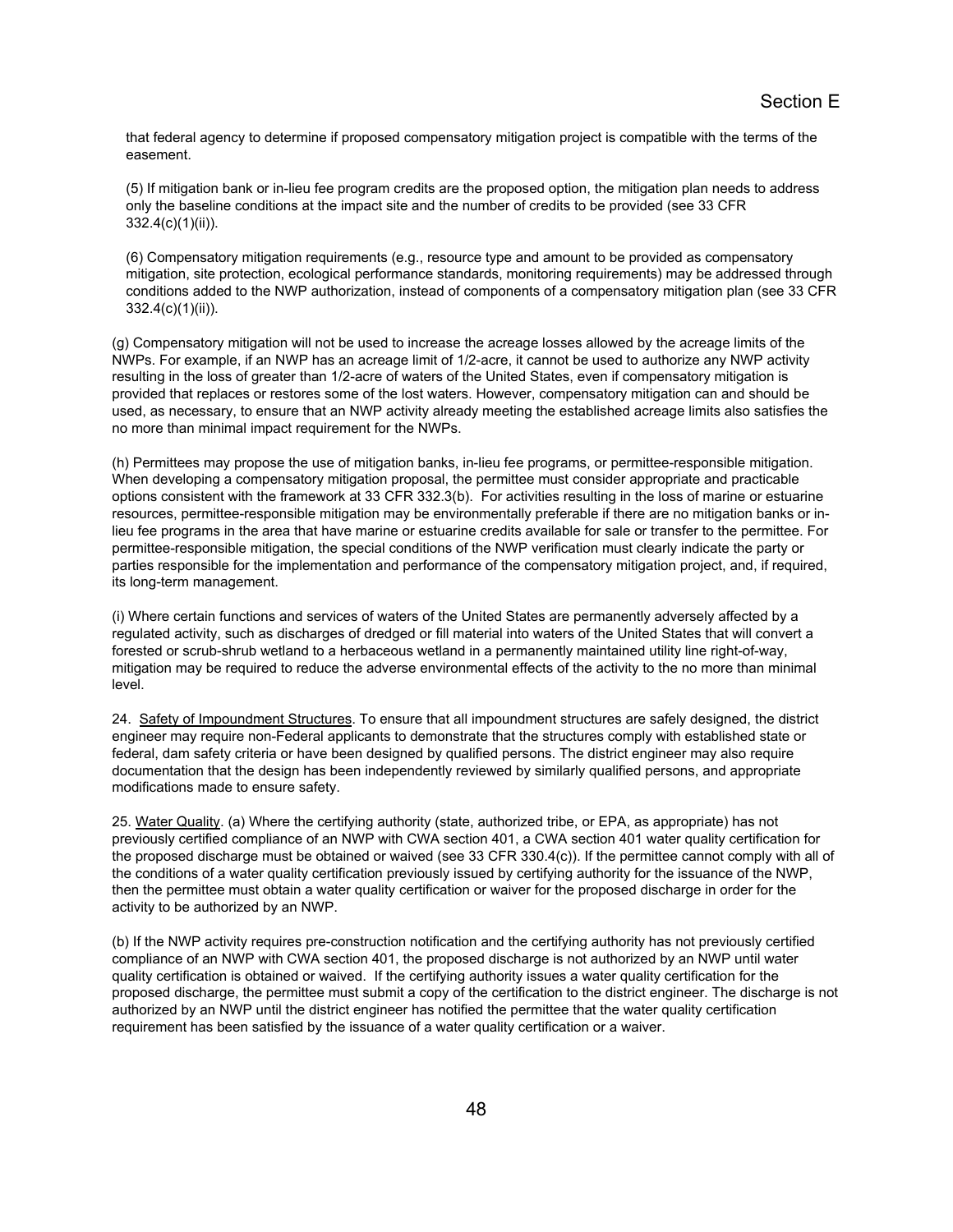(c) The district engineer or certifying authority may require additional water quality management measures to ensure that the authorized activity does not result in more than minimal degradation of water quality.

26. Coastal Zone Management. In coastal states where an NWP has not previously received a state coastal zone management consistency concurrence, an individual state coastal zone management consistency concurrence must be obtained, or a presumption of concurrence must occur (see 33 CFR 330.4(d)). If the permittee cannot comply with all of the conditions of a coastal zone management consistency concurrence previously issued by the state, then the permittee must obtain an individual coastal zone management consistency concurrence or presumption of concurrence in order for the activity to be authorized by an NWP. The district engineer or a state may require additional measures to ensure that the authorized activity is consistent with state coastal zone management requirements.

27. Regional and Case-By-Case Conditions. The activity must comply with any regional conditions that may have been added by the Division Engineer (see 33 CFR 330.4(e)) and with any case specific conditions added by the Corps or by the state, Indian Tribe, or U.S. EPA in its CWA section 401 Water Quality Certification, or by the state in its Coastal Zone Management Act consistency determination.

28. Use of Multiple Nationwide Permits. The use of more than one NWP for a single and complete project is authorized, subject to the following restrictions:

(a) If only one of the NWPs used to authorize the single and complete project has a specified acreage limit, the acreage loss of waters of the United States cannot exceed the acreage limit of the NWP with the highest specified acreage limit. For example, if a road crossing over tidal waters is constructed under NWP 14, with associated bank stabilization authorized by NWP 13, the maximum acreage loss of waters of the United States for the total project cannot exceed 1⁄3-acre.

(b) If one or more of the NWPs used to authorize the single and complete project has specified acreage limits, the acreage loss of waters of the United States authorized by those NWPs cannot exceed their respective specified acreage limits. For example, if a commercial development is constructed under NWP 39, and the single and complete project includes the filling of an upland ditch authorized by NWP 46, the maximum acreage loss of waters of the United States for the commercial development under NWP 39 cannot exceed 1/2-acre, and the total acreage loss of waters of United States due to the NWP 39 and 46 activities cannot exceed 1 acre.

29. Transfer of Nationwide Permit Verifications. If the permittee sells the property associated with a nationwide permit verification, the permittee may transfer the nationwide permit verification to the new owner by submitting a letter to the appropriate Corps district office to validate the transfer. A copy of the nationwide permit verification must be attached to the letter, and the letter must contain the following statement and signature:

"When the structures or work authorized by this nationwide permit are still in existence at the time the property is transferred, the terms and conditions of this nationwide permit, including any special conditions, will continue to be binding on the new owner(s) of the property. To validate the transfer of this nationwide permit and the associated liabilities associated with compliance with its terms and conditions, have the transferee sign and date below."

(Transferee)

\_\_\_\_\_\_\_\_\_\_\_\_\_\_\_\_\_\_\_\_\_\_\_\_\_\_\_\_\_\_\_\_\_\_\_\_\_\_\_\_\_\_\_\_\_

\_\_\_\_\_\_\_\_\_\_\_\_\_\_\_\_\_\_\_\_\_\_\_\_\_\_\_\_\_\_\_\_\_\_\_\_\_\_\_\_\_\_\_\_\_

(Date)

30. Compliance Certification. Each permittee who receives an NWP verification letter from the Corps must provide a signed certification documenting completion of the authorized activity and implementation of any required compensatory mitigation. The success of any required permittee-responsible mitigation, including the achievement of ecological performance standards, will be addressed separately by the district engineer. The Corps will provide the permittee the certification document with the NWP verification letter. The certification document will include: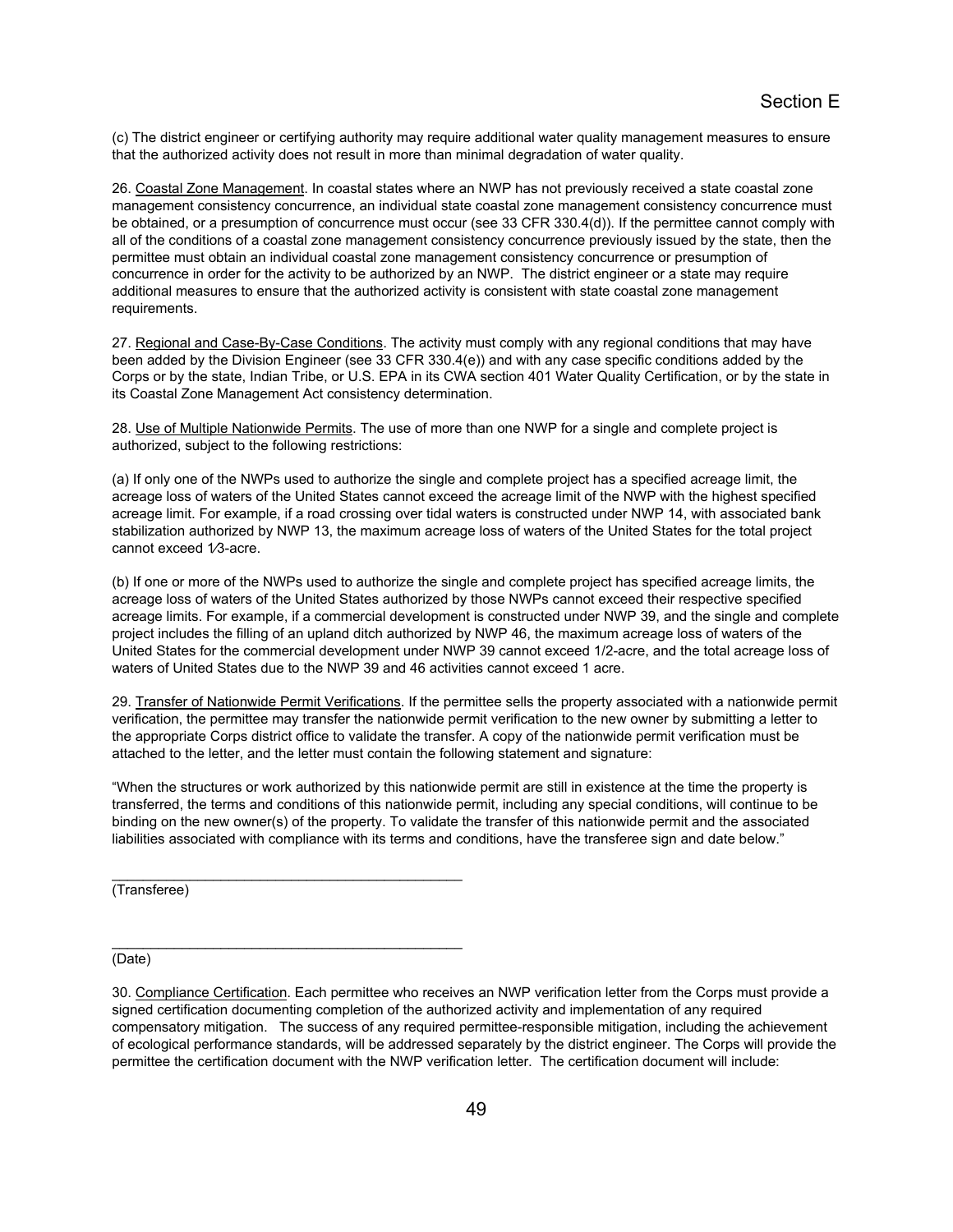(a) A statement that the authorized activity was done in accordance with the NWP authorization, including any general, regional, or activity-specific conditions;

(b) A statement that the implementation of any required compensatory mitigation was completed in accordance with the permit conditions. If credits from a mitigation bank or in-lieu fee program are used to satisfy the compensatory mitigation requirements, the certification must include the documentation required by 33 CFR 332.3(l)(3) to confirm that the permittee secured the appropriate number and resource type of credits; and

(c) The signature of the permittee certifying the completion of the activity and mitigation.

The completed certification document must be submitted to the district engineer within 30 days of completion of the authorized activity or the implementation of any required compensatory mitigation, whichever occurs later.

31. Activities Affecting Structures or Works Built by the United States. If an NWP activity also requires review by, or permission from, the Corps pursuant to 33 U.S.C. 408 because it will alter or temporarily or permanently occupy or use a U.S. Army Corps of Engineers (USACE) federally authorized Civil Works project (a "USACE project"), the prospective permittee must submit a pre-construction notification. See paragraph (b)(10) of general condition 32. An activity that requires section 408 permission and/or review is not authorized by an NWP until the appropriate Corps office issues the section 408 permission or completes its review to alter, occupy, or use the USACE project, and the district engineer issues a written NWP verification.

32. Pre-Construction Notification. (a) *Timing*. Where required by the terms of the NWP, the prospective permittee must notify the district engineer by submitting a pre-construction notification (PCN) as early as possible. The district engineer must determine if the PCN is complete within 30 calendar days of the date of receipt and, if the PCN is determined to be incomplete, notify the prospective permittee within that 30 day period to request the additional information necessary to make the PCN complete. The request must specify the information needed to make the PCN complete. As a general rule, district engineers will request additional information necessary to make the PCN complete only once. However, if the prospective permittee does not provide all of the requested information, then the district engineer will notify the prospective permittee that the PCN is still incomplete and the PCN review process will not commence until all of the requested information has been received by the district engineer. The prospective permittee shall not begin the activity until either:

(1) He or she is notified in writing by the district engineer that the activity may proceed under the NWP with any special conditions imposed by the district or division engineer; or

(2) 45 calendar days have passed from the district engineer's receipt of the complete PCN and the prospective permittee has not received written notice from the district or division engineer. However, if the permittee was required to notify the Corps pursuant to general condition 18 that listed species or critical habitat might be affected or are in the vicinity of the activity, or to notify the Corps pursuant to general condition 20 that the activity might have the potential to cause effects to historic properties, the permittee cannot begin the activity until receiving written notification from the Corps that there is "no effect" on listed species or "no potential to cause effects" on historic properties, or that any consultation required under Section 7 of the Endangered Species Act (see 33 CFR 330.4(f)) and/or section 106 of the National Historic Preservation Act (see 33 CFR 330.4(g)) has been completed. If the proposed activity requires a written waiver to exceed specified limits of an NWP, the permittee may not begin the activity until the district engineer issues the waiver. If the district or division engineer notifies the permittee in writing that an individual permit is required within 45 calendar days of receipt of a complete PCN, the permittee cannot begin the activity until an individual permit has been obtained. Subsequently, the permittee's right to proceed under the NWP may be modified, suspended, or revoked only in accordance with the procedure set forth in 33 CFR 330.5(d)(2).

(b) *Contents of Pre-Construction Notification*: The PCN must be in writing and include the following information:

(1) Name, address and telephone numbers of the prospective permittee;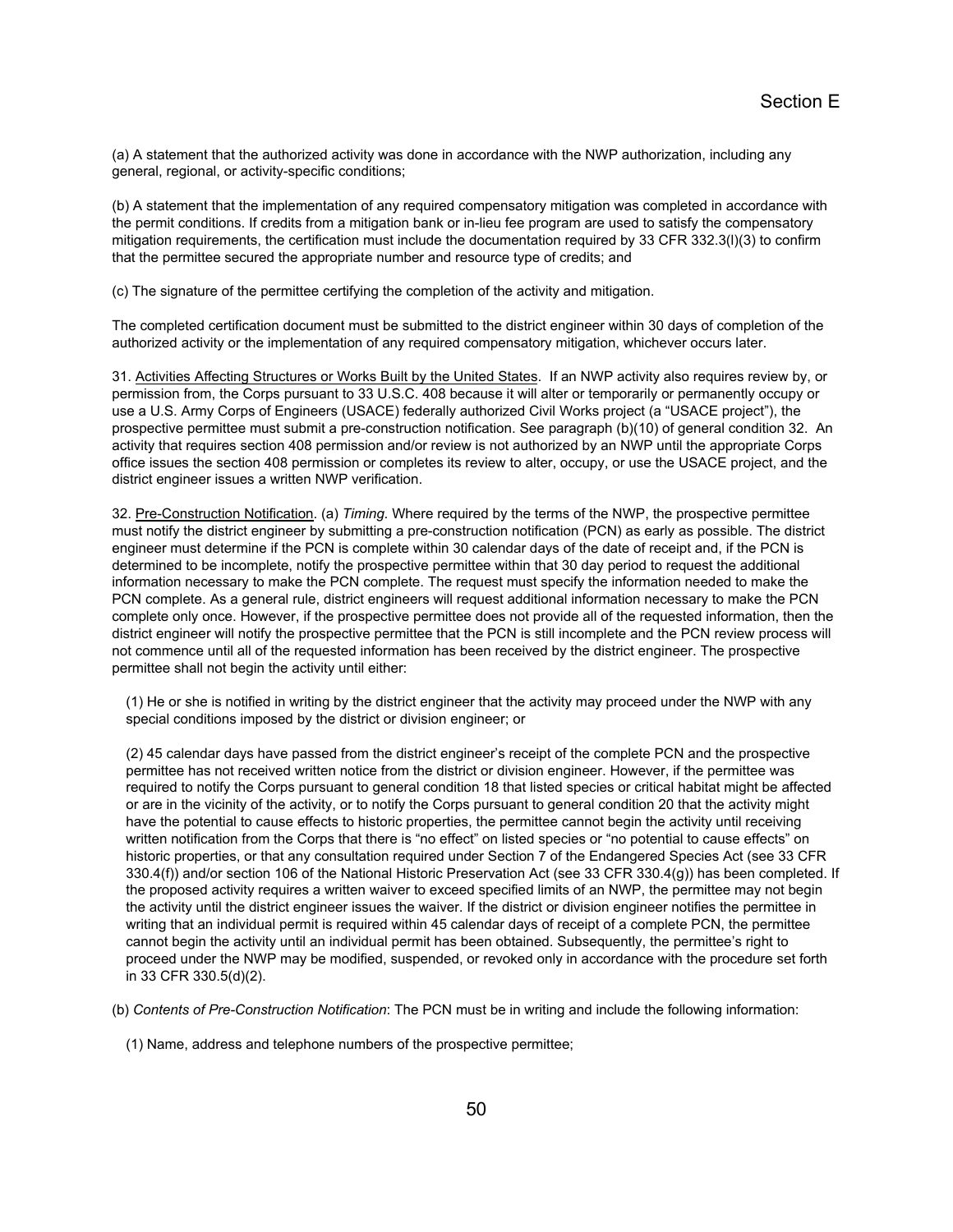(2) Location of the proposed activity;

(3) Identify the specific NWP or NWP(s) the prospective permittee wants to use to authorize the proposed activity;

(4) (i) A description of the proposed activity; the activity's purpose; direct and indirect adverse environmental effects the activity would cause, including the anticipated amount of loss of wetlands, other special aquatic sites, and other waters expected to result from the NWP activity, in acres, linear feet, or other appropriate unit of measure; a description of any proposed mitigation measures intended to reduce the adverse environmental effects caused by the proposed activity; and any other NWP(s), regional general permit(s), or individual permit(s) used or intended to be used to authorize any part of the proposed project or any related activity, including other separate and distant crossings for linear projects that require Department of the Army authorization but do not require pre-construction notification. The description of the proposed activity and any proposed mitigation measures should be sufficiently detailed to allow the district engineer to determine that the adverse environmental effects of the activity will be no more than minimal and to determine the need for compensatory mitigation or other mitigation measures.

(ii) For linear projects where one or more single and complete crossings require pre-construction notification, the PCN must include the quantity of anticipated losses of wetlands, other special aquatic sites, and other waters for each single and complete crossing of those wetlands, other special aquatic sites, and other waters (including those single and complete crossings authorized by an NWP but do not require PCNs). This information will be used by the district engineer to evaluate the cumulative adverse environmental effects of the proposed linear project, and does not change those non-PCN NWP activities into NWP PCNs.

(iii) Sketches should be provided when necessary to show that the activity complies with the terms of the NWP. (Sketches usually clarify the activity and when provided results in a quicker decision. Sketches should contain sufficient detail to provide an illustrative description of the proposed activity (e.g., a conceptual plan), but do not need to be detailed engineering plans);

(5) The PCN must include a delineation of wetlands, other special aquatic sites, and other waters, such as lakes and ponds, and perennial and intermittent streams, on the project site. Wetland delineations must be prepared in accordance with the current method required by the Corps. The permittee may ask the Corps to delineate the special aquatic sites and other waters on the project site, but there may be a delay if the Corps does the delineation, especially if the project site is large or contains many wetlands, other special aquatic sites, and other waters. Furthermore, the 45-day period will not start until the delineation has been submitted to or completed by the Corps, as appropriate;

(6) If the proposed activity will result in the loss of greater than 1/10-acre of wetlands or 3/100-acre of stream bed and a PCN is required, the prospective permittee must submit a statement describing how the mitigation requirement will be satisfied, or explaining why the adverse environmental effects are no more than minimal and why compensatory mitigation should not be required. As an alternative, the prospective permittee may submit a conceptual or detailed mitigation plan.

(7) For non-federal permittees, if any listed species (or species proposed for listing) or designated critical habitat (or critical habitat proposed for such designation) might be affected or is in the vicinity of the activity, or if the activity is located in designated critical habitat (or critical habitat proposed for such designation), the PCN must include the name(s) of those endangered or threatened species (or species proposed for listing) that might be affected by the proposed activity or utilize the designated critical habitat (or critical habitat proposed for such designation) that might be affected by the proposed activity. For NWP activities that require pre-construction notification, Federal permittees must provide documentation demonstrating compliance with the Endangered Species Act;

(8) For non-federal permittees, if the NWP activity might have the potential to cause effects to a historic property listed on, determined to be eligible for listing on, or potentially eligible for listing on, the National Register of Historic Places, the PCN must state which historic property might have the potential to be affected by the proposed activity or include a vicinity map indicating the location of the historic property. For NWP activities that require preconstruction notification, Federal permittees must provide documentation demonstrating compliance with section 106 of the National Historic Preservation Act;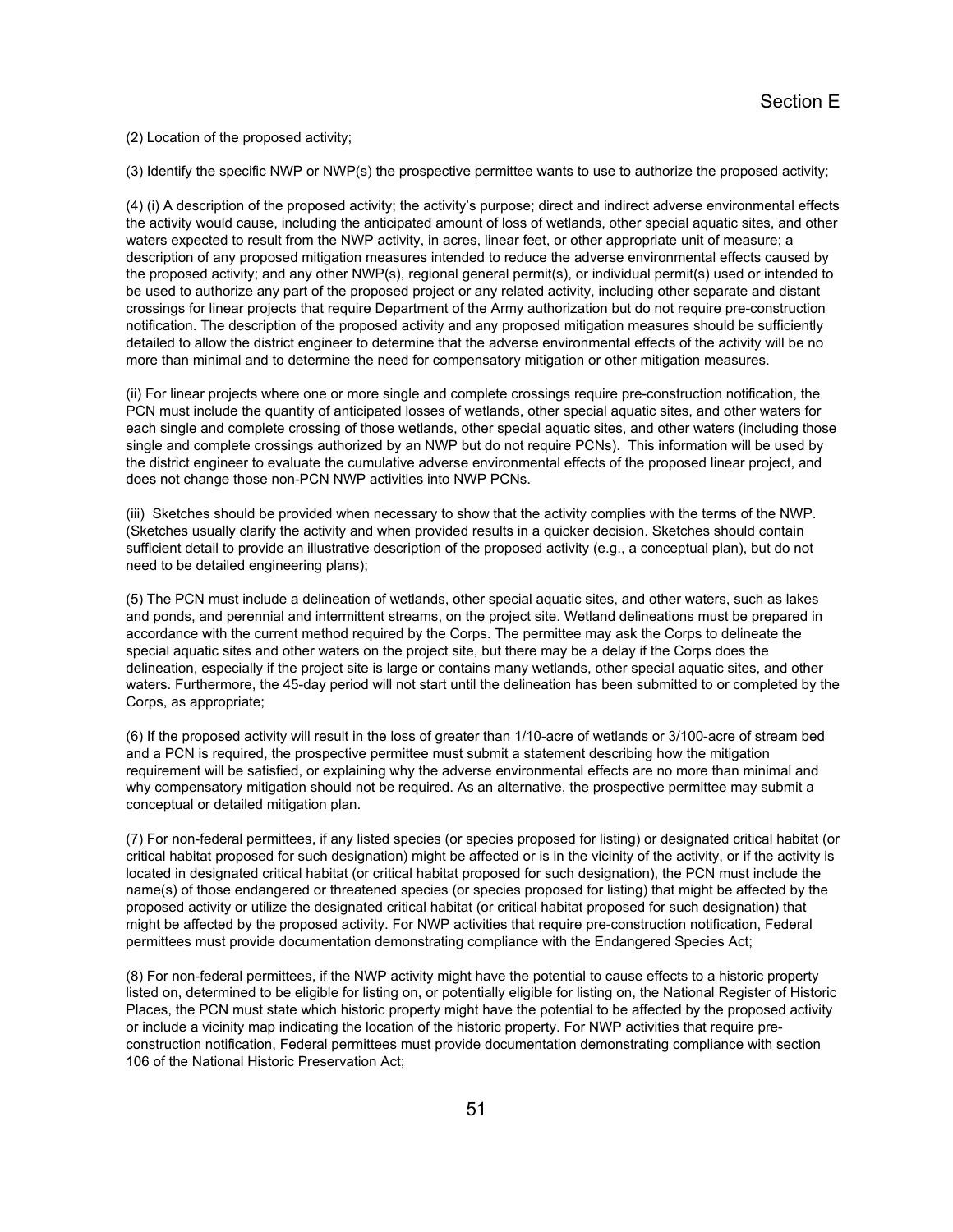(9) For an activity that will occur in a component of the National Wild and Scenic River System, or in a river officially designated by Congress as a "study river" for possible inclusion in the system while the river is in an official study status, the PCN must identify the Wild and Scenic River or the "study river" (see general condition 16); and

(10) For an NWP activity that requires permission from, or review by, the Corps pursuant to 33 U.S.C. 408 because it will alter or temporarily or permanently occupy or use a U.S. Army Corps of Engineers federally authorized civil works project, the pre-construction notification must include a statement confirming that the project proponent has submitted a written request for section 408 permission from, or review by, the Corps office having jurisdiction over that USACE project.

(c) *Form of Pre-Construction Notification*: The nationwide permit pre-construction notification form (Form ENG 6082) should be used for NWP PCNs. A letter containing the required information may also be used. Applicants may provide electronic files of PCNs and supporting materials if the district engineer has established tools and procedures for electronic submittals.

### (d) *Agency Coordination*:

(1) The district engineer will consider any comments from Federal and state agencies concerning the proposed activity's compliance with the terms and conditions of the NWPs and the need for mitigation to reduce the activity's adverse environmental effects so that they are no more than minimal.

(2) Agency coordination is required for: (i) all NWP activities that require pre-construction notification and result in the loss of greater than 1/2-acre of waters of the United States; (ii) NWP 13 activities in excess of 500 linear feet, fills greater than one cubic yard per running foot, or involve discharges of dredged or fill material into special aquatic sites; and (iii) NWP 54 activities in excess of 500 linear feet, or that extend into the waterbody more than 30 feet from the mean low water line in tidal waters or the ordinary high water mark in the Great Lakes.

(3) When agency coordination is required, the district engineer will immediately provide (e.g., via e-mail, facsimile transmission, overnight mail, or other expeditious manner) a copy of the complete PCN to the appropriate Federal or state offices (FWS, state natural resource or water quality agency, EPA, and, if appropriate, the NMFS). With the exception of NWP 37, these agencies will have 10 calendar days from the date the material is transmitted to notify the district engineer via telephone, facsimile transmission, or e-mail that they intend to provide substantive, sitespecific comments. The comments must explain why the agency believes the adverse environmental effects will be more than minimal. If so contacted by an agency, the district engineer will wait an additional 15 calendar days before making a decision on the pre-construction notification. The district engineer will fully consider agency comments received within the specified time frame concerning the proposed activity's compliance with the terms and conditions of the NWPs, including the need for mitigation to ensure that the net adverse environmental effects of the proposed activity are no more than minimal. The district engineer will provide no response to the resource agency, except as provided below. The district engineer will indicate in the administrative record associated with each pre-construction notification that the resource agencies' concerns were considered. For NWP 37, the emergency watershed protection and rehabilitation activity may proceed immediately in cases where there is an unacceptable hazard to life or a significant loss of property or economic hardship will occur. The district engineer will consider any comments received to decide whether the NWP 37 authorization should be modified, suspended, or revoked in accordance with the procedures at 33 CFR 330.5.

(4) In cases of where the prospective permittee is not a Federal agency, the district engineer will provide a response to NMFS within 30 calendar days of receipt of any Essential Fish Habitat conservation recommendations, as required by section 305(b)(4)(B) of the Magnuson-Stevens Fishery Conservation and Management Act.

(5) Applicants are encouraged to provide the Corps with either electronic files or multiple copies of pre-construction notifications to expedite agency coordination.